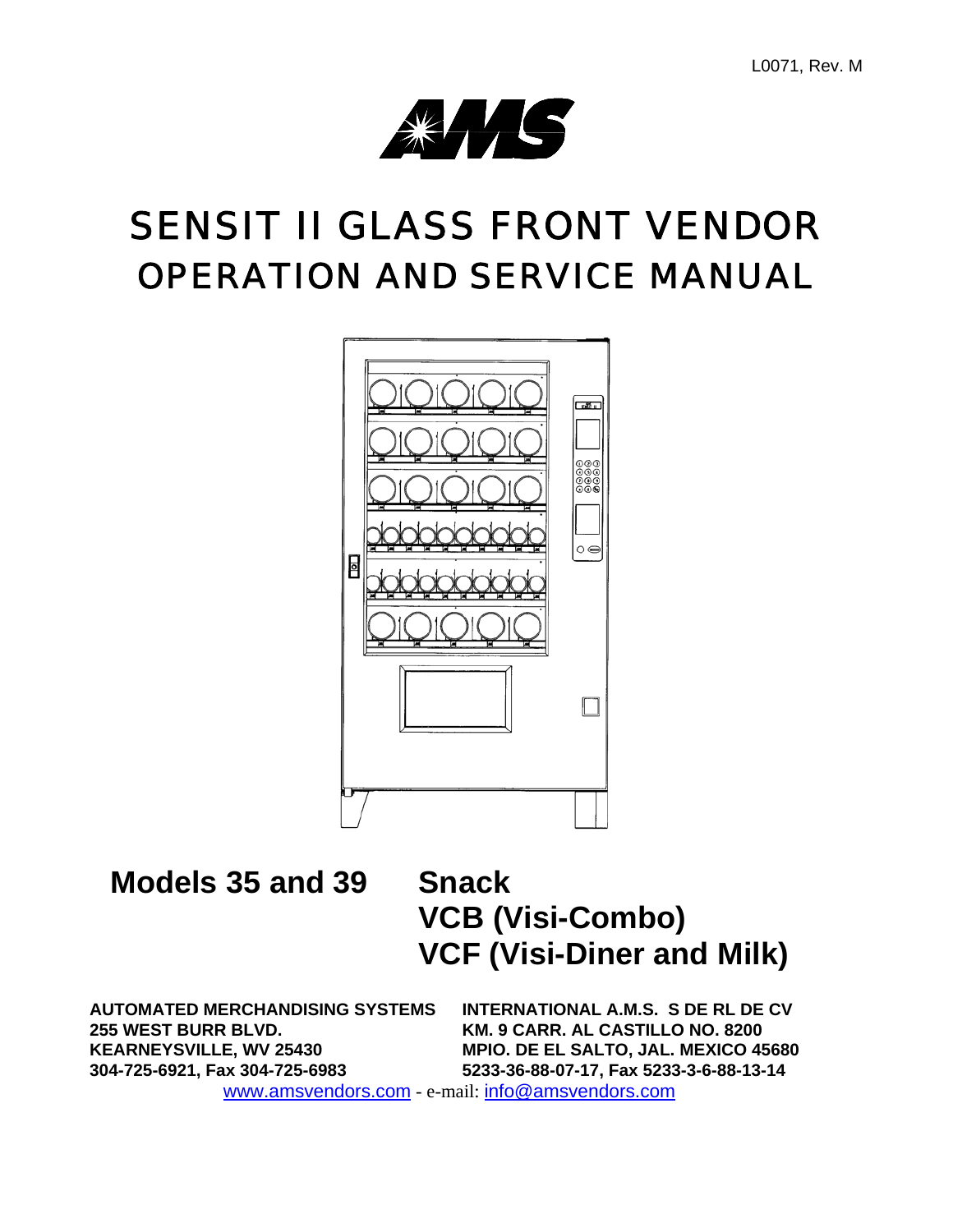L0071, Rev. M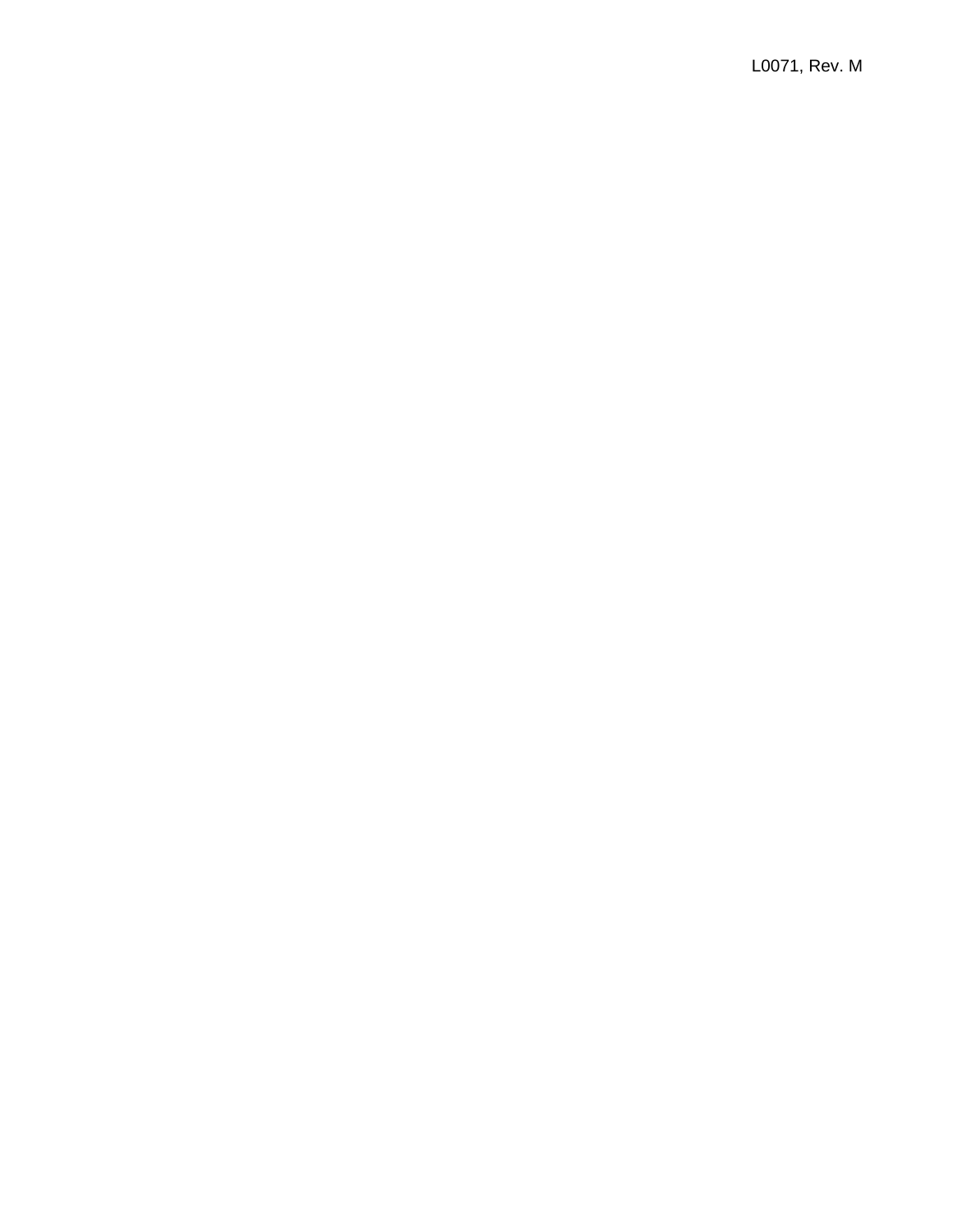# AMS SENSIT II GLASS FRONT VENDOR L0071, Rev. M

## **TABLE OF CONTENTS**

| Para                                                                                           | Title                                                                                                                                                                                                                                                                                                                                                  | Page                                                                                                              |
|------------------------------------------------------------------------------------------------|--------------------------------------------------------------------------------------------------------------------------------------------------------------------------------------------------------------------------------------------------------------------------------------------------------------------------------------------------------|-------------------------------------------------------------------------------------------------------------------|
|                                                                                                | <b>TABLE OF CONTENTS</b>                                                                                                                                                                                                                                                                                                                               | i                                                                                                                 |
|                                                                                                | <b>TABLE OF FIGURES</b>                                                                                                                                                                                                                                                                                                                                | iii                                                                                                               |
|                                                                                                | <b>PUBLICATION NOTICE</b>                                                                                                                                                                                                                                                                                                                              | iii                                                                                                               |
|                                                                                                | <b>INTRODUCTION</b>                                                                                                                                                                                                                                                                                                                                    | 1-1                                                                                                               |
| 1.1<br>1.1.1<br>1.1.2<br>1.1.3<br>1.1.4                                                        | <b>SENSIT II SYSTEM</b><br><b>Guaranteed Delivery</b><br>Instant Refund<br>Automatic Helix Adjustment<br><b>Additional Benefits</b>                                                                                                                                                                                                                    | 1-1<br>$1 - 1$<br>$1 - 1$<br>$1 - 1$<br>1-1                                                                       |
| 1.2<br>1.2.1<br>1.2.2<br>1.2.3                                                                 | <b>HEALTH AND SAFETY</b><br><b>H&amp;S Specifications</b><br><b>H&amp;S Software</b><br><b>H&amp;S Protection</b>                                                                                                                                                                                                                                      | 1-1<br>$1 - 1$<br>$1 - 1$<br>1-1                                                                                  |
| 1.3<br>1.3.1<br>1.3.2                                                                          | <b>MODEL IDENTIFICATION</b><br>Model Number Breakdown<br>Serial No. and Date Code Breakdown                                                                                                                                                                                                                                                            | $1 - 1$<br>$1 - 2$<br>$1 - 2$                                                                                     |
| 1.4<br>1.4.1<br>1.4.2<br>1.4.3<br>1.4.4<br>1.4.5<br>1.4.6<br>1.4.7<br>1.4.8<br>1.4.9<br>1.4.10 | <b>GENERAL SPECIFICATIONS</b><br><b>Operating Environment</b><br>Physical Dimensions: Model 35<br>Cabinet Weight: Model 35<br>Unit Capacity: Model 35<br>Physical Dimensions: Model 39<br>Cabinet Weight: Model 39<br>Unit Capacity: Model 39<br><b>Power Requirements</b><br><b>Refrigerant Specifications</b><br>Coin Mechanisms and Bill Validators | 1-2<br>$1 - 2$<br>$1 - 2$<br>$1 - 2$<br>$1 - 2$<br>$1 - 2$<br>$1 - 2$<br>$1 - 2$<br>$1 - 2$<br>$1 - 2$<br>$1 - 2$ |
| 1.5<br>1.5.1<br>1.5.2<br>1.5.3<br>1.5.4<br>1.5.5<br>1.5.6<br>1.5.7<br>1.5.8<br>1.5.9<br>1.5.10 | STANDARD HELIX CONFIGURATIONS<br>Model 35 Snack<br>Model 35 VCB Visi-Combo<br>Model 35 VCF Visi-Diner<br>Model 35 Milk<br>Model 35 Bottle and Food Combo<br>Model 39 Snack<br>Model 39 VCB Visi-Combo<br>Model 39 VCF Visi-Diner<br>Model 39 Milk<br>Model 39 Bottle and Food Combos                                                                   | 1-5<br>1-5<br>1-6<br>$1 - 7$<br>1-8<br>1-9<br>$1 - 10$<br>$1 - 11$<br>$1 - 12$<br>1-13<br>$1 - 14$                |
| 1.6                                                                                            | <b>Patent Disclosure</b>                                                                                                                                                                                                                                                                                                                               | $1 - 14$                                                                                                          |
| 2                                                                                              | <b>SAFETY</b>                                                                                                                                                                                                                                                                                                                                          | 2-1                                                                                                               |
| 2.1                                                                                            | <b>COMMITMENT TO SAFETY</b>                                                                                                                                                                                                                                                                                                                            | $2 - 1$                                                                                                           |
| $2.2\phantom{0}$<br>2.2.1<br>2.2.2<br>2.2.3<br>2.2.4<br>2.2.5<br>2.2.6<br>2.2.7                | SAFETY PRECAUTIONS<br><b>High Voltage Contact</b><br>Improper Grounding<br>Fan Contact<br>Helix Motion and Jamming<br><b>Refrigerant Release</b><br>Vendor Tipping<br><b>Other Improper Conditions</b>                                                                                                                                                 | $2 - 1$<br>$2 - 1$<br>$2 - 1$<br>$2 - 1$<br>$2 - 1$<br>$2 - 1$<br>$2 - 2$<br>2-2                                  |
| 2.3                                                                                            | <b>TEST STANDARDS</b>                                                                                                                                                                                                                                                                                                                                  | $2 - 2$                                                                                                           |
| 3                                                                                              | <b>VENDOR SYSTEMS/COMPONENTS</b>                                                                                                                                                                                                                                                                                                                       | 3-1                                                                                                               |
| 3.1                                                                                            | SENSIT II SYSTEM THEORY                                                                                                                                                                                                                                                                                                                                | 3-1                                                                                                               |

| 3.2<br>3.2.1<br>3.2.2<br>3.2.3                                     | <b>CONTROL BOARD</b><br>Program Chip<br>Mode Switch<br><b>DEX Jack</b>                                                                                                                           | $3 - 1$<br>$3 - 1$<br>3-1<br>$3 - 1$                                           |
|--------------------------------------------------------------------|--------------------------------------------------------------------------------------------------------------------------------------------------------------------------------------------------|--------------------------------------------------------------------------------|
| 3.3<br>3.3.1<br>3.3.2                                              | <b>VEND SENSOR</b><br>Emitter<br>Detector                                                                                                                                                        | $3 - 1$<br>3-1<br>3-1                                                          |
| 3.4<br>3.4.1<br>3.4.2<br>3.4.3<br>3.4.4<br>3.4.5<br>3.4.6<br>3.4.7 | <b>DOOR</b><br><b>Changer Location</b><br>Validator/Debit Card Reader Locations<br>Coin Box<br>Door Switch<br>Display<br>Keypad<br>Coin Return Button                                            | $3 - 1$<br>$3 - 1$<br>$3-2$<br>$3-2$<br>$3 - 2$<br>$3-2$<br>$3-2$<br>$3-2$     |
| 3.5<br>3.5.1<br>3.5.2<br>3.5.3                                     | CHILLER SYSTEM (OPTIONAL)<br><b>Refrigeration Operation</b><br><b>Temperature Control</b><br><b>Refrigeration Controls</b>                                                                       | $3-2$<br>$3 - 2$<br>$3-2$<br>$3-2$                                             |
| 3.6                                                                | <b>TRAY RAILS</b>                                                                                                                                                                                | 3-2                                                                            |
| 3.7<br>3.7.1<br>3.7.2<br>3.7.3<br>3.7.4                            | <b>TRAYS</b><br><b>Vend Motors</b><br><b>Helixes</b><br>Divider<br>Candy Pusher Bar                                                                                                              | $3 - 2$<br>3-2<br>$3-3$<br>$3-3$<br>$3 - 3$                                    |
| 3.8<br>3.8.1<br>3.8.2<br>3.8.3<br>3.8.4<br>3.8.5<br>3.8.6<br>3.8.7 | ELECTRICAL PANEL<br>Fuse Holder<br>Transformer<br><b>RF Filter</b><br>Relay<br><b>Ballast</b><br><b>Power Distribution Harness</b><br>Ground                                                     | $3 - 3$<br>$3-3$<br>$3 - 3$<br>$3 - 3$<br>$3 - 3$<br>$3-3$<br>$3-3$<br>$3 - 3$ |
| 3.9                                                                | POWERED VENTILATION (OPTIONAL)                                                                                                                                                                   | 3-3                                                                            |
| 3.10                                                               | 1.5" HELIX TRAY (OPTIONAL)                                                                                                                                                                       | $3-3$                                                                          |
| 4                                                                  | <b>VENDOR PREPARATION AND</b><br><b>INSTALLATION</b>                                                                                                                                             | 4-1                                                                            |
| 4.1<br>4.1.1<br>4.1.2<br>4.1.3<br>4.1.4                            | CONFIRMING POWER AT OUTLET<br>Checking the Outlet (US & Canada)<br>Checking the Outlet (Outside US & Canada)<br>Electrical Requirements for CE Compliance<br>Requerimiento de Servicio Eléctrico | 4-1<br>$4 - 1$<br>4-1<br>$4 - 1$                                               |
| 4.1.5                                                              | Para Certificación CE<br>Les Utilites Electriques Necessaire<br>Pour Cconformement Aux Regles CE                                                                                                 | 4-1<br>4-1                                                                     |
| 4.2<br>4.2.1<br>4.2.2<br>4.2.3                                     | <b>VENDOR PREPARATION</b><br>Inspection<br>Installing Power Cord and Protective Cover<br>Mounting and Connecting Bill                                                                            | 4-2<br>$4-2$<br>$4-2$                                                          |
| 4.2.4<br>4.2.5<br>4.2.6<br>4.2.7<br>4.2.8                          | <b>Validators and Card Readers</b><br>Mounting and Connecting Coin Mechanism<br>Test Loading and Configuration<br><b>Configuring Motors</b><br>Installing Price Labels<br>Setting Prices         | 4-2<br>4-2<br>$4 - 3$<br>4-3<br>4-3<br>4-3                                     |
| 4.3<br>4.3.1<br>4.3.2<br>4.3.3<br>4.3.4<br>4.3.5                   | ON-SITE INSTALLATION<br>Remove Shipping Boards<br>Placing the Vendor in Location<br>Leveling the Vendor<br>False Leg Installation<br>Initial Power-Up and Cool-down                              | 4-3<br>4-3<br>$4 - 3$<br>4-4<br>4-4<br>4-4                                     |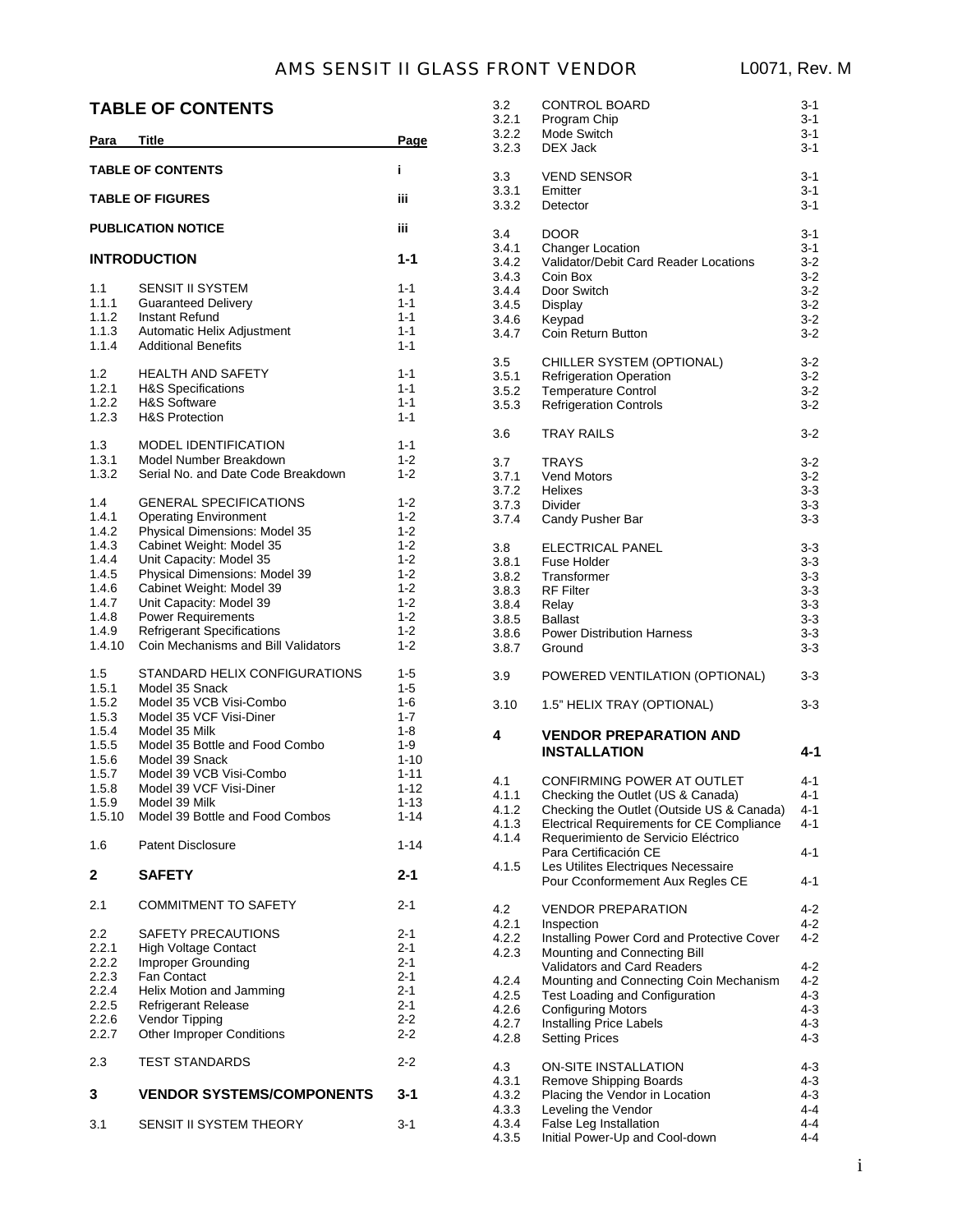## L0071, Rev. M **AMS SENSIT II GLASS FRONT VENDOR**

| 5                                                         | TRAY ADJUSTMENT AND<br><b>CONFIGURATION</b>                                                                           | 5-1                                                       |
|-----------------------------------------------------------|-----------------------------------------------------------------------------------------------------------------------|-----------------------------------------------------------|
| 5.1<br>5.1.1<br>5.1.2                                     | SNACK, CANDY, AND FOOD TRAY<br>Removal<br>Installation                                                                | 5-1<br>$5-1$<br>$5 - 1$                                   |
| 5.2<br>5.2.1<br>5.2.2                                     | <b>BOTTLE TRAY</b><br>Removal<br>Installation                                                                         | $5 - 1$<br>$5-1$<br>$5 - 1$                               |
| 5.3<br>5.3.1<br>5.3.2                                     | <b>TRAY VERTICAL POSITIONS</b><br>Removal<br>Installation                                                             | $5 - 1$<br>$5 - 1$<br>$5 - 2$                             |
| 5.4                                                       | <b>TRAY COLUMN POSITIONS</b>                                                                                          | $5 - 2$                                                   |
| 5.5                                                       | <b>CHANGING DIVIDERS</b>                                                                                              | $5-2$                                                     |
| 5.6                                                       | <b>CHANGING HELIXES</b>                                                                                               | $5 - 2$                                                   |
| 5.7                                                       | <b>HELIX ADAPTER</b>                                                                                                  | $5-2$                                                     |
| 5.8                                                       | <b>HELIX EJECTOR</b>                                                                                                  | $5 - 2$                                                   |
| 5.9                                                       | <b>HELIX ALIGNMENT DEVICE</b>                                                                                         | $5 - 2$                                                   |
| 5.10                                                      | <b>MOTOR POSITIONS</b>                                                                                                | $5-3$                                                     |
| 5.11                                                      | <b>BOTTLE ALIGNMENT DEVICE</b>                                                                                        | $5 - 3$                                                   |
| 5.12                                                      | <b>BOTTLE TIPPER BAR</b>                                                                                              | $5 - 3$                                                   |
| 5.13                                                      | AVOIDING PRODUCT HANG-UPS                                                                                             | 5-3                                                       |
| 5.14                                                      | <b>TALL PRODUCT VENDING</b>                                                                                           | 5-3                                                       |
| 5.15                                                      | CANDY PUSHER BAR INSTALLATION                                                                                         | $5 - 3$                                                   |
| 5.16<br>5.16.1<br>5.16.2                                  | 1.5" HELIX TRAY<br>General Information<br>Tray Adjustment and Loading                                                 | 5-3<br>5-3<br>5-3                                         |
| 6                                                         | <b>SERVICE PROGRAMMING</b>                                                                                            | 6-1                                                       |
|                                                           | <b>SERVICE MODE</b>                                                                                                   | 6-1                                                       |
| 6.1                                                       | <b>ERROR CODES</b>                                                                                                    | 6-1                                                       |
| 6.2                                                       | <b>ACCOUNTING DATA</b>                                                                                                | 6-1                                                       |
| 6.3                                                       | <b>FILL/DISPENSE</b>                                                                                                  | 6-1                                                       |
| 6.4                                                       | <b>DELAYED SALES</b>                                                                                                  | 6-1                                                       |
| 6.5                                                       | TEMPERATURE                                                                                                           | 6-1                                                       |
| 6.6<br>6.6.1<br>6.6.2                                     | <b>PRICE SETTINGS</b><br><b>Set Prices</b><br>ValueVend                                                               | 6-2<br>6-2<br>6-2                                         |
| 6.7<br>6.7.1<br>6.7.2<br>6.7.3<br>6.7.4<br>6.7.5<br>6.7.6 | TRAY SETUP<br><b>Test Motors</b><br>Link Motors<br>Home Switch<br><b>Delayed Stop</b><br>Letter / Number<br>Configure | 6-2<br>6-2<br>6-2<br>$6 - 2$<br>$6 - 3$<br>$6 - 3$<br>6-3 |
| 6.8<br>6.8.1<br>6.8.2                                     | MDB (MULTI-DROP BUS) SETTINGS<br>Force Vend<br>No Cheat                                                               | 6-3<br>$6 - 3$<br>$6 - 3$                                 |

| 6.8.3<br>6.8.4<br>6.8.5<br>6.8.6                                                                        | Change Bill<br><b>Hold Lost Credit</b><br>Multi-Vend<br>Lev2 Coin Mech                                                                                                                          | 6-3<br>$6-3$<br>$6-3$<br>$6-3$                                                               |
|---------------------------------------------------------------------------------------------------------|-------------------------------------------------------------------------------------------------------------------------------------------------------------------------------------------------|----------------------------------------------------------------------------------------------|
| 6.9<br>6.9.1<br>6.9.1.1<br>6.9.1.2<br>6.9.2<br>6.9.3<br>6.9.3.1<br>6.9.3.2<br>6.9.3.3<br>6.9.4<br>6.9.5 | <b>OPTIONS</b><br>Message<br>Using Software Revision "P"<br>Using Software Revision "Q"<br>Prize<br>Language<br>Primary<br>Secondary<br><b>Create Custom</b><br><b>Product Sensor</b><br>Speech | 6-3<br>6-3<br>6-4<br>$6 - 4$<br>$6 - 4$<br>$6 - 4$<br>$6 - 4$<br>$6 - 4$<br>$6 - 4$<br>$6-5$ |
| 6.10                                                                                                    | <b>SALES BLOCKING</b>                                                                                                                                                                           | 6-5                                                                                          |
| 6.11                                                                                                    | <b>CLOCK SETTINGS</b>                                                                                                                                                                           | $6-5$                                                                                        |
| 6.12                                                                                                    | <b>FREE VEND</b>                                                                                                                                                                                | 6-5                                                                                          |
| 6.13                                                                                                    | <b>AUXILIARY OUTPUT</b>                                                                                                                                                                         | $6-5$                                                                                        |
| 6.14                                                                                                    | DATA LOGS                                                                                                                                                                                       | 6-6                                                                                          |
| 6.15<br>6.15.1 Enable<br>6.152<br>6.15.3<br>6.154<br>6.15.5<br>6.15.6<br>6.15.7                         | <b>ENERGYSENSIT</b><br><b>Clear History</b><br>Set Temp Chg<br><b>Set Patt Time</b><br>Set Hist Fact<br>Set Del<br>Lighting                                                                     | 6-6<br>6-6<br>6-6<br>6-6<br>6-6<br>6-6<br>6-6<br>6-6                                         |
| 6.16                                                                                                    | PROGRAMMING QUICK REFERENCE                                                                                                                                                                     | $6 - 7$                                                                                      |
| 7                                                                                                       | <b>TROUBLESHOOTING</b>                                                                                                                                                                          | 7-1                                                                                          |
| 7.1                                                                                                     | <b>OUT OF SERVICE ERRORS</b>                                                                                                                                                                    | $7-1$                                                                                        |
| 7.2                                                                                                     | <b>HEALTH AND SAFETY ERRORS</b>                                                                                                                                                                 | $7 - 1$                                                                                      |
| 7.4                                                                                                     | <b>MACHINE ERROR CODES: CAUSES</b><br><b>AND SOLUTIONS</b>                                                                                                                                      | $7 - 1$                                                                                      |
| 7.4.1                                                                                                   | VIEWING TOP LEVEL ERROR CODES                                                                                                                                                                   | 7-1                                                                                          |
| 7.4.2                                                                                                   | VIEWING SUB-LEVEL ERROR CODES                                                                                                                                                                   | 7-2                                                                                          |
| 7.4.3                                                                                                   | ERROR CODE CAUSES AND SOLUTIONS                                                                                                                                                                 | 7-2                                                                                          |
| 7.5                                                                                                     | CLEARING JAMMED MOTOR                                                                                                                                                                           | 7-3                                                                                          |
| 7.6                                                                                                     | WATER FORMATION IN THE CABINET                                                                                                                                                                  | $7 - 3$                                                                                      |
| 7.7                                                                                                     | MACHINE TROUBLESHOOTING CHART                                                                                                                                                                   | 7-3                                                                                          |
| 8                                                                                                       | <b>MAINTENANCE</b>                                                                                                                                                                              | 8-1                                                                                          |
| 8.1                                                                                                     | REPLACING THE PROGRAM CHIP                                                                                                                                                                      | 8-1                                                                                          |
| 8.2                                                                                                     | CLEANING THE REFRIGERATION UNIT                                                                                                                                                                 | 8-1                                                                                          |
| 8.3                                                                                                     | CLEANING THE BOTTOM SCREEN                                                                                                                                                                      | 8-2                                                                                          |
| 8.4                                                                                                     | CLEANING THE VENDOR CABINET                                                                                                                                                                     | 8-2                                                                                          |
| 8.5                                                                                                     | CLEANING THE PLASTIC DOOR LINER                                                                                                                                                                 | 8-2                                                                                          |
| 8.6                                                                                                     | LUBRICATION WITH LITHIUM GREASE                                                                                                                                                                 | 8-2                                                                                          |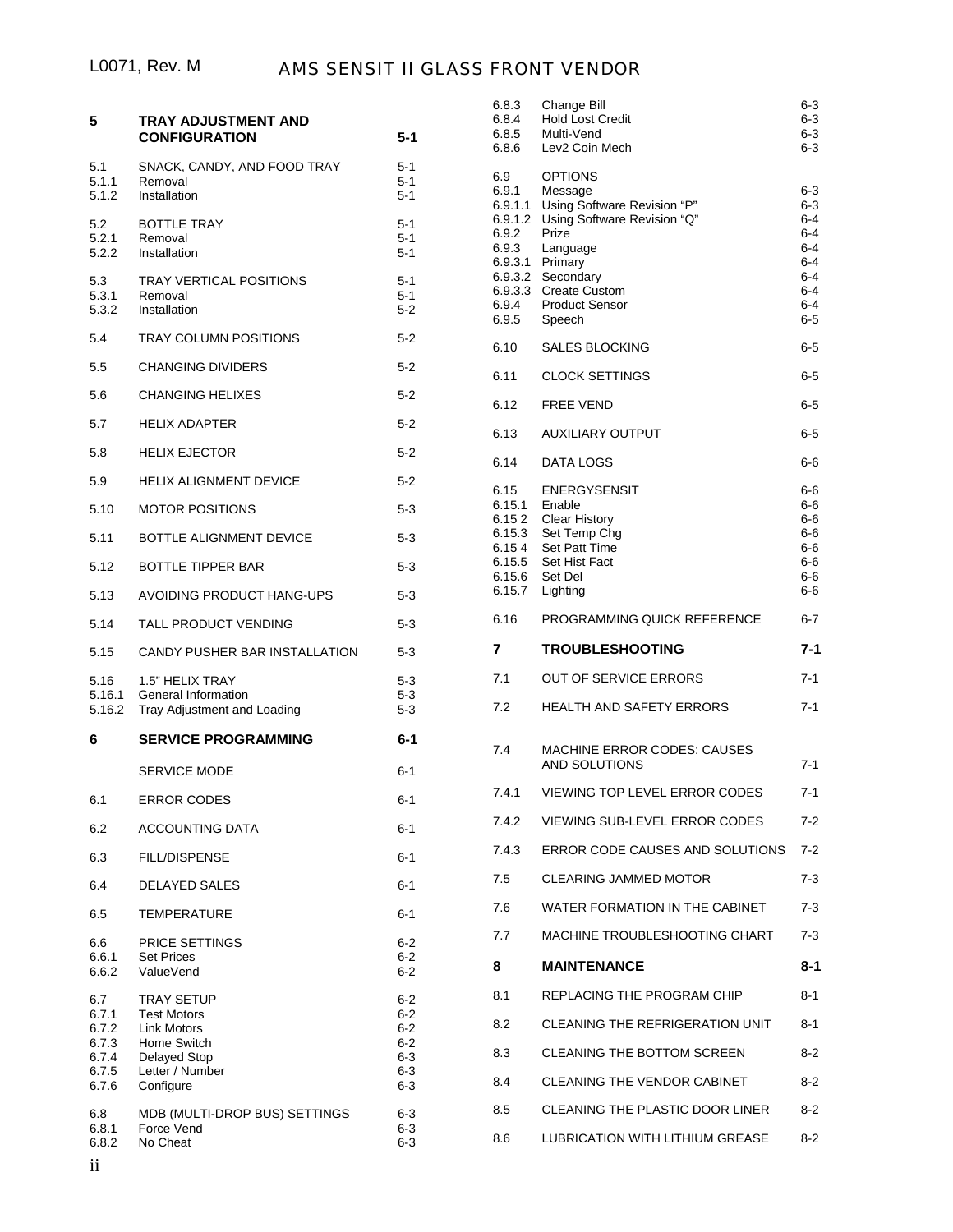## AMS SENSIT II GLASS FRONT VENDOR L0071, Rev. M

| 8.7                                                                                  | REPLACING FLOURESCENT BULBS                                                                                                                                 | $8-2$                                                                                       |
|--------------------------------------------------------------------------------------|-------------------------------------------------------------------------------------------------------------------------------------------------------------|---------------------------------------------------------------------------------------------|
| 8.8                                                                                  | DEFROSTING THE EVAPORATOR COIL                                                                                                                              | $8-2$                                                                                       |
| 8.9                                                                                  | TESTING THE TEMPERATURE SYSTEM<br>(H & S)                                                                                                                   | 8-3                                                                                         |
| 8.10<br>8.10.1<br>8.10.2<br>8.10.3<br>8.10.4<br>8.10.5<br>8.10.6<br>8.10.7<br>8.10.8 | PC UTILITY LOADING INSTRUCTIONS<br>Requirements<br>Installation<br>Startup<br>Toolbar<br><b>Program Screens</b><br>Software Operation<br>Shutdown<br>Errors | $8 - 3$<br>$8 - 3$<br>$8-3$<br>$8 - 3$<br>$8-3$<br>$8 - 4$<br>$8 - 5$<br>$8 - 5$<br>$8 - 5$ |
| 9                                                                                    | <b>WIRING DIAGRAM</b>                                                                                                                                       | 9-1                                                                                         |
| 10                                                                                   | <b>SUPPORTED DEX FIELDS</b>                                                                                                                                 | $10-1$                                                                                      |
| 11                                                                                   | <b>OPTIONAL EQUIPMENT</b>                                                                                                                                   | $11 - 1$                                                                                    |
| 12                                                                                   | <b>WARRANTY</b>                                                                                                                                             | 12-1                                                                                        |

#### **TABLE OF FIGURES**

| NUMBER NAME                                                                                                                                         | PAGE                                   |
|-----------------------------------------------------------------------------------------------------------------------------------------------------|----------------------------------------|
| Figure 1.1 Vendor Serial Plate                                                                                                                      | 1-2                                    |
| Figure 1.2 35" Cabinet Dimensions                                                                                                                   | $1 - 3$                                |
| Figure 1.3 39" Cabinet Dimensions                                                                                                                   | $1 - 4$                                |
| Figure 3.1 Control Board Components                                                                                                                 | $3 - 1$                                |
| Figure 4.1 Power Cord and Protective Cover                                                                                                          | $4 - 2$                                |
| Figure 4.2 Tip-Over Warning                                                                                                                         | $4 - 4$                                |
| Figure 4.3 False Leg Installation                                                                                                                   | $4 - 4$                                |
| Figure 5.1 Bottle Tray Rails<br>Figure 5.2 Large Bag Vending<br>Figure 5.3 Pusher Bar Installation<br>Figure 5.4 1.5" Helix Tray                    | $5 - 1$<br>$5-3$<br>$5 - 3$<br>$5 - 4$ |
| Figure 8.1 Replacing Control Chip<br>Figure 8.2 Refrigeration Unit Housing<br>Figure 8.3 Temperature Sensor<br>Figure 8.4 Harness, Chip Programming | $8 - 1$<br>$8 - 1$<br>$8-3$<br>8-5     |
| Figure 9.1 Typical Wiring Diagram (Sheets $1 - 4$ )                                                                                                 | $9 - 1/9 - 4$                          |
|                                                                                                                                                     |                                        |

#### **PUBLICATION NOTICE**

L0071M, ECN 1730, 11/29/2006

It is our intent to assist our customers with up-to-date documentation: however, this manual may not contain all updates and is subject to revision without notice. Please contact our Service Department with your requests or comments.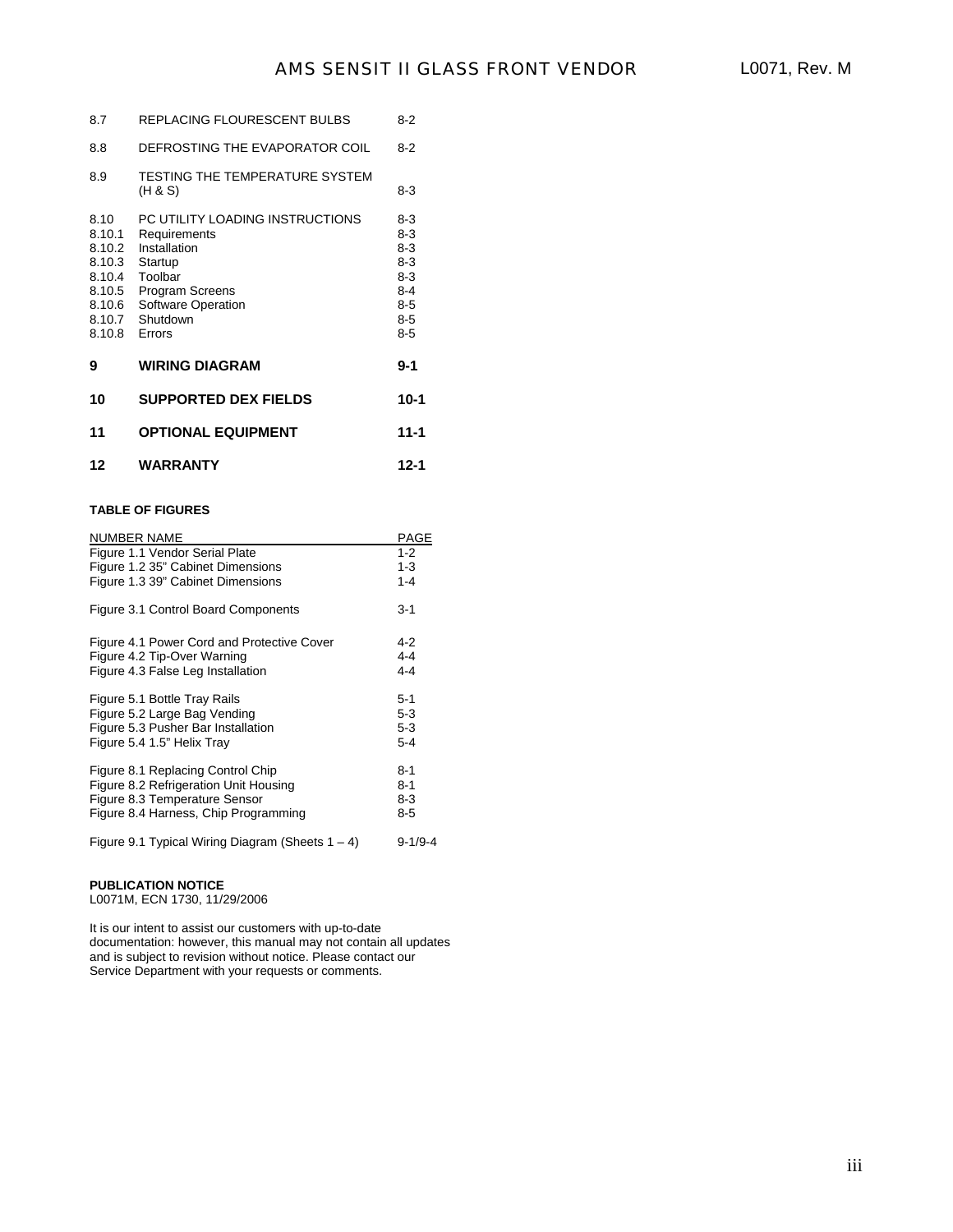## L0071, Rev. M **AMS SENSIT II GLASS FRONT VENDOR**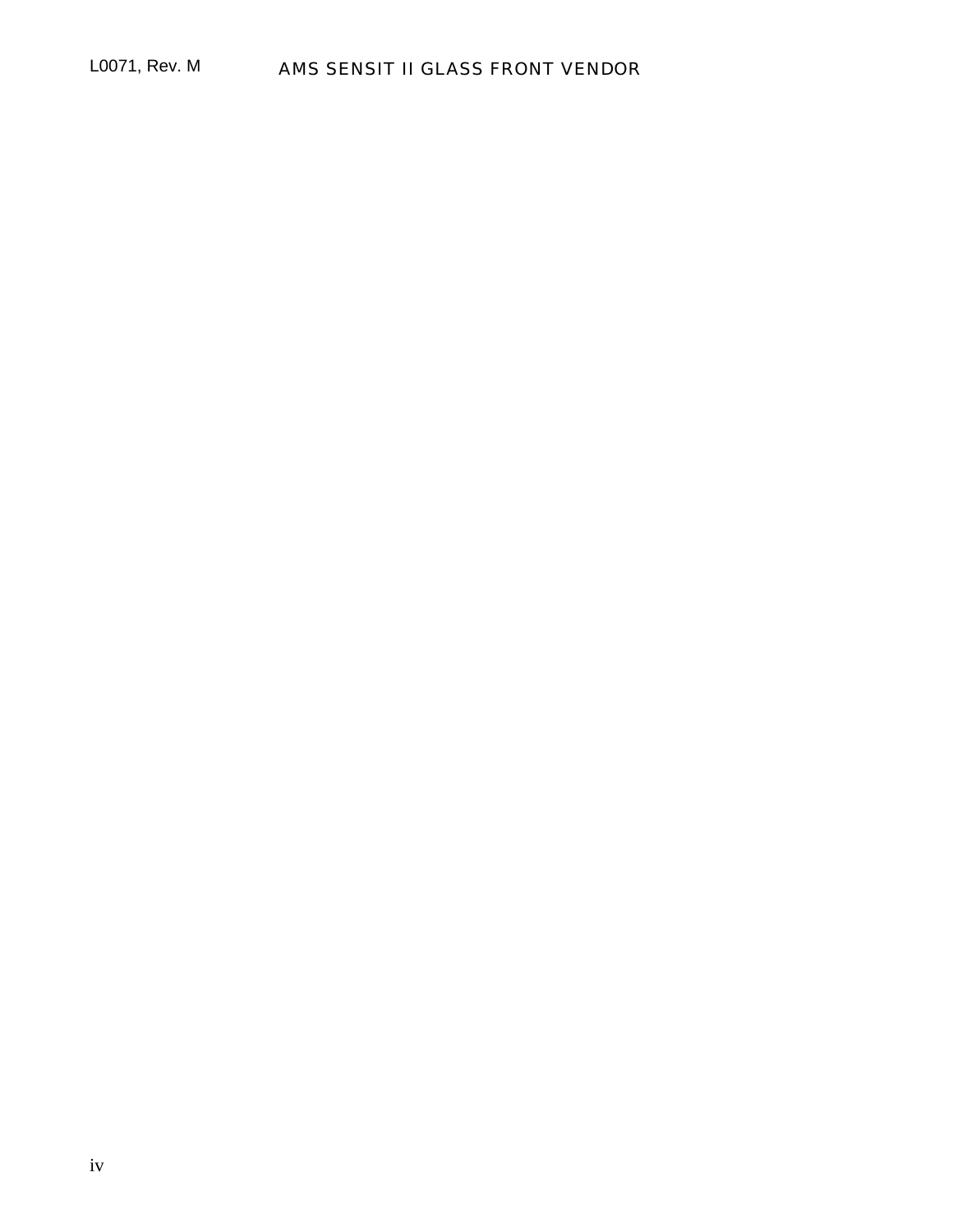## **1.0 INTRODUCTION**

Congratulations on the purchase of your new AMS Sensit II vendor. All Sensit II models, including Snack, Visi-Combo, Bottle and Food Combo, Visi-Diner and Milk, are versatile, high-capacity vending machines. AMS machines are designed, tested, and built to provide years of reliable, low-maintenance service in an indoor environment. A fully insulated cabinet, DEX data capability, and flexible product configuration are just some of the many standard features built into every AMS merchandiser.

#### **1.1 SENSIT II SYSTEM**

Your vendor is equipped with the Sensit II system. The Sensit II system is a patented vend-sensing system that detects when products fall into the delivery bin. Basically, a plane of infra-red light beams is created across the top of the delivery bin, and the Sensit II system can detect when any part of the light has been blocked by a passing product. Using this technology, the vendor "knows" when your customer gets the product. The Sensit II system has several important benefits:

#### **1.1.1 Guaranteed Delivery**

If, after one revolution, the product hangs up or an opening was missed in loading, the helix will rotate three additional half-revolutions to make sure the product is delivered. No more hitting or shaking the vendor to get products that did not fall!

#### **1.1.2 Instant Refund**

If the customer does not receive a product, he can receive a full refund by pressing the coin return, or he can select another product. No more refund requests!

#### **1.1.3 Automatic Helix Adjustment**

With the Sensit II system, the helix stops as soon as the product falls. It is no longer necessary to adjust the home position of the helix for each different package. In fact, different packages can be loaded in the same column. No more double vending!

#### **1.1.4 Additional Benefits:**

1. Opening the delivery bin door will not affect the Sensit II system. The sensors are located above the delivery bin and will not be blocked by the door. Product that falls while the door is open will still pass through the beam.

2. Shining a light at the detector will not allow vandals to receive free product. Any tampering which changes the precise amount of light normally received will be treated as a successful vend, resulting in the vandal losing his money. 3. Disabling or blocking the sensor will not allow vandals to receive free product. The Sensit II system must be receiving the normal amount of light before the vendor will dispense any product.

4. Opening the door of a cold vendor will cause some condensation to form inside. The Sensit II system will not allow vending until this fogging clears, normally within a few minutes of closing the door.

#### **1.2 HEALTH AND SAFETY**

#### **1.2.1 H&S Specifications**

AMS vendors intended for vending perishable products (VISI-DINER, BOTTLE and FOOD COMBO, and MILK) meet NAMA requirements for refrigerated food vending machines. As of this writing, the NAMA specifications for perishable food product vendors require that the temperature in the vendor must cool to 41°F within 30 minutes of closing the door or an error will be generated and the vendor will not allow sales. (note that Delayed Sales has no effect on this 30 minute cool-down period). This is to allow a recovery period following loading: however, all products should be chilled prior to loading. After the 30 minute cool-down requirement has been met, if the temperature in the vendor exceeds 41°F for more than 15 minutes an error will be generated and the vendor will not allow sales.

#### **1.2.2 H&S Software**

To meet these requirements, all AMS refrigerated food vendors have control software with a built-in Health & Safety (H&S) function. The H&S function is activated automatically when the temperature is set to 41°F or below. Unless otherwise specified by regulatory agencies, AMS recommends setting the temperature to 40°F when vending perishable food products.

#### **1.2.3 H&S Protection**

In the event the temperature exceeds the NAMA specifications following the recovery period or during normal operation, an error will be generated and the vendor will not allow sales. This protects the consumer from purchasing spoiled food. H&S error codes are detailed in Section 7.4.

#### **1.3 MODEL IDENTIFICATION**

When requesting service, replacement parts or technical assistance, please refer to the vendor Serial Plate (refer to Figure 1.1). It is located on the inside of the upper left or right of the window, or on the outside of the door on the lock side. The information contained on this plate is necessary to determine what parts, kits, or maintenance should be applied to your specific model.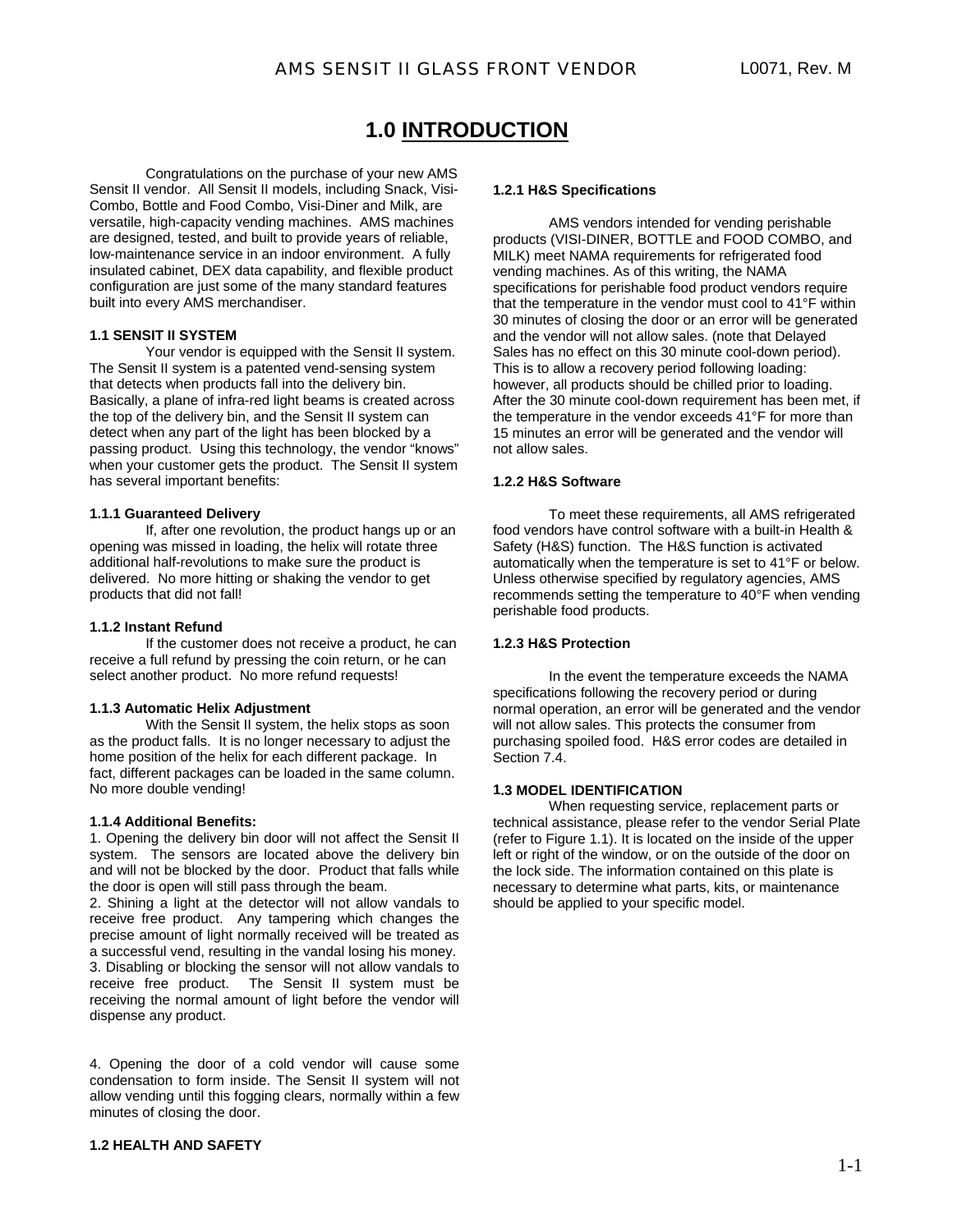## L0071, Rev. M **AMS SENSIT II GLASS FRONT VENDOR**



**Figure 1.1 Vendor Serial Plate** 

#### **1.3.1 Model Number Breakdown (refer to Figure 1.1)**



**Example: AMS39-640** means it is an Automated Merchandising Systems snack vendor, **39**" wide, with six (**6**) trays and forty (**40**) positions for different products.

\*The dash number is dropped for Food, Bottle and Milk vendors and is replaced with 'VCB' or 'VCF.

#### **1.3.2 Serial Number and Date Code Breakdown (refer to Figure 1.1)**

Sequential Production Number



**Example: 1203-1010-C 4** would be translated as sequence number **1203** of production run **1010,** manufactured in the third quarter "**C**" of **2005**.

The Production Run Number of machines built in the U.S. starts with the number 1 or any odd number. The Sequential Production Number of machines built in Mexico starts with the number 0 or any even number.

#### **1.4 GENERAL SPECIFICATIONS**

#### **1.4.1 Operating Environment**

AMS vendors are designed for indoor use only. Indoor temperatures must be between 33°F (1°C) and 110°F (43°C). Maximum temperature for vendors with perishable food is 100°F (38°C). The vendor should not be located in an area where it may be subjected to a water jet or rain.

#### **1.4.2 Cabinet Physical Dimensions: Model 35 (refer to Figure 1.2)**  33 3/4"W x 72"H x 36"D (89 cm x 183 cm x 91 cm)

**1.4.3 Cabinet Weight: Model 35** 

| Apx. 567 lbs. (257 kg)       |
|------------------------------|
| w/chiller 674 lbs. (306 kg.) |
| Apx. 640 lbs. (291 kg)       |
| Apx. 686 lbs. (312 kg)       |
|                              |

**1.4.4 Unit Capacity: Model 35 (Refer to Section 1.5)** 

```
Capacity depends on configuration:
                            1152 units max.
```

| 1.4.5 Cabinet Physical Dimensions: Model 39 |                                             |
|---------------------------------------------|---------------------------------------------|
| (refer to Figure 1.3)                       |                                             |
|                                             | 39"W x 72"H x 36"D (99 cm x 183 cm x 91 cm) |

#### **1.4.6 Cabinet Weights: Model 39**

| Approx. 644 lbs. (292 kg)    |
|------------------------------|
| w/chiller 726 lbs. (329 kg.) |
| Approx. 692 lbs. (314 kg)    |
| Approx. 738 lbs. (335 kg)    |
|                              |

**1.4.7 Unit Capacity: Model 39 (Refer to Section 1.5)**  Capacity depends on configuration: 150 units min. 1440 units max.

| United States,                                    | 1.4.8 Models 35 and 39 Power Requirements                         |
|---------------------------------------------------|-------------------------------------------------------------------|
| Canada and Mexico:                                | 115 VAC, 60 Hz                                                    |
| International:                                    | 230 VAC, 50/60 Hz                                                 |
| Basic Unit:                                       | 3 amps @ 115 VAC (345 watts)<br>1.6 amps @220 VAC (345 watts)     |
| Refrigerated Snack:                               | 7 amps @ 115 VAC (805 watts)<br>3.7 amps @220 VAC (805 watts)     |
| Visi-Combo:                                       | 10.8 amps @115 VAC (1242 watts)<br>5.6 amps @220 VAC (1242 watts) |
| Visi-Diner/Milk:                                  | 10.8 amps @115 VAC (1242 watts)<br>5.6 amps @220 VAC (1242 watts) |
| <b>1.4.9 Refrigerant Specifications</b><br>Snack: | 1/4 HP, R-134a, 7.2 oz. (.20 kg)                                  |

Visi-Combo and:<br>Visi-Diner/Milk: 1/2 HP, R-134a, 8.5 oz. (.24 kg)

#### **1.4.10 Coin Mechanisms and Bill Validators**

AMS vendors will support all NAMA-approved Multi-Drop Bus (MDB) coin mechanisms, bill validators and card readers. Where applicable, it will also support the "Executive Mechanism" Coin Changer.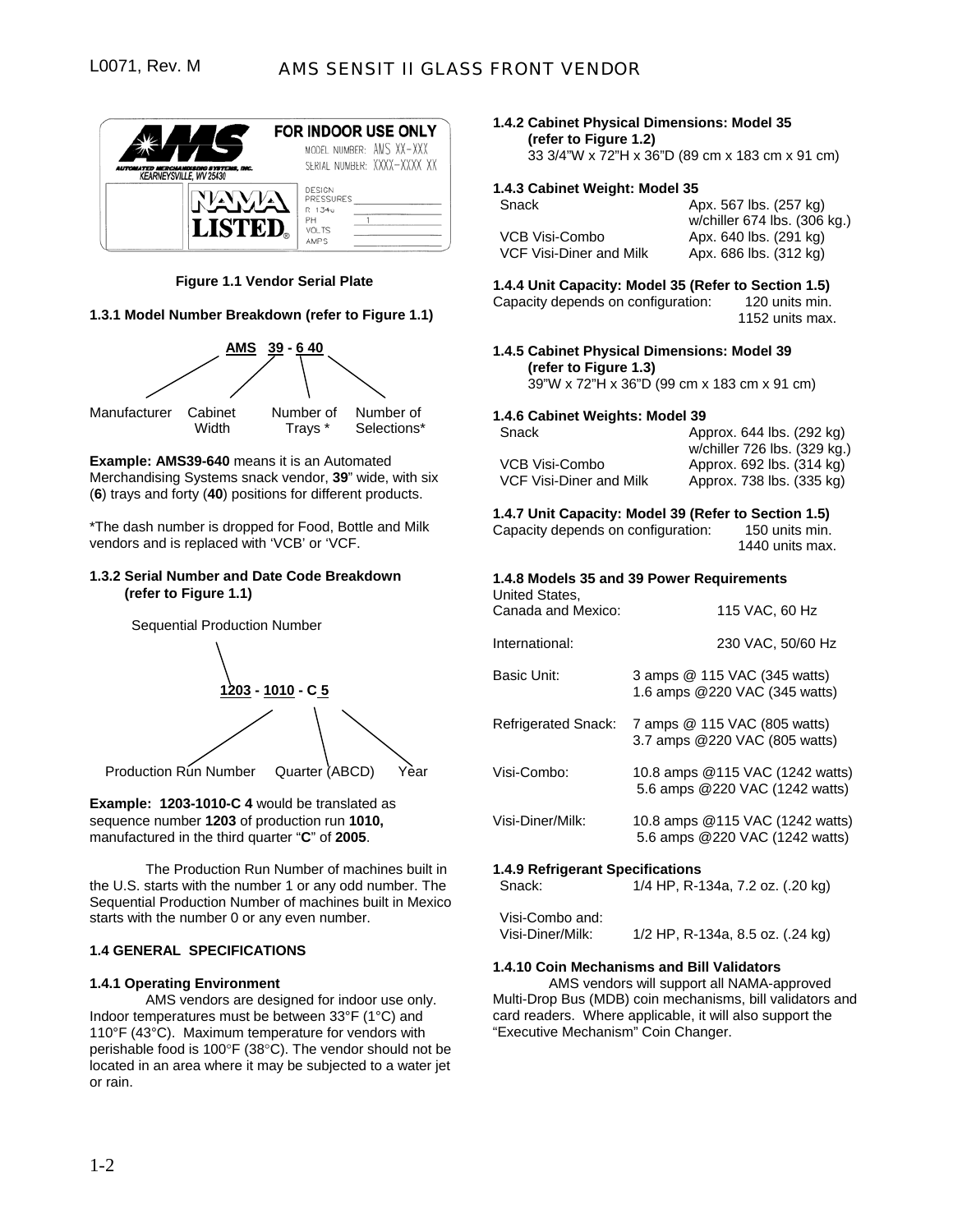

Figure 1.2 35" Cabinet Dimensions (For Reference Only)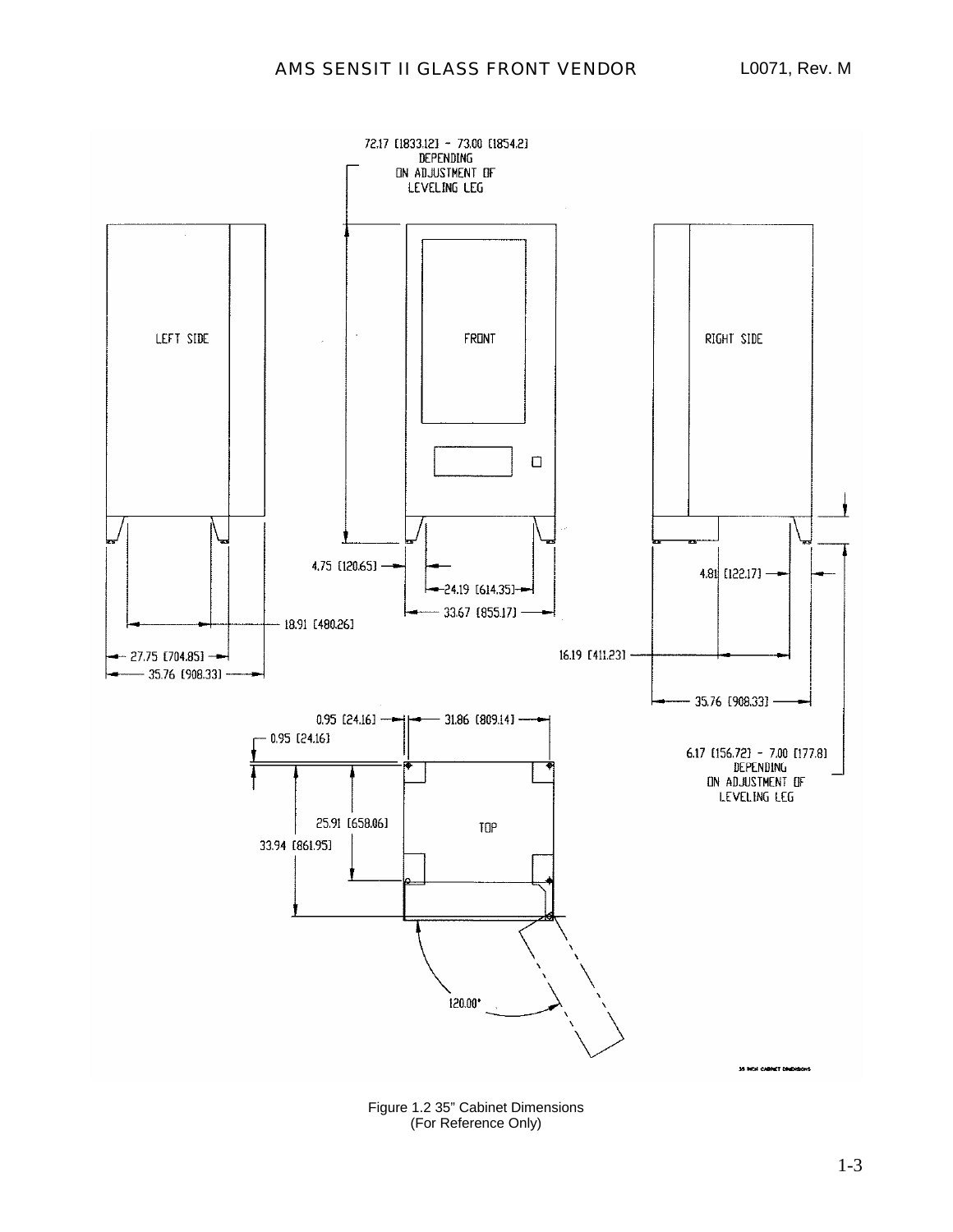

Figure 1.3 39" Cabinet Dimensions (For Reference Only)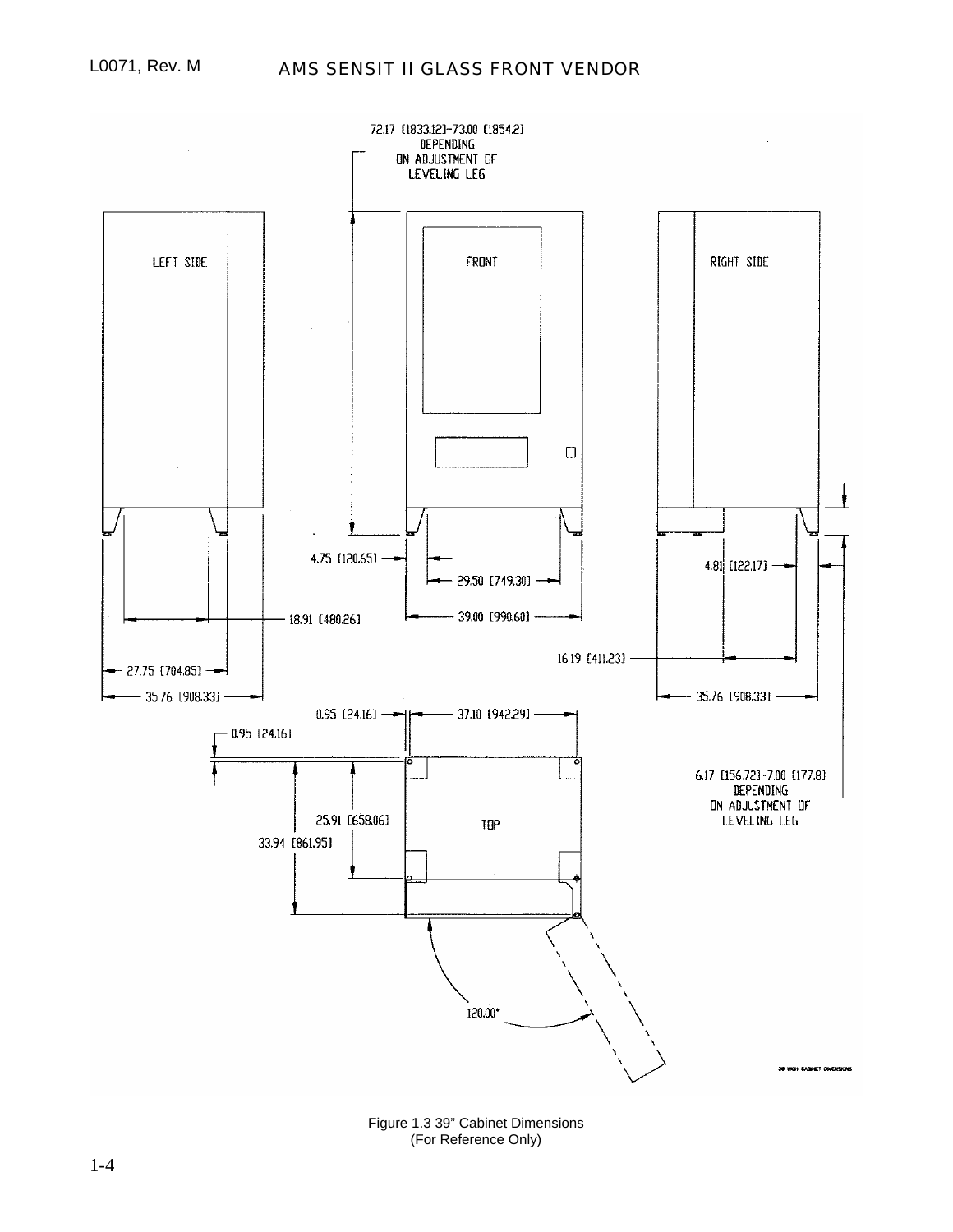### **1.5 STANDARD HELIX CONFIGURATIONS**

### **1.5.1 Model 35 Snack**

| 10 | 12       | 12 | 15 |
|----|----------|----|----|
| 12 | 12<br>12 |    | 12 |
| 12 | 12       | 12 | 12 |
| 12 | 12       | 12 | 12 |
| 15 | 15       | 15 | 15 |
| 15 | 15       | 15 | 15 |

AMS 35-624 313 UNITS

| 10         |                            | 12 |    | 15 |  | 15 |  |
|------------|----------------------------|----|----|----|--|----|--|
| 12         |                            | 12 |    | 15 |  | 15 |  |
|            | 15 15 15 15 24 24 24 24    |    |    |    |  |    |  |
|            | 18 18 18 18 18 18 18 18 18 |    |    |    |  |    |  |
|            | 18 18 18 18 18 18 18 18 18 |    |    |    |  |    |  |
| 12         |                            |    | 12 | 12 |  | 12 |  |
| AMS 35-636 |                            |    |    |    |  |    |  |

|                         | 15 15 15 15 15 24 24 24    |  |  |  |  |  |  |  |
|-------------------------|----------------------------|--|--|--|--|--|--|--|
|                         | 18 18 18 18 18 24 24 24    |  |  |  |  |  |  |  |
|                         | 18 18 18 18 18 18 18 18 18 |  |  |  |  |  |  |  |
|                         | 18 18 18 18 18 18 18 18    |  |  |  |  |  |  |  |
|                         | 18 18 18 18 18 18 18 18    |  |  |  |  |  |  |  |
|                         | 18 18 18 18 18 18 18 18 18 |  |  |  |  |  |  |  |
| AMS 35-648<br>885 UNITS |                            |  |  |  |  |  |  |  |

| 10 | 12        | 12         | 15 | 10                      |  | 12                      | 12 |  |  | 12 |  |                         |  | 10 | 12 |                            | 12 |  | 12 |    |  |
|----|-----------|------------|----|-------------------------|--|-------------------------|----|--|--|----|--|-------------------------|--|----|----|----------------------------|----|--|----|----|--|
| 12 | 12        | 12         | 12 | 12                      |  | 12                      | 12 |  |  | 12 |  |                         |  | 12 | 12 |                            | 15 |  |    | 15 |  |
| 12 | 12        | 12         | 12 | 12                      |  | 12                      | 12 |  |  | 12 |  |                         |  | 15 | 15 |                            | 15 |  | 15 |    |  |
| 12 | 12        | 12         | 12 | 15                      |  | 15                      | 15 |  |  | 15 |  |                         |  |    |    | 15 15 18 18 18 24 24 24    |    |  |    |    |  |
| 15 | 15        | 15         | 15 |                         |  | 18 18 18 18 18 18 24 24 |    |  |  |    |  |                         |  |    |    | 18 18 18 18 18 18 18 18 18 |    |  |    |    |  |
| 15 | 15        | 15         | 15 | 15                      |  | 15                      | 15 |  |  | 15 |  | 12                      |  |    | 12 |                            | 12 |  | 12 |    |  |
|    | 313 UNITS | AMS 35-624 |    | AMS 35-628<br>418 UNITS |  |                         |    |  |  |    |  | AMS 35-632<br>508 UNITS |  |    |    |                            |    |  |    |    |  |

|                         | 10 |  | 12 |  | 15 |                              | 15 |
|-------------------------|----|--|----|--|----|------------------------------|----|
|                         | 12 |  | 12 |  | 15 |                              | 15 |
|                         |    |  |    |  |    | 15 15 15 15 24 24 24 24 24   |    |
|                         |    |  |    |  |    | 18 18 18 18 18 18 18 18 18 1 |    |
|                         |    |  |    |  |    | 18 18 18 18 18 18 18 18 18 1 |    |
|                         | 12 |  | 12 |  | 12 |                              | 12 |
| AMS 35-636<br>598 UNITS |    |  |    |  |    |                              |    |

| 10                         | 12 | 12 | 12 |    |  |  |
|----------------------------|----|----|----|----|--|--|
| 12                         | 12 |    | 15 | 15 |  |  |
| 15                         | 15 |    | 15 | 15 |  |  |
| 15 15 18 18 18 24 24 24    |    |    |    |    |  |  |
| 18 18 18 18 18 18 18 18 18 |    |    |    |    |  |  |
| 12                         | 12 |    | 12 | 12 |  |  |

 AMS 35-632 508 UNITS

|            | 10                         |  | 12 <sup>2</sup> | 12 |  | 15 |  |  |
|------------|----------------------------|--|-----------------|----|--|----|--|--|
|            | 18 18 18 18 18 18 18 18 18 |  |                 |    |  |    |  |  |
|            | 18 18 18 18 18 18 18 18 18 |  |                 |    |  |    |  |  |
|            | 18 18 18 18 18 18 18 18 18 |  |                 |    |  |    |  |  |
|            | 18 18 18 18 18 24 24 24    |  |                 |    |  |    |  |  |
|            | 15 15 15 15 15 24 24 24    |  |                 |    |  |    |  |  |
| AMS 35-644 |                            |  |                 |    |  |    |  |  |

Available Helix Sizes:

|            |  | 19 19 19 19 19 19 <del>21 21 21</del> |  |           |  |  | $2\frac{1}{2}$ Inch (63mm)                  |
|------------|--|---------------------------------------|--|-----------|--|--|---------------------------------------------|
|            |  | 18 18 18 18 18 24 24 24               |  |           |  |  | 20120-07<br>7 Pitch, 2 5/8" (66mm) Opening  |
|            |  |                                       |  |           |  |  | 20120-10<br>10 Pitch, 1 7/8" (47mm) Opening |
|            |  | 18 18 18 18 18 18 18 18               |  |           |  |  | 12 Pitch, 1 5/8" (41mm) Opening<br>20120-12 |
|            |  |                                       |  |           |  |  | 20120-15<br>15 Pitch, 1 1/4" (31mm) Opening |
|            |  | 18 18 18 18 18 18 18 18 18            |  |           |  |  | 20120-18<br>18 Pitch, 1" (25mm) Opening     |
|            |  |                                       |  |           |  |  | 24 Pitch, 3/4" (19mm) Opening<br>20120-24   |
|            |  | 18 18 18 18 18 18 18 18 18            |  |           |  |  | 4 Inch (102mm)                              |
|            |  |                                       |  |           |  |  | 5 Pitch, 3 1/4" (82mm) Opening<br>21465-05  |
|            |  | 18 18 18 18 18 18 18 18 18            |  |           |  |  | 7 Pitch, 2 1/2" (63mm) Opening<br>21465-07  |
|            |  |                                       |  |           |  |  | 21465-09<br>9 Pitch, 2" (50mm) Opening      |
| AMS 35-648 |  |                                       |  |           |  |  | 10 Pitch, 1 3/4" (44mm) Opening<br>21465-10 |
|            |  |                                       |  | 885 UNITS |  |  | 12 Pitch, 1 1/2" (38mm) Opening<br>21465-12 |
|            |  |                                       |  |           |  |  | 15 Pitch, 1 1/4" (31mm) Opening<br>21465-15 |
|            |  |                                       |  |           |  |  |                                             |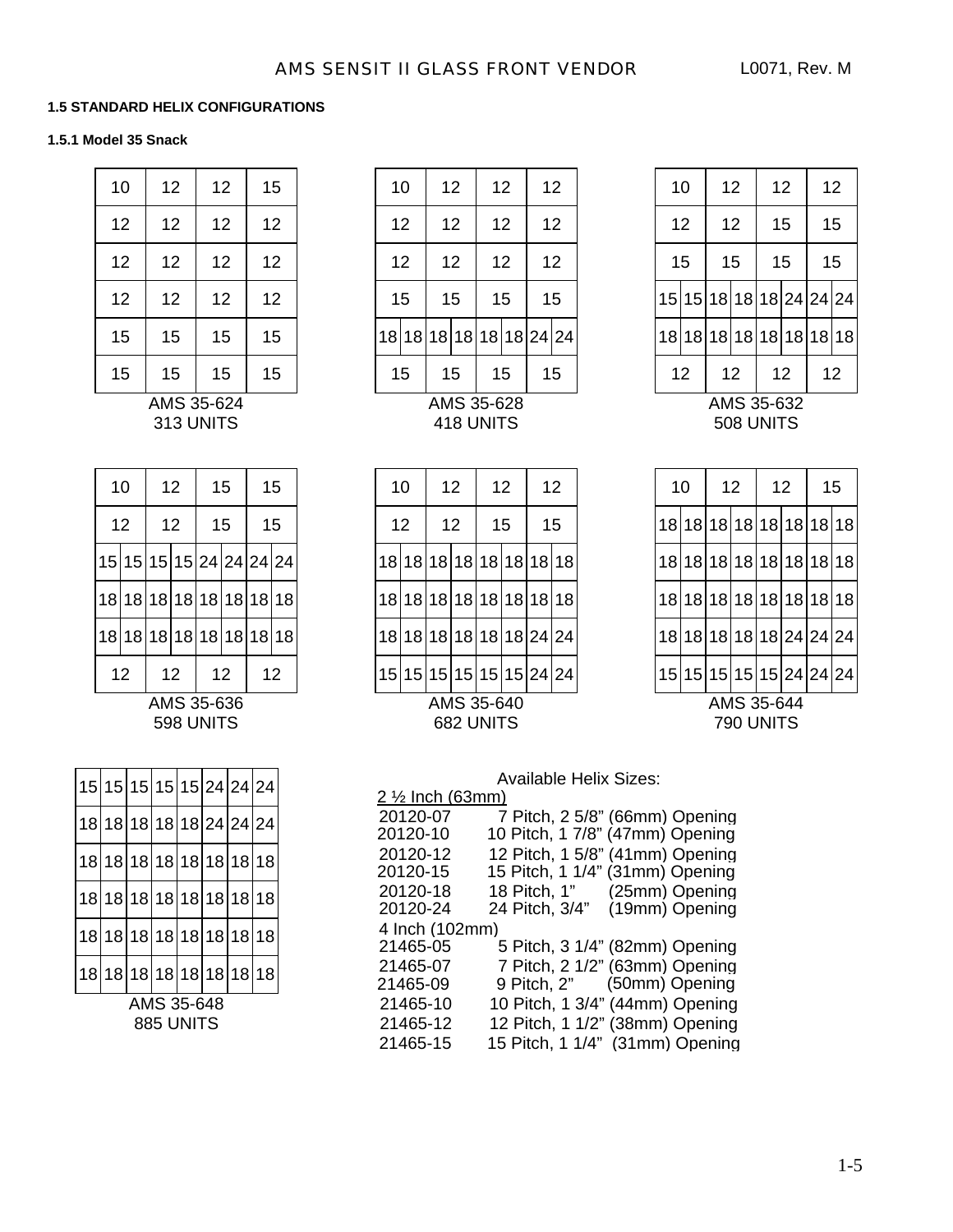#### **1.5.2 Model 35 VCB Visi-Combo**

|                                  | 10 |    | 10 |   |                | 10 |    | 10 |   |    |   |
|----------------------------------|----|----|----|---|----------------|----|----|----|---|----|---|
| 12                               |    |    | 12 |   |                | 12 |    | 12 |   |    |   |
| 15                               |    | 15 |    |   | 15<br>15<br>18 |    | 18 | 18 |   | 18 |   |
| 6                                |    | 6  | 6  |   |                | 6  |    |    | 6 |    | 6 |
| 6<br>6                           |    |    |    | 6 |                | 6  |    | 6  |   |    | 6 |
| Model 35-VISI-COMBO<br>292 UNITS |    |    |    |   |                |    |    |    |   |    |   |

## Available Helix Sizes:

| $2\frac{1}{2}$ Inch (63mm) |                                  |
|----------------------------|----------------------------------|
| 20120-07                   | 7 Pitch, 2 5/8" (66mm) Opening   |
| 20120-10                   | 10 Pitch, 1 7/8" (47mm) Opening  |
| 20120-12                   | 12 Pitch, 1 5/8" (41mm) Opening  |
| 20120-15                   | 15 Pitch, 1 1/4" (31mm) Opening  |
| 20120-18                   | (25mm) Opening<br>18 Pitch, 1"   |
| 20120-24                   | (19mm) Opening<br>24 Pitch, 3/4" |
|                            |                                  |

## 3 Inch (76mm)

| 21336 | 6 Pitch, 3 1/2" (88mm) Opening |
|-------|--------------------------------|
|       | (Bottle / Milk Trays Only)     |

## 4 Inch (102mm)

| 21465-05 | 5 Pitch, 3 1/4" (82mm) Opening  |
|----------|---------------------------------|
| 21465-07 | 7 Pitch, 2 1/2" (63mm) Opening  |
| 21465-09 | 9 Pitch, 2" (50mm) Opening      |
| 21465-10 | 10 Pitch, 1 3/4" (44mm) Opening |
| 21465-12 | 12 Pitch, 1 1/2" (38mm) Opening |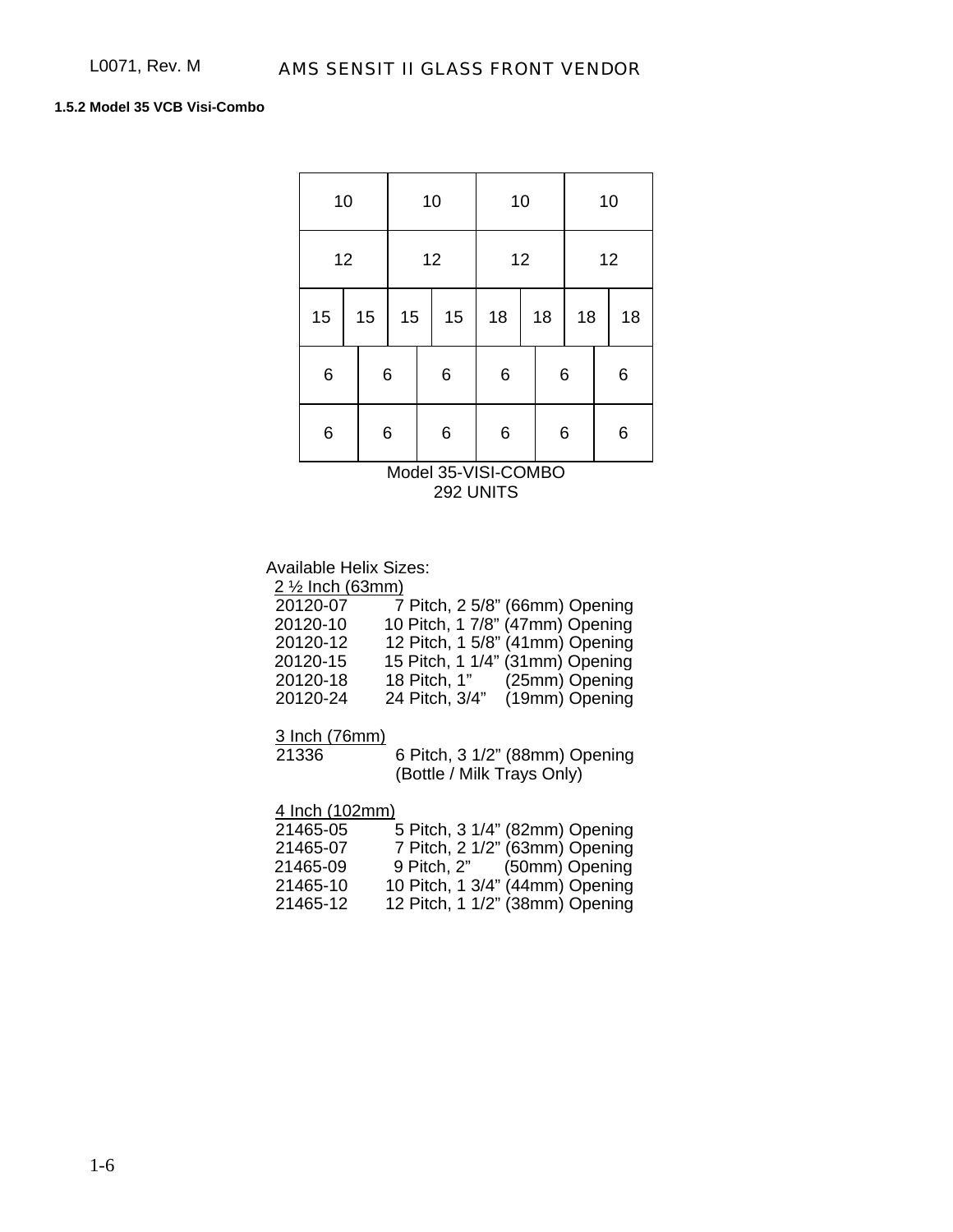### **1.5.3 Model 35 VCF Visi-Diner**

| 5                          | 5 | 5 | 5 |  |  |  |
|----------------------------|---|---|---|--|--|--|
| 5                          | 5 | 5 | 5 |  |  |  |
| 5                          | 5 | 5 | 5 |  |  |  |
| 7                          | 7 | 7 | 7 |  |  |  |
| 7                          | 7 | 7 | 7 |  |  |  |
| 7<br>7<br>7<br>7           |   |   |   |  |  |  |
| Model 35-FOOD<br>144 UNITS |   |   |   |  |  |  |

## Available Helix Sizes:

| Available Hellx Sizes:          |
|---------------------------------|
| 2 1/ <sub>2</sub> Inch (63mm)   |
| 7 Pitch, 2 5/8" (66mm) Opening  |
| 10 Pitch, 1 7/8" (47mm) Opening |
| 12 Pitch, 1 5/8" (41mm) Opening |
| 15 Pitch, 1 1/4" (31mm) Opening |
| 18 Pitch, 1" (25mm) Opening     |
| 24 Pitch, 3/4" (19mm) Opening   |
| 4 Inch (102mm)                  |
| 5 Pitch, 3 1/4" (82mm) Opening  |
| 7 Pitch, 2 1/2" (63mm) Opening  |
| 9 Pitch, 2" (50mm) Opening      |
| 10 Pitch, 1 3/4" (44mm) Opening |
| 12 Pitch, 1 1/2" (38mm) Opening |
| 15 Pitch, 1 1/4" (31mm) Opening |
|                                 |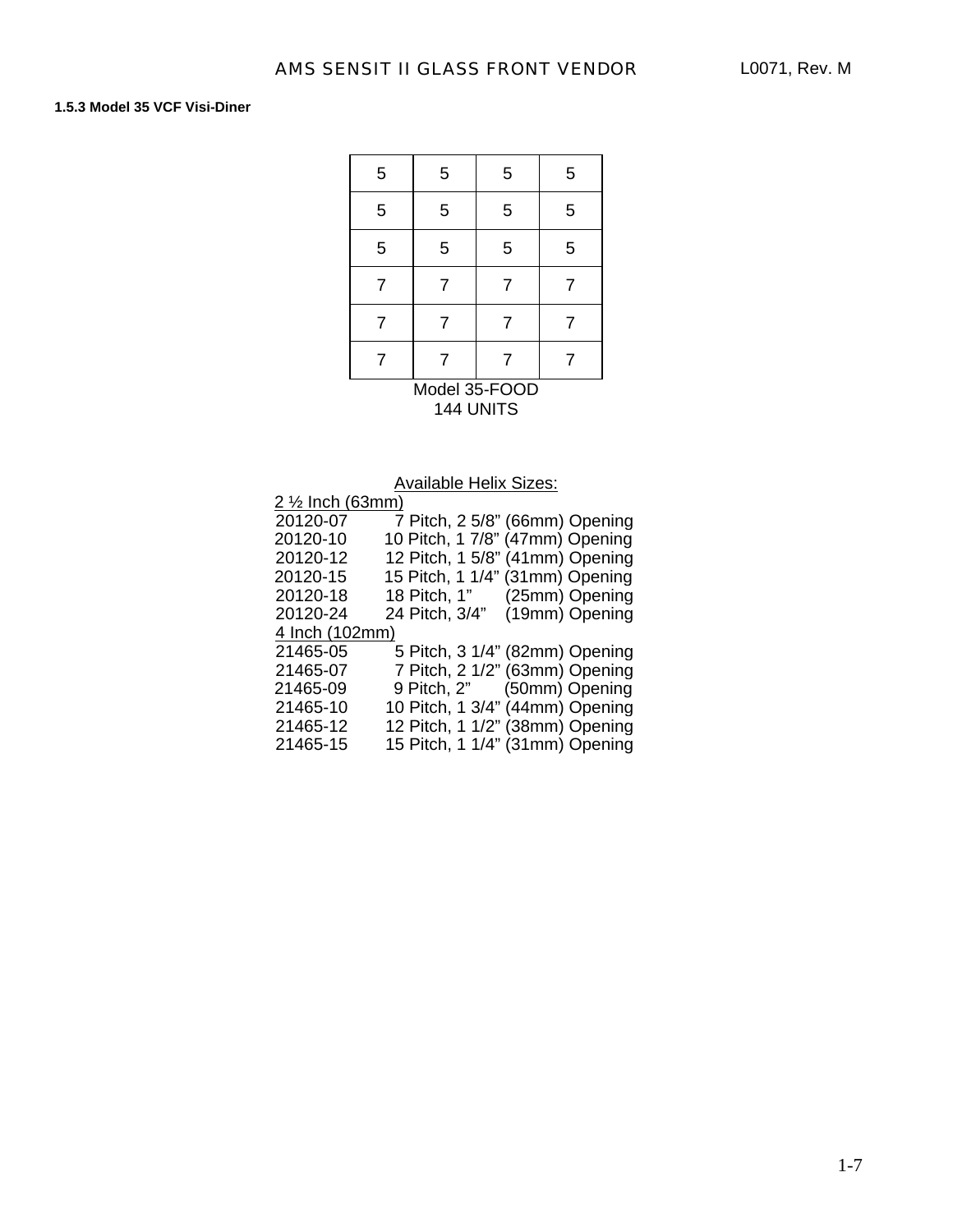**1.5.4 Model 35 Milk** 

| 6 | 6 | 6 | 6                          | 6 | 6 |
|---|---|---|----------------------------|---|---|
| 6 | 6 | 6 | 6                          | 6 | 6 |
| 6 | 6 | 6 | 6                          | 6 | 6 |
| 6 | 6 | 6 | 6                          | 6 | 6 |
| 6 | 6 | 6 | 6                          | 6 | 6 |
| 6 | 6 | 6 | 6                          | 6 | 6 |
|   |   |   | Model 35-Milk<br>216 UNITS |   |   |

|   |   |   |                            |   |   | 6 | 6 | 6                          | 6 | 6 | 6 |
|---|---|---|----------------------------|---|---|---|---|----------------------------|---|---|---|
| 6 | 6 | 6 | 6                          | 6 | 6 | 6 | 6 | 6                          | 6 | 6 | 6 |
| 6 | 6 | 6 | 6                          | 6 | 6 | 6 | 6 | 6                          | 6 | 6 | 6 |
| 6 | 6 | 6 | 6                          | 6 | 6 | 6 | 6 | 6                          | 6 | 6 | 6 |
| 6 | 6 | 6 | 6                          | 6 | 6 | 6 | 6 | 6                          | 6 | 6 | 6 |
| 6 | 6 | 6 | 6                          | 6 | 6 | 6 | 6 | 6                          | 6 | 6 | 6 |
| 6 | 6 | 6 | 6                          | 6 | 6 | 6 | 6 | 6                          | 6 | 6 | 6 |
|   |   |   | Model 35-Milk<br>216 UNITS |   |   |   |   | Model 35-Milk<br>252 UNITS |   |   |   |

Available Helix Sizes:

3 Inch (76mm)

 21336 6 Pitch, 3 1/2" (88mm) Opening (Bottle / Milk Trays Only)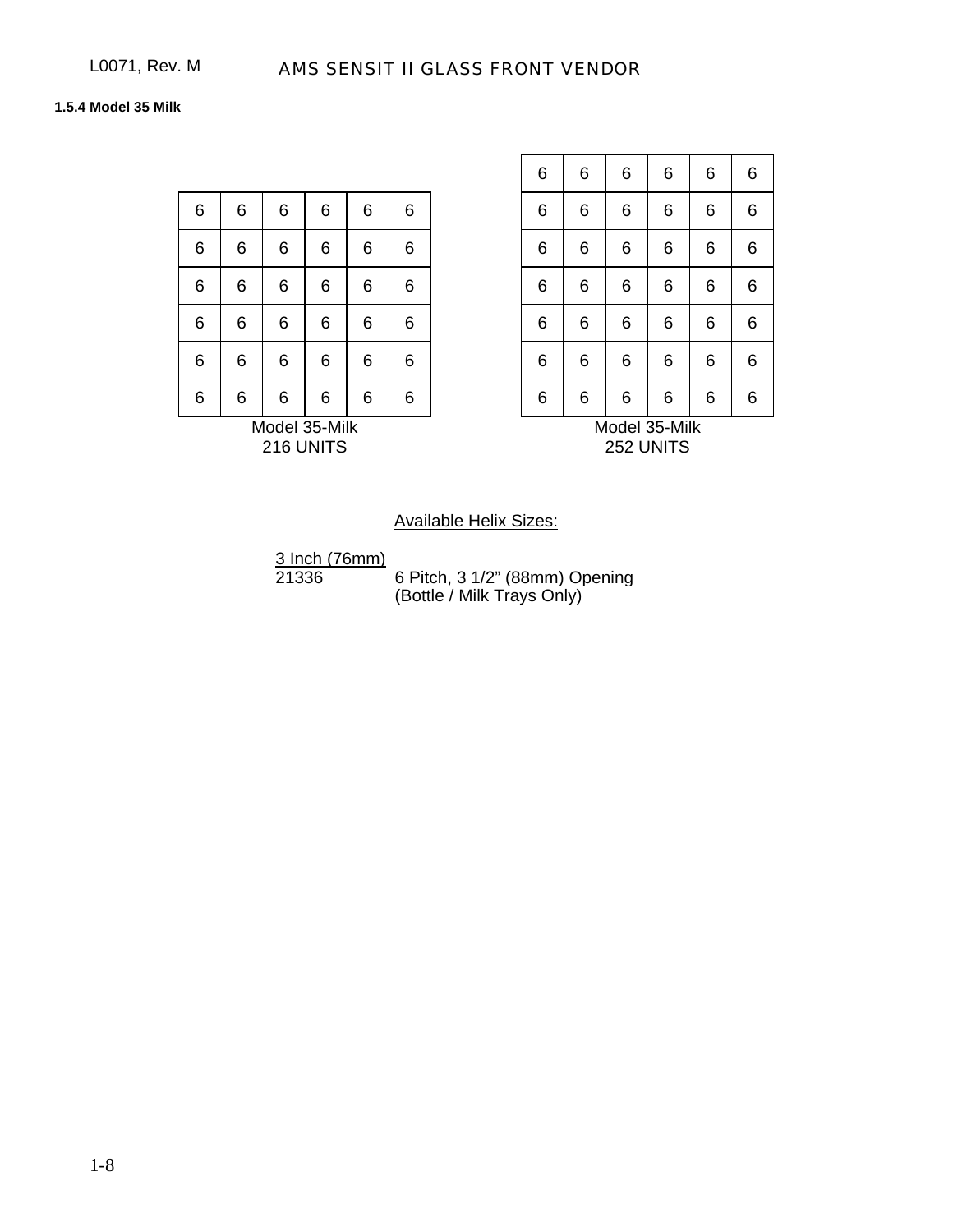### **1.5.5 Model 35 Bottle and Food Combo**

| 5 |   | 5 | 5                                       |   | 5 |   |  |  |  |
|---|---|---|-----------------------------------------|---|---|---|--|--|--|
| 5 |   | 5 | 5                                       |   |   | 5 |  |  |  |
| 7 |   | 7 | $\overline{7}$                          |   |   | 7 |  |  |  |
| 7 |   | 7 | $\overline{7}$                          |   |   | 7 |  |  |  |
| 6 | 6 | 6 | 6                                       | 6 |   | 6 |  |  |  |
| 6 | 6 | 6 | 6                                       | 6 |   | 6 |  |  |  |
|   |   |   | Model 35-BOTTLE-FOOD COMBO<br>168 UNITS |   |   |   |  |  |  |

Available Helix Sizes:

| 3 Inch (76mm) |                                                              |
|---------------|--------------------------------------------------------------|
| 21336         | 6 Pitch, 3 1/2" (88mm) Opening<br>(Bottle / Milk Trays Only) |

| 4 Inch (102mm) |
|----------------|
|                |

| 21465-05 | 5 Pitch, 3 1/4" (82mm) Opening |
|----------|--------------------------------|
| 21465-07 | 7 Pitch, 2 1/2" (63mm) Opening |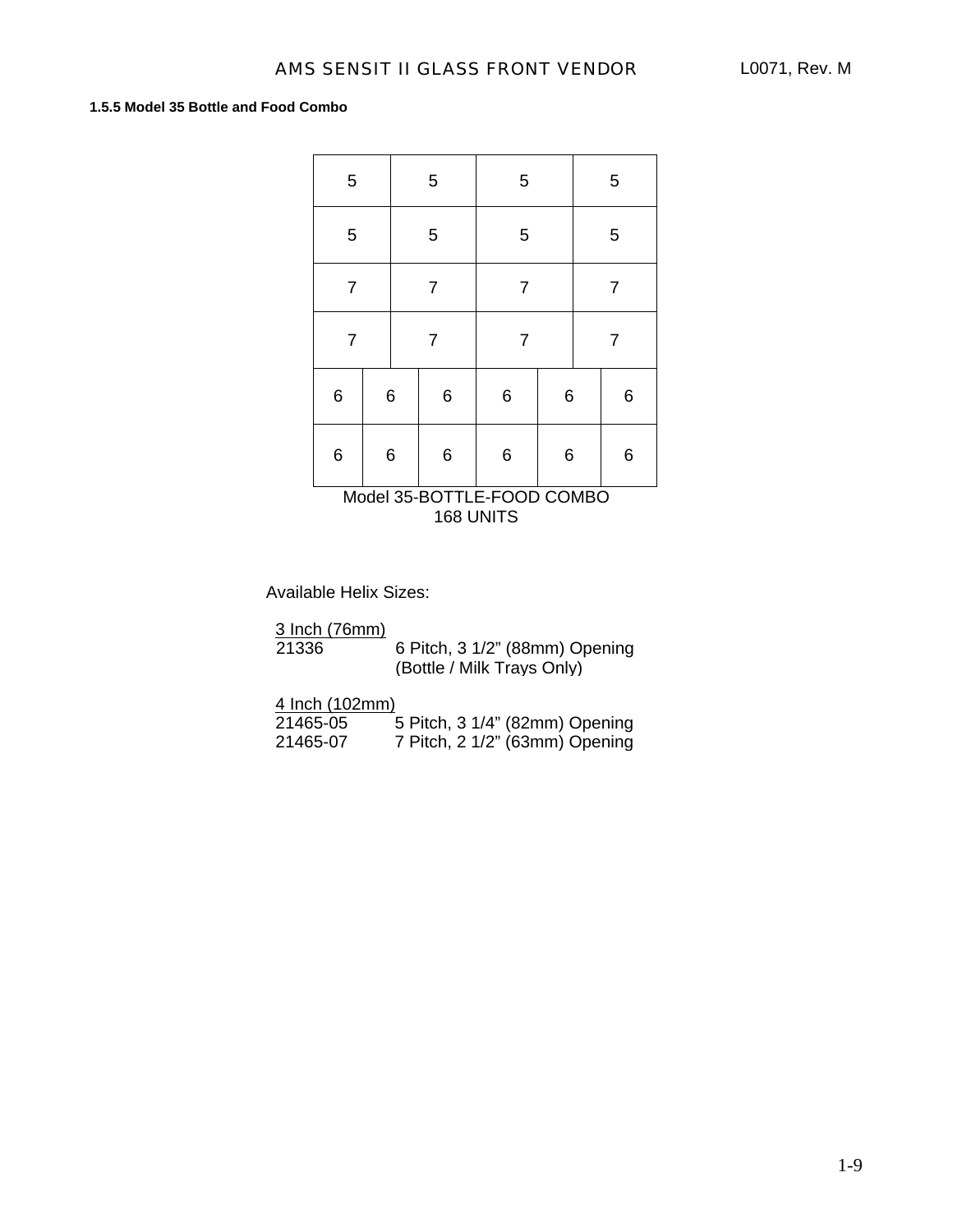**1.5.6 Model 39 Snack** 

| 10         | 10 | 10 | 10 | 10 |  |  |  |  |  |
|------------|----|----|----|----|--|--|--|--|--|
| 10         | 10 | 12 | 12 | 12 |  |  |  |  |  |
| 12         | 12 | 12 | 12 | 12 |  |  |  |  |  |
| 12         | 12 | 12 | 12 | 12 |  |  |  |  |  |
| 12         | 12 | 15 | 15 | 15 |  |  |  |  |  |
| 15         | 15 | 15 | 15 | 15 |  |  |  |  |  |
| AMS 39-630 |    |    |    |    |  |  |  |  |  |

| 10 | 10 | 10                      | 10 | 10 | 10 | 10<br>10                |    | 10                            | 10 |  | 10              |                         | 10 |    | 10 |    | 10 |                                    | 10 |
|----|----|-------------------------|----|----|----|-------------------------|----|-------------------------------|----|--|-----------------|-------------------------|----|----|----|----|----|------------------------------------|----|
| 10 | 10 | 12                      | 12 | 12 | 10 | 10                      | 12 | 12<br>12                      |    |  |                 | 12                      |    | 12 |    | 12 |    | 12                                 | 12 |
| 12 | 12 | 12                      | 12 | 12 | 12 | 12                      | 12 | 12                            | 12 |  |                 | 15                      | 15 |    |    | 15 |    | 15                                 | 15 |
| 12 | 12 | 12                      | 12 | 12 | 12 | 12                      |    | 15                            | 15 |  |                 |                         |    |    |    |    |    | 18 18 18 18 18 18 18 18 18 18 18 1 |    |
| 12 | 12 | 15                      | 15 | 15 |    |                         |    | 15 15 18 18 18 18 18 24 24 24 |    |  | 15 <sup>1</sup> |                         |    |    |    |    |    | 15 15 15 18 18 24 24 24 24         |    |
| 15 | 15 | 15                      | 15 | 15 | 15 | 15                      | 15 | 15                            | 15 |  |                 | 12                      |    | 12 |    | 12 |    | 12                                 | 12 |
|    |    | AMS 39-630<br>370 UNITS |    |    |    | AMS 39-635<br>502 UNITS |    |                               |    |  |                 | AMS 39-640<br>611 UNITS |    |    |    |    |    |                                    |    |

| 10 | 10 | 10         | 10 | 10 |  | 10    | 10    | 10         | 10 | 10                |  |                 | 10       | 10 |          | 10         |       | 10 |  | 10                |
|----|----|------------|----|----|--|-------|-------|------------|----|-------------------|--|-----------------|----------|----|----------|------------|-------|----|--|-------------------|
| 10 | 10 | 12         | 12 | 12 |  | 10    | 10    | 12         |    | 12                |  |                 | 12       | 12 |          | 12         |       | 12 |  | 12                |
| 12 | 12 | 12         | 12 | 12 |  | 12    | 12    | 12         | 12 | 12                |  |                 | 15       | 15 |          | 15         |       | 15 |  | 15                |
| 12 | 12 | 12         | 12 | 12 |  | 12    | 12    | 15         | 15 | 15                |  | 18              | 18 18 18 |    |          |            | 18 18 |    |  | 18 18 18 18       |
| 12 | 12 | 15         | 15 | 15 |  | 15 15 | 18 18 |            |    | 18 18 18 24 24 24 |  | 15 <sup>1</sup> |          |    | 15 15 15 |            |       |    |  | 18 18 24 24 24 24 |
| 15 | 15 | 15         | 15 | 15 |  | 15    | 15    | 15         | 15 | 15                |  |                 | 12       | 12 |          | 12         |       | 12 |  | 12                |
|    |    | AMS 39-630 |    |    |  |       |       | AMS 39-635 |    |                   |  |                 |          |    |          | AMS 39-640 |       |    |  |                   |

611 UNITS

| 10         |                                  |  | 10 |  | 10 |    | 10 | 10 |  |  |  |  |
|------------|----------------------------------|--|----|--|----|----|----|----|--|--|--|--|
| 12         |                                  |  | 12 |  | 15 | 15 |    | 15 |  |  |  |  |
|            | 18 18 18 18 18 18 18 18 18 18 18 |  |    |  |    |    |    |    |  |  |  |  |
|            | 18 18 18 18 18 18 18 18 18 18 18 |  |    |  |    |    |    |    |  |  |  |  |
|            | 15 15 15 15 18 18 24 24 24 24    |  |    |  |    |    |    |    |  |  |  |  |
| 12         |                                  |  | 12 |  | 12 |    | 12 | 12 |  |  |  |  |
| AMS 39-645 |                                  |  |    |  |    |    |    |    |  |  |  |  |

| AMS 39-645 |
|------------|
| 731 UNITS  |

| 10              |  | 10 | 10 | 10<br>10   |    | 10                         |            | 10 |  |    | 15 |    | 15 |    | 15 | 10                            |  | 12 |            | 12 |                                  | 12 |  | 15 |  |  |
|-----------------|--|----|----|------------|----|----------------------------|------------|----|--|----|----|----|----|----|----|-------------------------------|--|----|------------|----|----------------------------------|----|--|----|--|--|
| 12              |  | 12 | 15 |            | 15 | 15                         |            | 12 |  | 12 |    | 12 |    | 12 |    | 12                            |  |    |            |    | 18 18 18 18 18 18 18 18 18 18    |    |  |    |  |  |
|                 |  |    |    |            |    |                            |            |    |  |    |    |    |    |    |    | 18 18 18 18 18 18 18 18 18 18 |  |    |            |    | 18 18 18 18 18 18 18 18 18 18    |    |  |    |  |  |
|                 |  |    |    |            |    |                            |            |    |  |    |    |    |    |    |    | 18 18 18 18 18 18 18 18 18 18 |  |    |            |    | 18 18 18 18 18 18 18 18 18 18    |    |  |    |  |  |
| 15 <sup>1</sup> |  |    |    |            |    | 15 15 15 18 18 24 24 24 24 |            |    |  |    |    |    |    |    |    | 18 18 18 18 18 18 15 15 15 15 |  |    |            |    | 18 18 18 18 18 18 15 15 15 15    |    |  |    |  |  |
| 12              |  | 12 | 12 |            | 12 | 12                         | 15I        |    |  |    |    |    |    |    |    | 15 15 15 15 15 15 24 24 24 24 |  |    |            |    | 15 15 15 15 15 15 15 24 24 24 24 |    |  |    |  |  |
|                 |  |    |    | AMS 39-645 |    |                            | AMS 39-650 |    |  |    |    |    |    |    |    |                               |  |    | AMS 39-655 |    |                                  |    |  |    |  |  |

| 10                            |  | 12                               | 12 <sup>7</sup> |                   | 12 | - 15 |  |  |
|-------------------------------|--|----------------------------------|-----------------|-------------------|----|------|--|--|
|                               |  | 18 18 18 18 18 18 18 18 18 18 18 |                 |                   |    |      |  |  |
|                               |  | 18 18 18 18 18 18 18 18 18 18 18 |                 |                   |    |      |  |  |
|                               |  | 18 18 18 18 18 18 18 18 18 18    |                 |                   |    |      |  |  |
|                               |  | 18 18 18 18 18 18 18 15 15 15 15 |                 |                   |    |      |  |  |
| 15 15 15 15 15 15 24 24 24 24 |  |                                  |                 |                   |    |      |  |  |
|                               |  |                                  |                 | <b>AMS 20-655</b> |    |      |  |  |

839 UNITS

 AMS 39-655 955 UNITS

|            |  |  |  | 15 15 15 15 15 15 15 15 15 15 15 |  |  |  |  |  |  |  |  |
|------------|--|--|--|----------------------------------|--|--|--|--|--|--|--|--|
|            |  |  |  | 18 18 18 18 18 18 18 18 18 18 18 |  |  |  |  |  |  |  |  |
|            |  |  |  | 18 18 18 18 18 18 18 18 18 18 18 |  |  |  |  |  |  |  |  |
|            |  |  |  | 18 18 18 18 18 18 18 18 18 18 18 |  |  |  |  |  |  |  |  |
|            |  |  |  | 18 18 18 18 18 18 18 18 18 18 18 |  |  |  |  |  |  |  |  |
|            |  |  |  | 15 15 15 15 18 18 24 24 24 24    |  |  |  |  |  |  |  |  |
| AMS 39-660 |  |  |  |                                  |  |  |  |  |  |  |  |  |
|            |  |  |  | 1060 UNITS                       |  |  |  |  |  |  |  |  |

|                               |  |                                 |  |  | 15 15 15 15 15 15 15 15 15 15 15 15 | <b>Available Helix Sizes:</b>                                                                                                             |
|-------------------------------|--|---------------------------------|--|--|-------------------------------------|-------------------------------------------------------------------------------------------------------------------------------------------|
|                               |  |                                 |  |  |                                     | $2\frac{1}{2}$ Inch (63mm)                                                                                                                |
|                               |  |                                 |  |  | 18 18 18 18 18 18 18 18 18 18       | 20120-07<br>7 Pitch, 2 5/8" (66mm) Opening<br>20120-10<br>10 Pitch, 1 7/8" (47mm) Opening                                                 |
|                               |  |                                 |  |  | 18 18 18 18 18 18 18 18 18 18       | 20120-12<br>12 Pitch, 1 5/8" (41mm) Opening<br>15 Pitch, 1 1/4" (31mm) Opening<br>20120-15                                                |
|                               |  |                                 |  |  | 18 18 18 18 18 18 18 18 18 18       | 20120-18<br>18 Pitch, 1" (25mm) Opening<br>24 Pitch, 3/4" (19mm) Opening<br>20120-24                                                      |
|                               |  |                                 |  |  | 18 18 18 18 18 18 18 18 18 18 18 1  | 4 Inch (102mm)<br>5 Pitch, 3 1/4" (82mm) Opening<br>21465-05                                                                              |
| 15 15 15 15 18 18 24 24 24 24 |  |                                 |  |  |                                     | 7 Pitch, 2 1/2" (63mm) Opening<br>21465-07<br>21465-09<br>9 Pitch, 2" (50mm) Opening                                                      |
|                               |  | AMS 39-660<br><b>1060 UNITS</b> |  |  |                                     | 10 Pitch, 1 3/4" (44mm) Opening<br>21465-10<br>12 Pitch, 1 1/2" (38mm) Opening<br>21465-12<br>15 Pitch, 1 1/4" (31mm) Opening<br>20465-15 |

 $\overline{a}$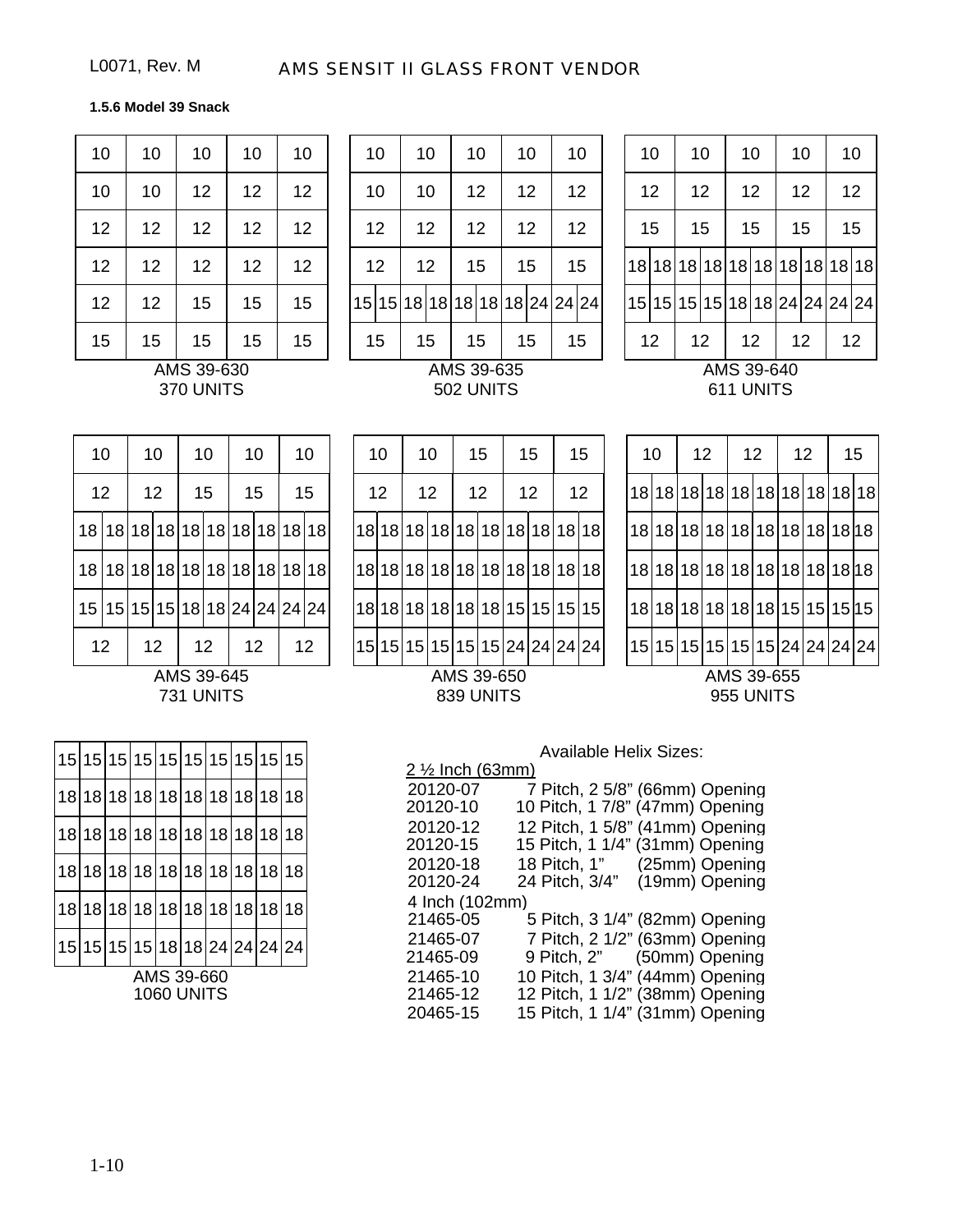#### **1.5.7 Model 39 VCB Visi-Combo**

| 10     |                     |  | 10 |    | 15 |   | 15                               |    | 15 |  |  |  |  |
|--------|---------------------|--|----|----|----|---|----------------------------------|----|----|--|--|--|--|
| 12     |                     |  | 12 | 12 |    |   | 12                               | 12 |    |  |  |  |  |
|        |                     |  |    |    |    |   | 15 15 15 15 15 16 18 18 18 18 18 |    |    |  |  |  |  |
| 6      | 6                   |  | 6  | 6  | 6  | 6 |                                  | 6  | 6  |  |  |  |  |
| 6<br>6 |                     |  | 6  | 6  | 6  | 6 |                                  | 6  | 6  |  |  |  |  |
|        | Model 39-VISI-COMBO |  |    |    |    |   |                                  |    |    |  |  |  |  |

386 UNITS

Available Helix Sizes:

| $2\frac{1}{2}$ Inch (63mm) |                |                                 |
|----------------------------|----------------|---------------------------------|
| 20120-07                   |                | 7 Pitch, 2 5/8" (66mm) Opening  |
| 20120-10                   |                | 10 Pitch, 1 7/8" (47mm) Opening |
| 20120-12                   |                | 12 Pitch, 1 5/8" (41mm) Opening |
| 20120-15                   |                | 15 Pitch, 1 1/4" (31mm) Opening |
| 20120-18                   | 18 Pitch, 1"   | (25mm) Opening                  |
| 20120-24                   | 24 Pitch, 3/4" | (19mm) Opening                  |

3 Inch (76mm)

| 21336 | 6 Pitch, 3 1/2" (88mm) Opening |
|-------|--------------------------------|
|       | (Bottle / Milk Trays Only)     |

4 Inch (102mm)

| 21465-05 | 5 Pitch, 3 1/4" (82mm) Opening  |
|----------|---------------------------------|
| 21465-07 | 7 Pitch, 2 1/2" (63mm) Opening  |
| 21465-09 | 9 Pitch, 2" (50mm) Opening      |
| 21465-10 | 10 Pitch, 1 3/4" (44mm) Opening |
| 21465-12 | 12 Pitch, 1 1/2" (38mm) Opening |
| 21165-15 | 15 Pitch, 1 1/4" (31mm) Opening |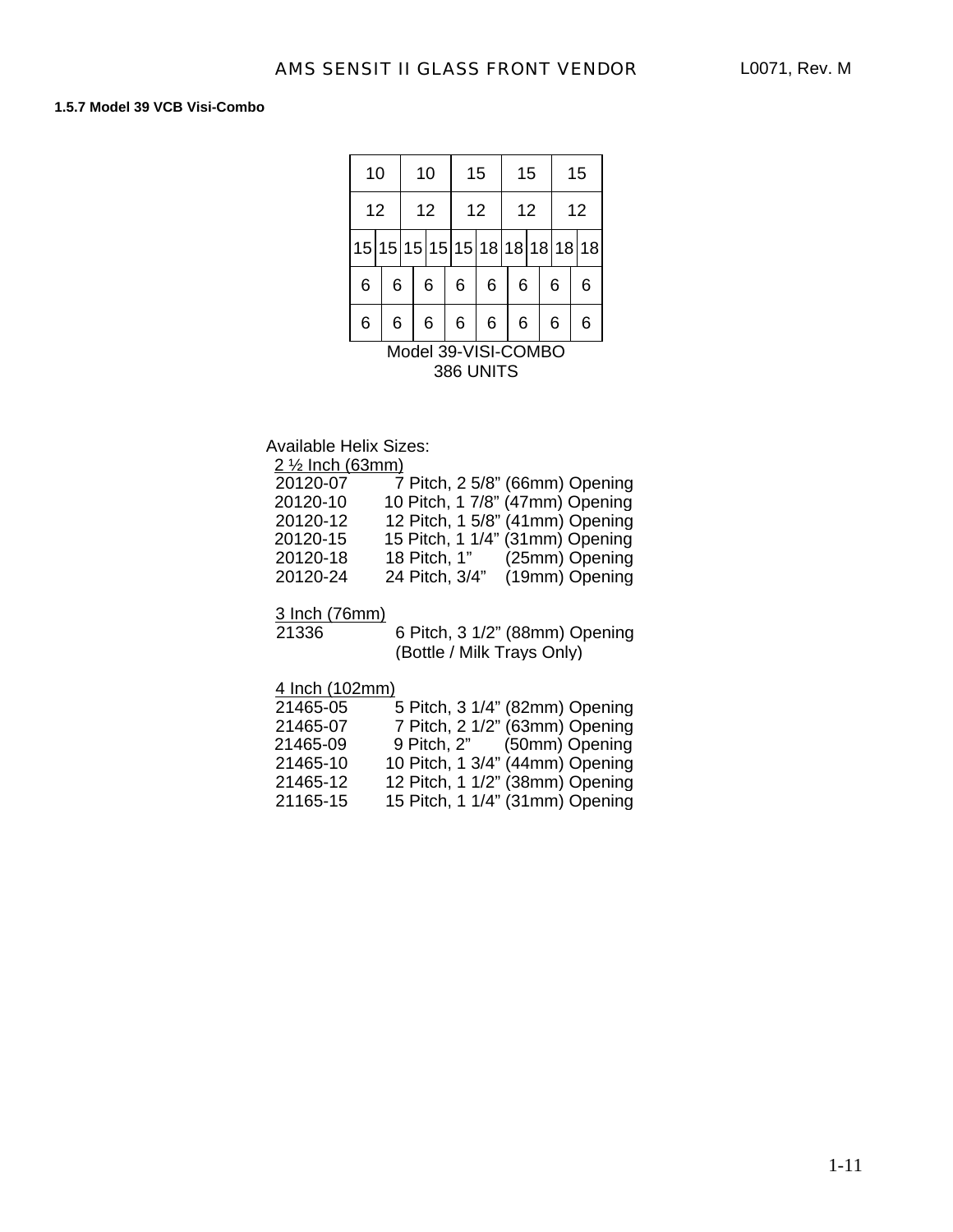#### **1.5.8 Model 39 VCF Visi-Diner**

| 5                          | 5                | 5 | 5 | 5              |  |  |  |  |  |
|----------------------------|------------------|---|---|----------------|--|--|--|--|--|
| 5                          | 5                | 5 | 5 | 5              |  |  |  |  |  |
| 5                          | 5                | 5 | 5 | 5              |  |  |  |  |  |
| $\overline{7}$             | $\overline{7}$   | 7 | 7 | $\overline{7}$ |  |  |  |  |  |
| 7                          | $\overline{7}$   | 7 | 7 | 7              |  |  |  |  |  |
| 7                          | 7<br>7<br>7<br>7 |   |   |                |  |  |  |  |  |
| Model 39-FOOD<br>180 UNITS |                  |   |   |                |  |  |  |  |  |

#### Available Helix Sizes:

| 2 1/ <sub>2</sub> Inch (63mm) |                                 |
|-------------------------------|---------------------------------|
| 20120-07                      | 7 Pitch, 2 5/8" (66mm) Opening  |
| 20120-10                      | 10 Pitch, 1 7/8" (47mm) Opening |
| 20120-12                      | 12 Pitch, 1 5/8" (41mm) Opening |
| 20120-15                      | 15 Pitch, 1 1/4" (31mm) Opening |
| 20120-18                      | 18 Pitch, 1" (25mm) Opening     |
| 20120-24                      | 24 Pitch, 3/4" (19mm) Opening   |
| 4 Inch (102mm)                |                                 |
| 21465-05                      | 5 Pitch, 3 1/4" (82mm) Opening  |
| 21465-07                      | 7 Pitch, 2 1/2" (63mm) Opening  |
| 21465-09                      | 9 Pitch, 2" (50mm) Opening      |
| 21465-10                      | 10 Pitch, 1 3/4" (44mm) Opening |
| 21465-12                      | 12 Pitch, 1 1/2" (38mm) Opening |
| 21465-15                      | 15 Pitch, 1 1/4" (31mm) Opening |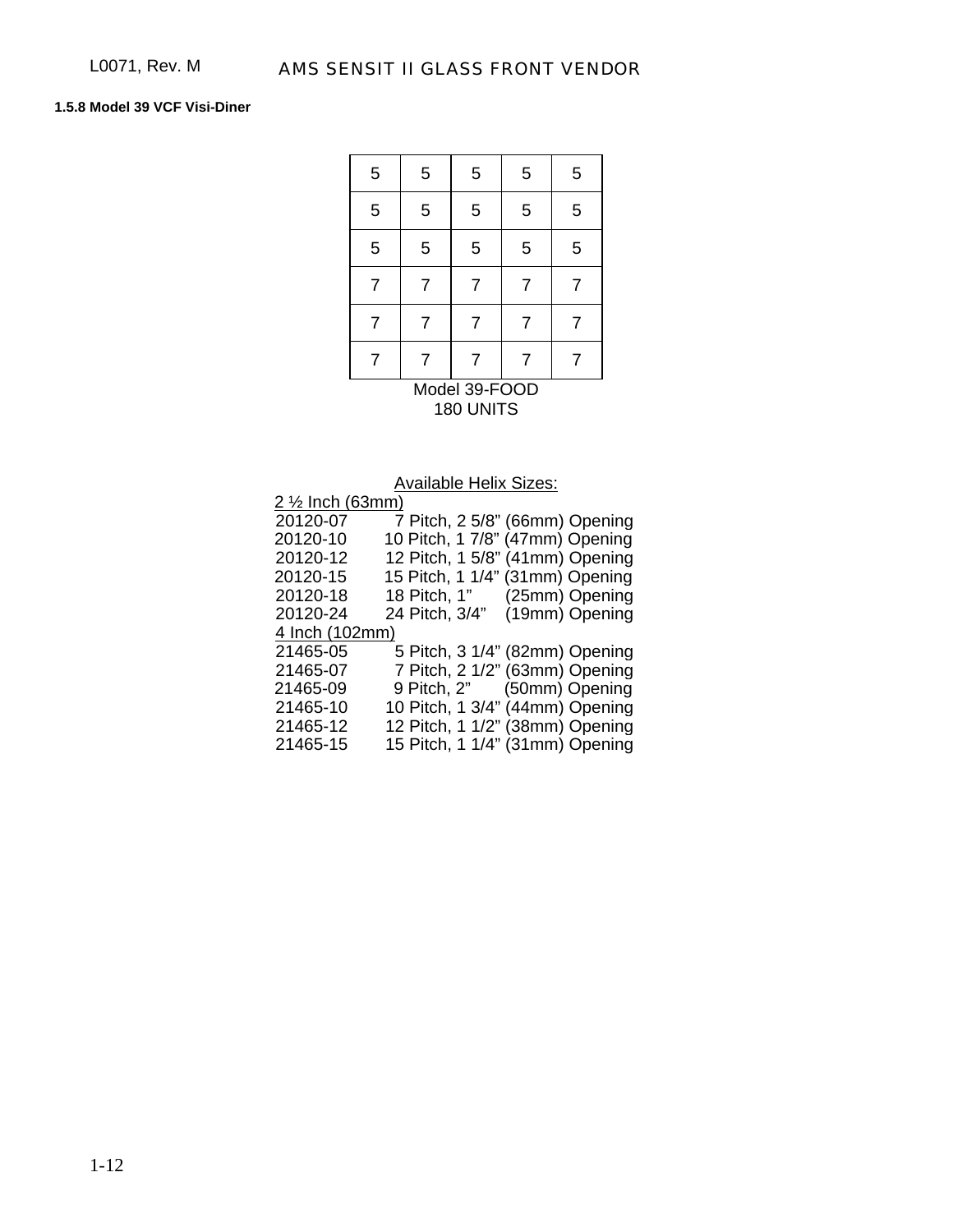**1.5.9 Model 39 Milk** 

|                            | 6 | 6 | 6 | 6 | 6 | 6 | 6 |  |
|----------------------------|---|---|---|---|---|---|---|--|
| 6                          | 6 | 6 | 6 | 6 | 6 | 6 | 6 |  |
| 6                          | 6 | 6 | 6 | 6 | 6 | 6 | 6 |  |
| 6                          | 6 | 6 | 6 | 6 | 6 | 6 | 6 |  |
| 6                          | 6 | 6 | 6 | 6 | 6 | 6 | 6 |  |
| 6                          | 6 | 6 | 6 | 6 | 6 | 6 | 6 |  |
| Model 39-Milk<br>240 UNITS |   |   |   |   |   |   |   |  |

|   |   |   |                            |   |   |   |   | 6 | 6 | 6 | 6 | 6                          | 6 | 6 | 6 |
|---|---|---|----------------------------|---|---|---|---|---|---|---|---|----------------------------|---|---|---|
|   | 6 | 6 | 6                          | 6 | 6 | 6 | 6 | 6 | 6 | 6 | 6 | 6                          | 6 | 6 | 6 |
|   | 6 | 6 | 6                          | 6 | 6 | 6 | 6 | 6 | 6 | 6 | 6 | 6                          | 6 | 6 | 6 |
| ì | 6 | 6 | 6                          | 6 | 6 | 6 | 6 | 6 | 6 | 6 | 6 | 6                          | 6 | 6 | 6 |
| ì | 6 | 6 | 6                          | 6 | 6 | 6 | 6 | 6 | 6 | 6 | 6 | 6                          | 6 | 6 | 6 |
| ì | 6 | 6 | 6                          | 6 | 6 | 6 | 6 | 6 | 6 | 6 | 6 | 6                          | 6 | 6 | 6 |
| ì | 6 | 6 | 6                          | 6 | 6 | 6 | 6 | 6 | 6 | 6 | 6 | 6                          | 6 | 6 | 6 |
|   |   |   | Model 39-Milk<br>240 UNITS |   |   |   |   |   |   |   |   | Model 39-Milk<br>288 UNITS |   |   |   |

Available Helix Sizes:

3 Inch (76mm)

 21336 6 Pitch, 3 1/2" (88mm) Opening (Bottle / Milk Trays Only)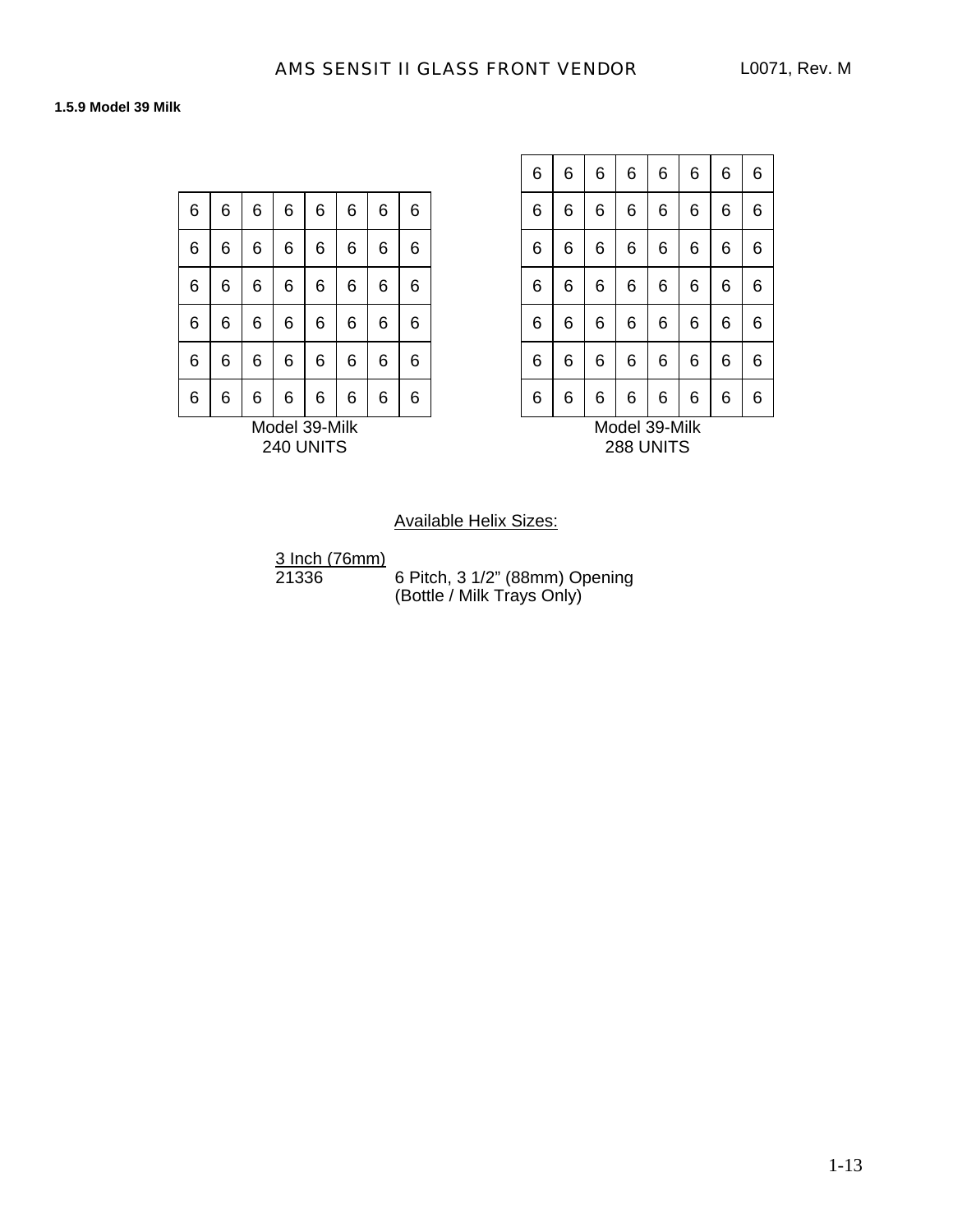### **1.5.10 Model 39 Bottle and Food Combo**

| 7  |   |  |    |   | 7  | 7                              |  | 7 |    |
|----|---|--|----|---|----|--------------------------------|--|---|----|
| 7  |   |  |    |   | 7  | 7                              |  | 7 |    |
| 5  |   |  | 5  |   | 5  | 5                              |  | 5 |    |
| 10 |   |  | 10 |   | 10 | 10                             |  |   | 10 |
| 6  | 6 |  | 6  | 6 | 6  | 6                              |  | 6 | 6  |
| 6  | 6 |  | 6  | 6 | 6  | 6                              |  | 6 | 6  |
|    |   |  |    |   |    | Model 39-Bottle And Food Combo |  |   |    |

241 UNITS

| 7               |                                                                  | 7  |   | 7  | 7  |   | 7  | 7  |   | 7               |   | 7               | 7               |                 | 7 |
|-----------------|------------------------------------------------------------------|----|---|----|----|---|----|----|---|-----------------|---|-----------------|-----------------|-----------------|---|
| 7               |                                                                  | 7  |   | 7  | 7  |   | 7  | 7  |   | 7               |   | 7               | 7               |                 | 7 |
| $5\phantom{.0}$ |                                                                  | 5  |   | 5  | 5  |   | 5  | 5  |   | 5               |   | 5               | 5               |                 | 5 |
| 10              |                                                                  | 10 |   | 10 | 10 |   | 10 | 10 |   | 10              |   | 7               | 7               |                 | 7 |
| 6               | 6                                                                | 6  | 6 | 6  | 6  | 6 | 6  | 6  | 6 | $6\phantom{1}6$ | 6 | $6\phantom{1}6$ | $6\phantom{1}6$ | $6\phantom{1}6$ | 6 |
| 6               | 6                                                                | 6  | 6 | 6  | 6  | 6 | 6  | 6  | 6 | 6               | 6 | $6\phantom{1}6$ | 6               | $6\phantom{1}6$ | 6 |
|                 | Model 39-Bottle And Food Combo<br>Model 39-Bottle And Food Combo |    |   |    |    |   |    |    |   |                 |   |                 |                 |                 |   |

197 UNITS

Available Helix Sizes:

| 3 Inch (76mm) |                                |
|---------------|--------------------------------|
| 21336         | 6 Pitch, 3 1/2" (88mm) Opening |
|               | (Bottle / Milk Trays Only)     |

4 Inch (102mm)

| 21465-05 | 5 Pitch, 3 1/4" (82mm) Opening  |
|----------|---------------------------------|
| 21465-07 | 7 Pitch, 2 1/2" (63mm) Opening  |
| 21465-10 | 10 Pitch, 1 3/4" (44mm) Opening |

### **1.6 Patent Disclosure**

This vendor and/or certain of its components are covered by one or more of the following U.S. and International patents;

U.S. patents: 6,041,962; 6,145,699; 6,202,888; 6,384,402; 6,794,634

Canadian patent 2,329,314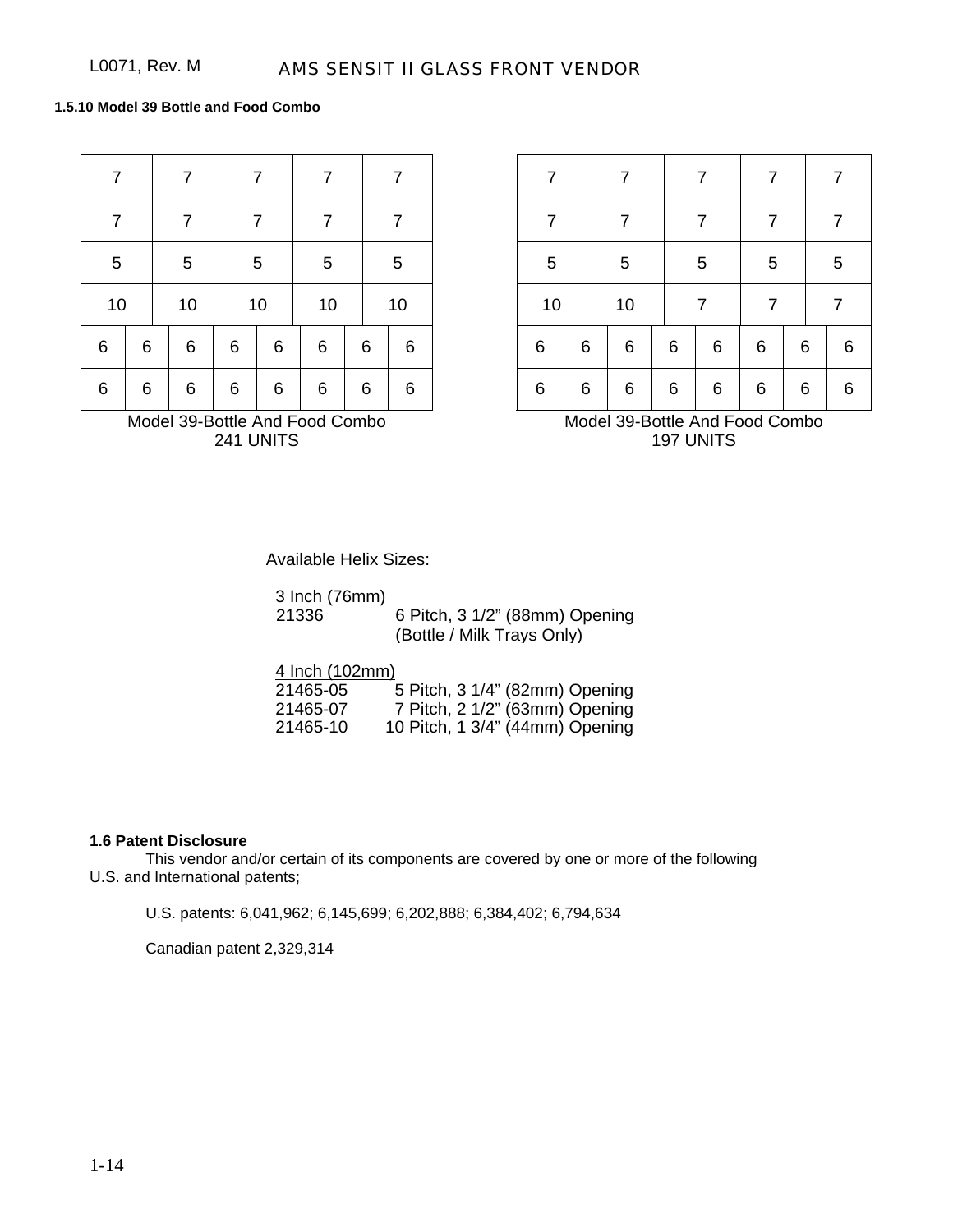1

## **2.0 SAFETY**

#### **2.1 COMMITMENT TO SAFETY**

Automated Merchandising Systems Inc. is committed to designing and producing a safe product. As with all electrical or mechanical pieces of equipment, potential hazards exist. It is the intent of Automated Merchandising Systems, through this manual and service technician training, to alert individuals who will be servicing our equipment to these potential hazards, and to provide basic safety guidelines.

To reduce the risk of serious injury or death, please read and follow all warnings in this manual. It is important that we point out that these warnings are not comprehensive. Automated Merchandising Systems can not possibly anticipate all of the ways that service may be conducted, nor all of the possible safety hazards that may result from service. Therefore at all times we urge you to beware of hazards such as electrical shock, mechanical entrapment, and tipping a vendor during movement.

Automated Merchandising Systems strongly recommends a commitment to safety on the part of all servicing personnel or organizations. Only personnel properly trained in vendor servicing should attempt any service to the internal components of the vendor. It is important to point out that Automated Merchandising Systems has no control over the vendor once it leaves our factory. **Maintaining the vendor in a safe condition is the sole responsibility of the owner.**

If you have questions concerning safety or service, or would like more information, please contact the Automated Merchandising Systems Service Department at 304-725-6921 or e-mail info@amsvendors.com.

#### **2.2 SAFETY PRECAUTIONS**

Below are listed safety precautions and safe practices to follow to avoid injury from selected hazards. This list can not possibly cover all hazards, therefore please remember to **THINK SAFETY FIRST**.

#### **2.2.1 High Voltage Contact**

Each vendor is designed to operate on a specific voltage, either single phase 115VAC 60Hz or 220-240VAC 50-60Hz, depending on the country. The voltage is specified on the serial plate (refer to Section 1.3 Model Identification). High voltage areas include the electrical panel, the refrigeration unit and fans, and the fluorescent lamp. It is important to understand that contact with the high voltage wiring can result in injury or death.

- 1. Always test the outlet for proper voltage, polarity and grounding before plugging in the vendor.
- 2. Always disconnect power to the vendor before servicing. Allow only fully trained service technicians to service the vendor if service must be performed with the power on.
- 3. Always keep electrical connections dry. Do not place the vendor in or near standing water.
- 4. Never use a worn or damaged power cord.

Some electrical components have a green or green/yellow ground wire attached to a grounding point in the vendor. If it becomes necessary to remove a ground wire during service, note how the wire is attached, including the locations of any washers. After servicing, make sure that the wires and washers are replaced exactly as they were. Note that the vendor will work normally without the ground wires, but there will be a potential shock hazard from ungrounded components.

- 1. Always test the outlet for proper grounding before plugging in the vendor.
- 2. Always reconnect ground wires after servicing.

#### **2.2.3 Fan Contact**

Some vendors are equipped with electric fans, which can start automatically. These fans are guarded to prevent accidental contact. However, removal of guards or other components can leave fan blades exposed and create a physical hazard.

- 3. Always disconnect power to the vendor before servicing.
- 1. Always keep protective covers in place.
- 4. Always wear hand and eye protection when servicing the vendor.
- 5. Always keep hands, hair, loose clothing and tools away from fan blades.
- 2. Never insert hands or tools into concealed areas.
- 3. Always replace protective covers after service.

#### **2.2.4 Helix Motion and Jamming**

Energized vend motors can turn a helix with considerable torque, creating a possible entrapment hazard. Also, turning helixes may eject tools or other objects left on trays. A helix that is jammed or caught can store energy as it binds, which can cause it to twist or spring outward suddenly even if power is disconnected. Use caution when freeing a jammed helix.

- 1. Always disconnect power to the vendor or control board before servicing the vend motors.
- 2. Always check for proper fit when loading products in helixes to avoid jamming.
- 3. Always restrain the helix before freeing a jammed or caught helix.
- 4. Always wear hand and eye protection when servicing the vendor.
- 5. Always keep hands, hair, loose clothing and tools away from moving parts.

#### **2.2.5 Refrigerant Release**

The refrigeration system is pressurized and sealed at the factory. Puncturing or cutting any component in the system will cause refrigerant gas and liquid to be propelled out of the system, creating an immediate physical hazard. Use caution to avoid accidentally opening the refrigerant system.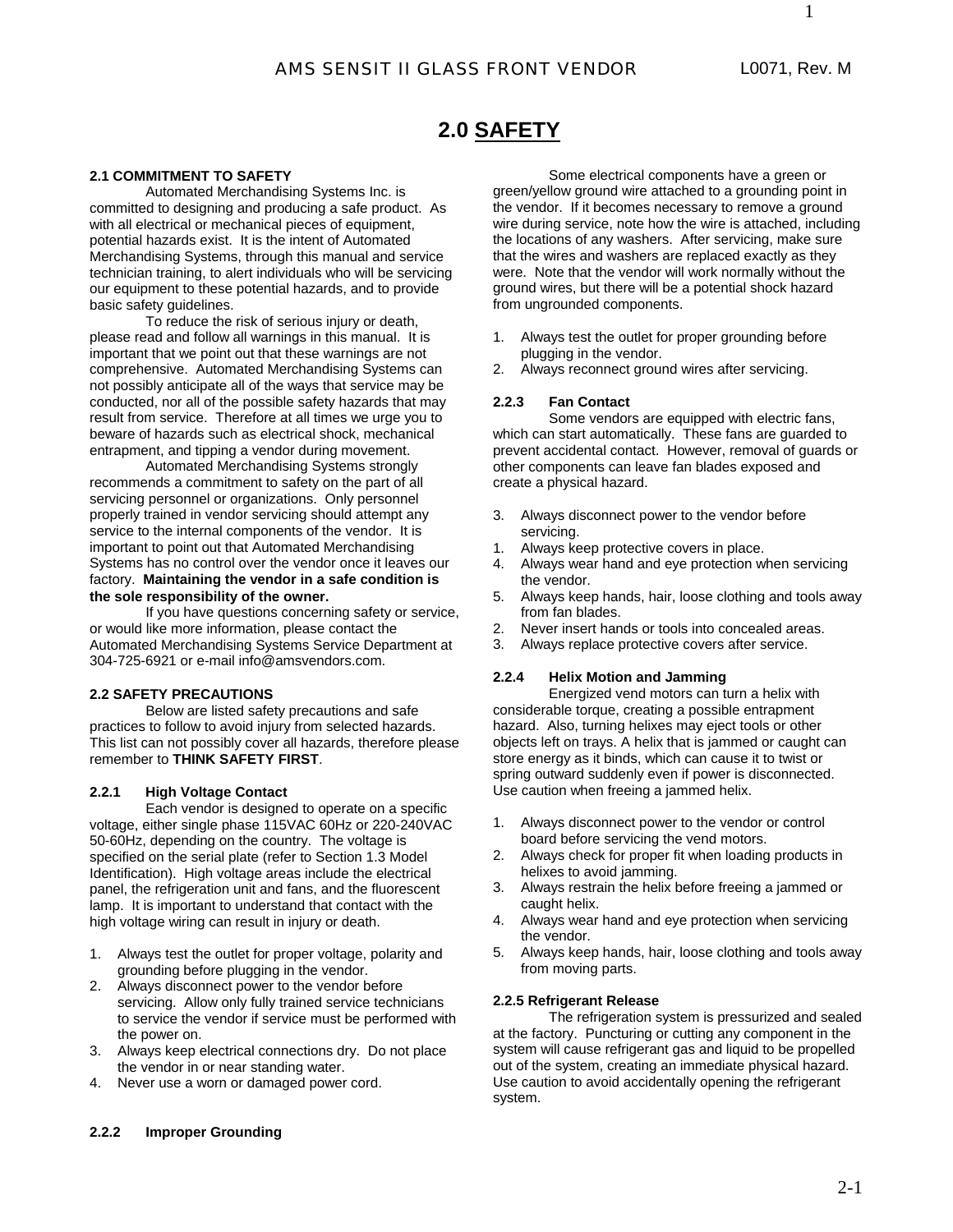It should also be noted that releasing refrigerant to the atmosphere is a federal crime and is punishable by law. Any service work requiring the system to be opened must be performed by a licensed technician using certified equipment. Unauthorized service to the sealed refrigerant system may void the warranty.

- 1. Never puncture or cut any component in the refrigeration system.
- 2. Always use licensed service technicians to service the refrigeration system.
- 3. Always wear hand and eye protection when servicing the vendor.

#### **2.2.6 Vendor Tipping**

The empty weight of the vendor is approximately 576 to 800 pounds. A falling vendor can cause serious injury or death. Caution should always be taken to avoid dropping or tipping a vendor.

- 1. Never rock or tip the vendor. It must be kept horizontal for safe operation.
- 2. Never place the vendor in an inclined position, such as on a ramp or with all the legs not on the same horizontal surface.
- 3. Never place the vendor in a moving environment such as on a ship without properly securing it in place.
- 4. Never place the vendor in a location where it may be struck by a vehicle.
- 5. Never transport an unsecured vendor.
- 6. Never attempt to lift or move the vendor by hand. Always use equipment with the proper load rating. Note that the Specification weight listed is empty weight.

#### **2.2.7 Other Improper Conditions**

Hazardous conditions can be created by improper use or service of the vendor.

**WARNING:** Do not use electrical appliances inside the vendor unless recommended by AMS.

- 1. Always reinstall any parts removed during service to their original locations.
- 2. Never make unauthorized modifications to any part of the vendor.
- 3. Always replace components that are worn, broken, or otherwise unfit for use.
- 4. Never use unauthorized parts, or use parts for anything other than their intended application.

#### **2.3 TEST STANDARDS**

AMS vending machines bearing the ETL mark have been tested for compliance with one of the following standards:

- 2.3.1 Standard for Refrigerated Vending Machines (ANSI/UL 541, 6th Edition, 10/30/03) and the Standard for Refrigeration Equipment (CAN/CSA C22.2 No. 120, 3rd Edition.
- 2.3.2 Standard for Safety for Vending Machines (ANSI/UL 751 6th Edition, 10/3/03 and the Standard for Vending

Machines, Consumer and Commercial Products (CAN/CSA C22.2 No. 128-95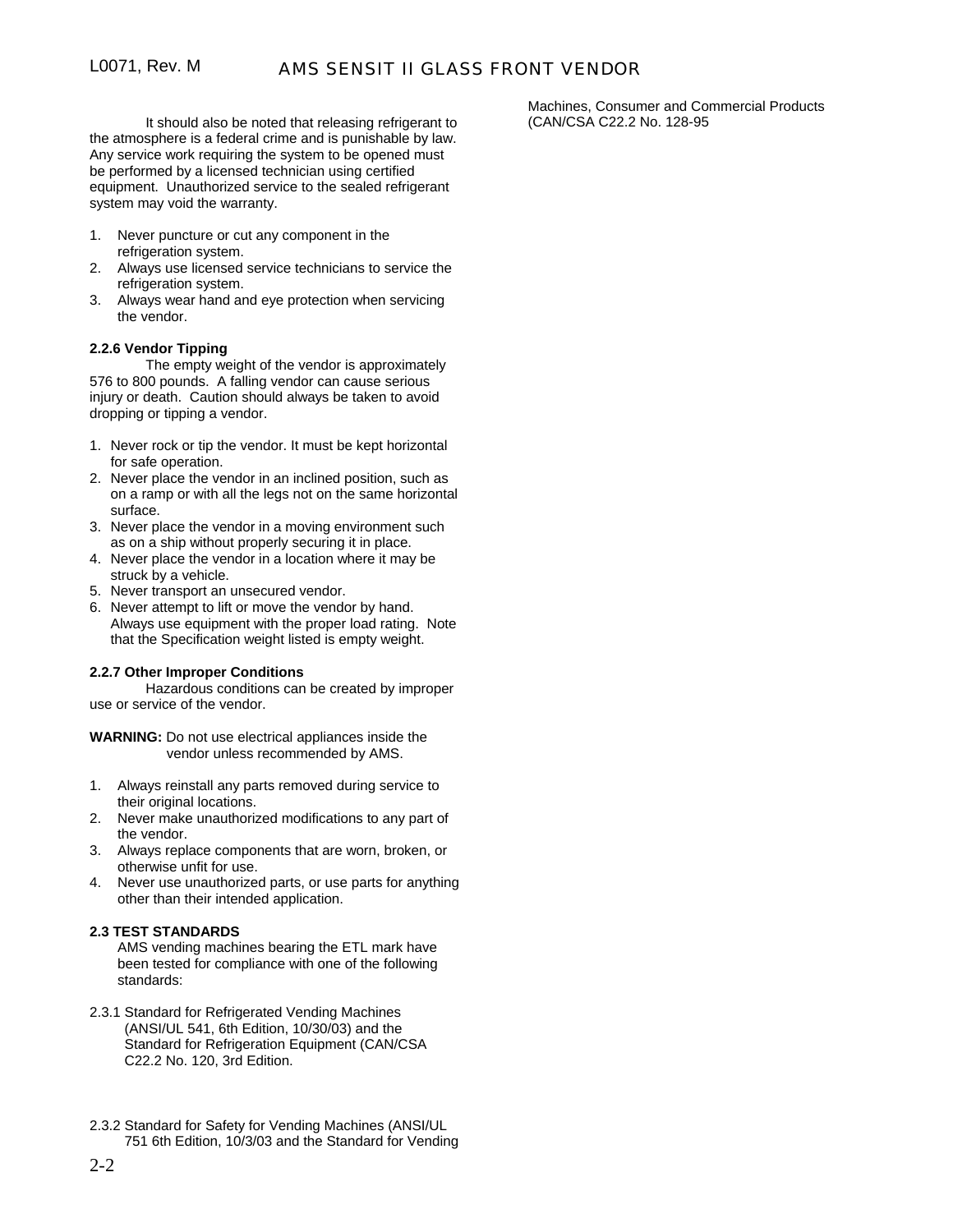## **3.0 VENDOR SYSTEMS AND COMPONENTS**

#### **3.1 SENSIT II SYSTEM THEORY OF OPERATION**

- 1. The Sensit II system is comprised of three elements; the emitter, the detector, and the control logic. The emitter is a circuit board with infra-red emitting LED's located on one side of the hopper. On the opposite side of the hopper is a circuit board with infra-red detectors that measure the intensity of the light. The emitter, the detector and the control board controls the performance of the vending operation.
- 2. When a selection is made, the vend motor will begin to run. After several seconds, if no product falls in the hopper, the motor will be stopped, the credit will be maintained and the customer will be directed to "PLEASE MAKE ANOTHER SELECTION."
- 3. When the controller measures a variation in the light intensity during the vend cycle, it recognizes that a product has fallen through the light into the hopper. The controller stops the vend motor and removes the credit.
- 4. When the vendor is serviced with the door open, the protective lens on the detector can become fogged up, particularly in hot or humid locations. In these cases, the vendor will display "SENSIT BLOCKED – UNABLE TO VEND" until the fogging has cleared, usually within a minute after closing the door.

#### **3.2 CONTROL BOARD**

The control board contains a program chip which controls and monitors the vendor, DEX, and the mode switch used to enter service mode. The control board is located in the upper left hand corner of the open vendor door, behind an access door.

#### **3.2.1 Program Chip**

The program chip contains the software that controls vending and refrigeration (refer to Figure 3.1). The software can be upgraded by replacing the chip, but please note that all settings such as pricing and motor configuration will have to be reprogrammed. Refer to Section 8.0 for replacing the control chip.

#### **3.2.2 Mode Switch**

 Pressing the mode switch (refer to Figure 3.1) allows the user to get in to the computer's service mode to change settings, access vend data, and check error codes for troubleshooting. Data is displayed on the front display panel, and entered at the front selection panel. Pressing the switch again or closing the door will automatically switch the computer back to vend mode.

#### **3.2.3 DEX Jack**

The DEX jack (refer to Figure 3.1) is provided for downloading detailed vend data, and uploading control chip software.

#### **3.3 VEND SENSOR**

#### **3.3.1 Emitter**

The emitter, inside a protective housing, is located on the right side of the hopper when viewing the back of the door. The emitter sends a beam of infra-red light across the top of the hopper to the detector.

#### **3.3.2 Detector**

The detector is located on the left of the hopper when viewing the back of the door. The detector, inside a protective housing, receives the beam of light from the emitter and sends a signal to the control board based on the intensity of the beam. When a product drops through the beam, it causes a change in intensity which is interpreted by the control as a successful vend. When servicing the detector board, be mindful of the seven black detector cells along the top of the board. These can be knocked out of alignment or damaged by rough handling.

#### **3.4 DOOR**

#### **3.4.1 Changer Location**

Three screws are installed in the door below the coin chute. These screws mate to the keyhole slots on the back of the changer. Refer to Section 4.2.4 Mounting And Connecting Coin Mechanism.



#### **Figure 3.1 Control Board Components**

#### **3.4.2 Validator & Debit Card Reader Locations**

There are two locations that will accept bill validators and debit card readers The lower position meets the guidelines of the Americans with Disabilities Act (ADA) for access by handicapped persons. Refer to Section 4.2.3 Mounting and Connecting Bill Validators and Card Readers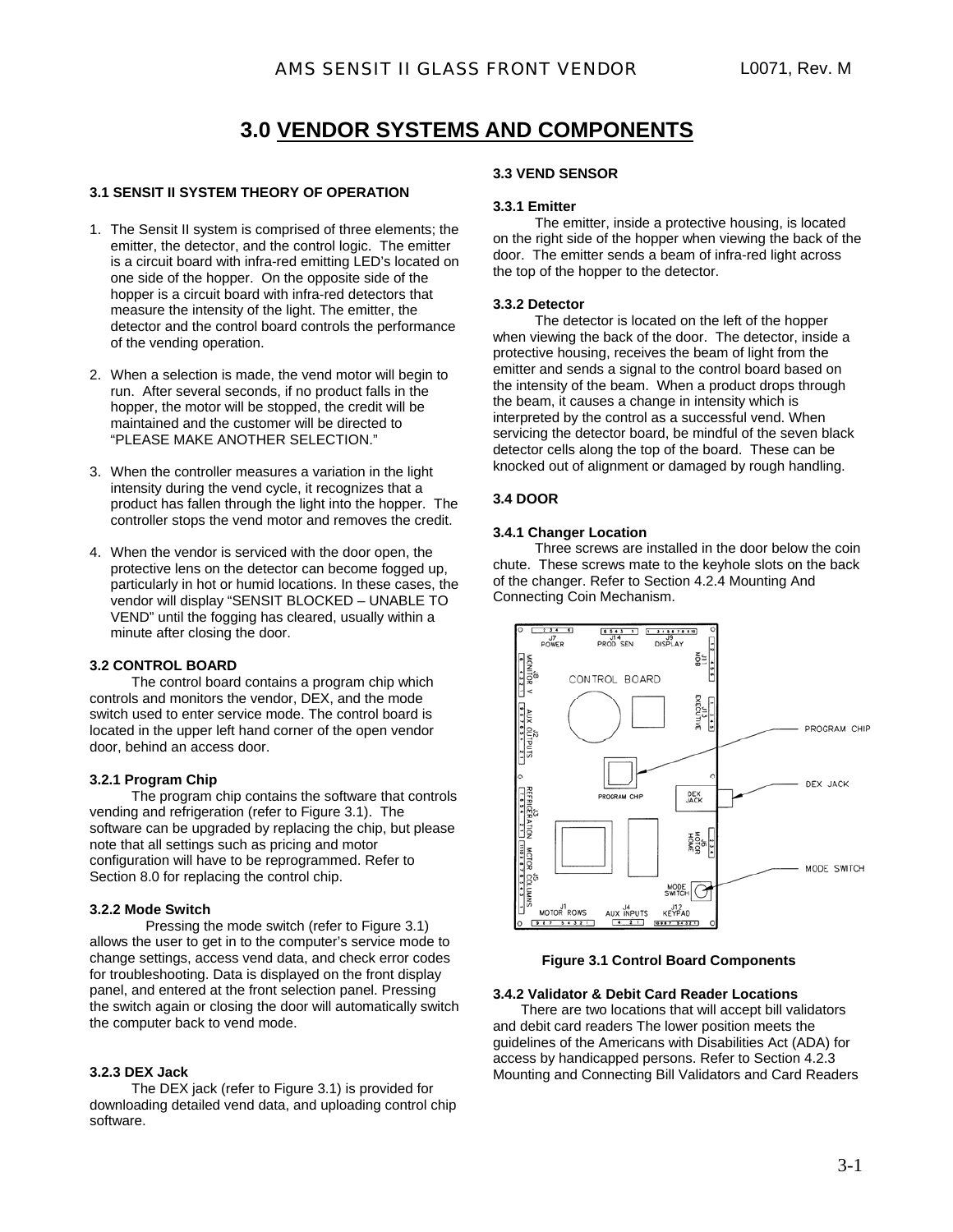#### **3.4.3 Coin Box**

The coin box is located below the changer, behind a separate door, and is used to hold overflow coins when the changer is full. It is removed by tilting slightly and pulling.

#### **3.4.4 Door Switch**

The door switch is mounted on the back of the door. The control uses the door switch to turn off the refrigeration unit when the door is open, and to switch from service mode to vend mode when the door is closed.

#### **3.4.5 Display**

The display is located on the front of the door. It serves as the interface for using and programming the machine. It will display the price of a selected item and the credit accumulated. When the machine is idle, it can display the time and a scrolling message. In service mode, it displays the active function and parameter values.

#### **3.4.6 Keypad**

The keypad is located below the display on the front of the door. A vending selection is made by keying in the letter and number combination that corresponds to the location of an item in the machine. The keypad is also used to enter data in operation and servicing of the vendor

#### **3.4.7 Coin Return Button**

The coin return button is located next to the coin slot. Pressing the coin return button will release bent or irregular coins that are not accepted by the changer. If the machine fails to vend a selection that has been made, pressing the coin return will return the full credit. If the Force Vend option is disabled, it can also return the full credit before a selection is made. If the Bill Changer option is enabled, the coin return will return change for bills inserted in the bill validator.

#### **3.5 REFRIGERATION (CHILLER) SYSTEM (OPTIONAL)**

#### **3.5.1 Refrigeration Cycle Theory of Operation**

The compressor compresses refrigerant gas, which increases the pressure and temperature of the gas. As the hot, compressed gas passes through the condenser, it is cooled by the condenser fan and condenses to a liquid. The fan draws outside air in through a hole in the bottom of the cabinet, across the condenser where it picks up heat, and exhausts through the back of the cabinet. This part of the refrigeration system is isolated from the refrigerated part of the cabinet by the chiller housing. Driven by the pressurized gas entering the condenser, the liquid passes through a desiccant dryer and a capillary tube, then travels into the refrigerated part of the cabinet. The restriction created by the long, narrow capillary tube controls the rate at which the liquid refrigerant enters the evaporator. Lower pressures in the evaporator allow the liquid to evaporate, which lowers its temperature. The evaporator fan forces air across the evaporator, where it is cooled by transferring heat to the refrigerant. The warmed gaseous refrigerant is then sucked through an accumulator, which traps any liquid refrigerant and allows it to evaporate before entering the compressor. The refrigerant is then sucked into the compressor to be compressed, completing the cycle.

#### **3.5.2 Temperature Control**

The evaporator fan runs continuously to circulate air within the cabinet. A temperature sensor located near the evaporator measures the temperature of air entering the evaporator. When this temperature is above the temperature setting in the control, the compressor and condenser fan are turned on.

 When the temperature falls to 4°F below the temperature setting, the compressor and condenser fan are turned off. Refer to Section 6.5 for setting the temperature.

#### **3.5.3 Refrigeration Controls**

- 1. The refrigeration system is operated through the control board. A temperature sensor in the cabinet relays the current temperature to the control.
- 2. If the temperature is above the setting that has been programmed in by the user, the control sends a 24VDC signal to the refrigeration relay. The energized relay closes to complete the high voltage circuit that powers the compressor and the condenser fan.
- 3. If the compressor should overheat, a thermal overload removes power to the compressor until it has cooled.
- 4. To protect against evaporator freeze-up, after one hour of continuous running the compressor will be shut off for 7.5 minutes to allow for defrosting
- 5. When the temperature in the cabinet reaches 4°F cooler than the temperature setting, the control de-energizes the relay breaking the circuit powering the compressor.
- 6. The control will also shut off the compressor if the door is opened. This is to prevent the refrigeration unit from freezing up.
- 7. After the compressor has shut down, the control will wait until the compressor has been shut down 3 minutes and if applicable, the door has been closed 10 seconds before restarting the compressor. The delay allows pressure in the system to equalize.

#### **3.6 TRAY RAILS**

The rails are located inside the cabinet and are used to support the trays. The rails are adjustable up and down in 1" increments. Refer to Section 5.3 Tray Vertical Positions.

#### **3.7 TRAYS**

#### **3.7.1 Vend Motors**

The vend motors are snapped into mounting holes on the back of each tray. Each column has one vend motor which is driven by 24 VDC from the control board. Motors on snack trays do not have a conventional home position switch which would normally stop the motor after a 360° rotation. Instead, they will stop when the sensor has detected a vend, whether the rotation has been more or less than 360°. Refer to Section 4.2.6 and Section 5.11.

#### **3.7.2 Helixes**

There are typically three sizes of helixes in a vendor, approximately 2 5/8", 3", and 4" in diameter. There are several pitches available in each size. The pitch is determined by counting the number of product openings in the helix. Refer to Section 1.5 Standard Helix Configurations and also in Section 5.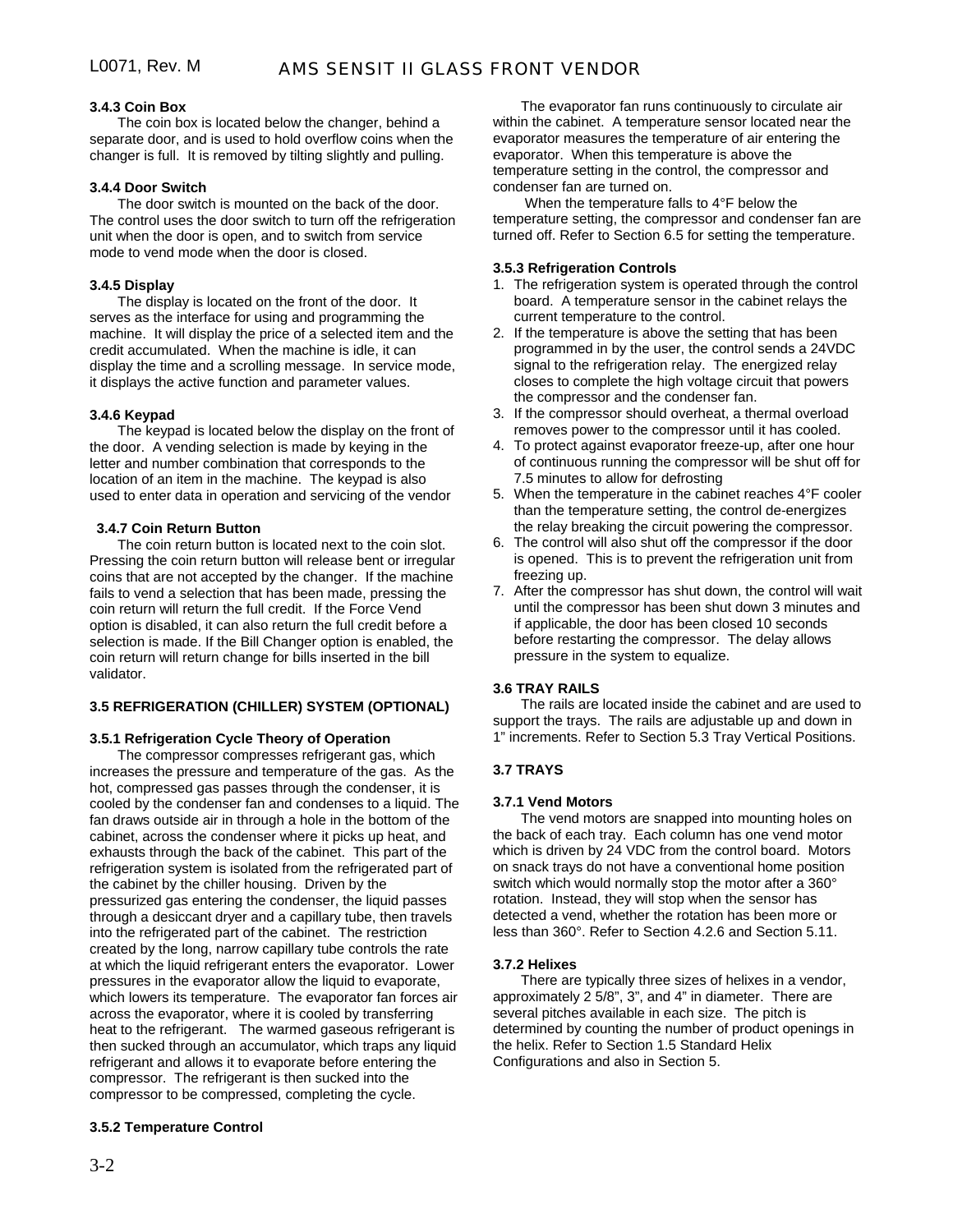#### **3.7.3 Divider**

The divider separates product columns on the tray. Two horizontal slots in the divider allow for the installation of a candy pusher. To remove the divider, push rearward and lift. To install, insert the rear tab in the desired slot, push rearward and then down. Make sure the locking tabs on the bottom have engaged their respective slots and pull forward.

#### **3.7.4 Candy Pusher Bar**

The candy pusher bar keeps candies pushed to one side of the column. This is typically used with tall candy bars. The candy pusher bar is removed by pulling the bar free from the plastic clips. To reinstall, it is easiest to press the bar into the clip using pliers. Refer to Section 5.16 Pusher Bar Installation.

#### **3.8 ELECTRICAL PANEL**

The electrical panel is located in the recess formed by the right rail mount on the right side of the cabinet, behind an access panel.

#### **3.8.1 Fuse Holder**

The fuse holder is located on the outside of the right rail mount near the refrigeration unit power outlet. Fuse holders for older models can be located in the middle of the service door on the back of the main door. It contains a 3 amp fast-blow fuse to protect the 24 VAC power supply to the control board. A spare fuse is located in the front of the fuse holder. The fuse holder is opened by pressing on the indicated side and pulling.

The fuse holder can be used to disconnect power to the control board when MDB devices are being connected or disconnected, when the board is being serviced, or before any wiring harness is connected or disconnected.

#### **3.8.2 Transformer**

The transformer reduces the input voltage to 24 volts AC for the control board.

#### **3.8.3 RF Filter**

The filter removes electrical noise from the power supplied to the 24VAC transformer to prevent interference with operation of the control board and software.

#### **3.8.4 Relay**

The relay uses a 24 VDC signal from the control board to close the relay and supply power to the refrigeration unit.

#### **3.8.5 Ballast**

The ballast provides the necessary power to the fluorescent lamp in the door.

#### **3.8.6 Power Distribution Harness**

The power distribution harness splits the incoming power into individual leads for the high voltage components.

#### **3.8.7 Ground**

Ground is made through the use of grounding studs or screws at the lower back wall of the right mount. Earth ground and individual ground wires from the high voltage components are attached here.

#### **3.9 POWERED VENTILATION SYSTEM (OPTIONAL)**

On vendors equipped with a powered ventilation system, a continuously running fan circulates air through the vendor and exhausts through the back of the cabinet.

#### **3.10 1.5" HELIX TRAY (OPTIONAL)**

The 1.5" Helix Tray is mounted below the bottom snack tray. To load the tray with small products such as gum and mints, grasp the tray and pull forward to unsnap the catches. After loading, push the tray to the rear until the catches snap in place.

The motors in the 1.5" Helix Tray operate in the same way as snack or bottle tray motors and do not have a home position switch. Refer to Section 3.7.1. Vend Motors.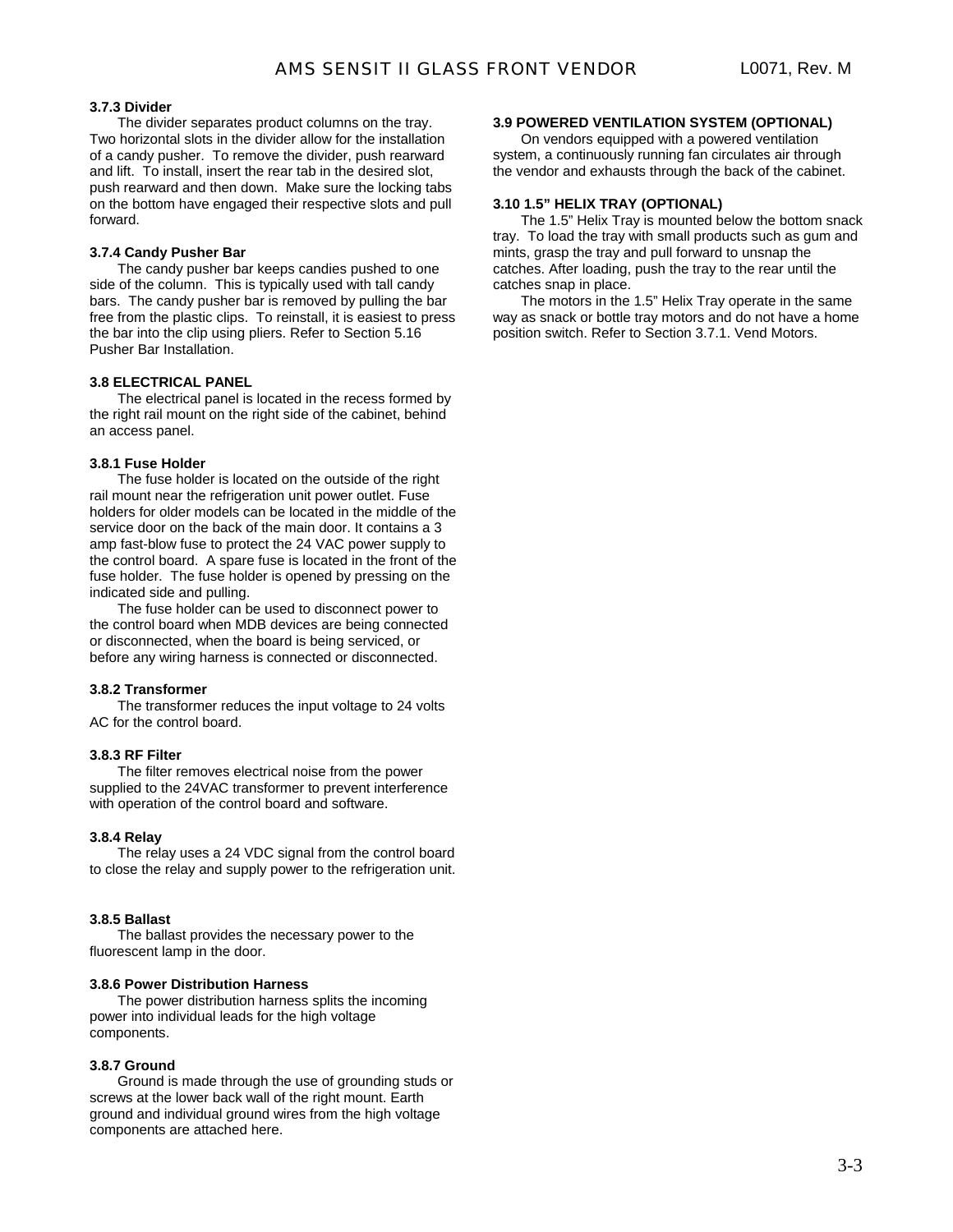## L0071, Rev. M **AMS SENSIT II GLASS FRONT VENDOR**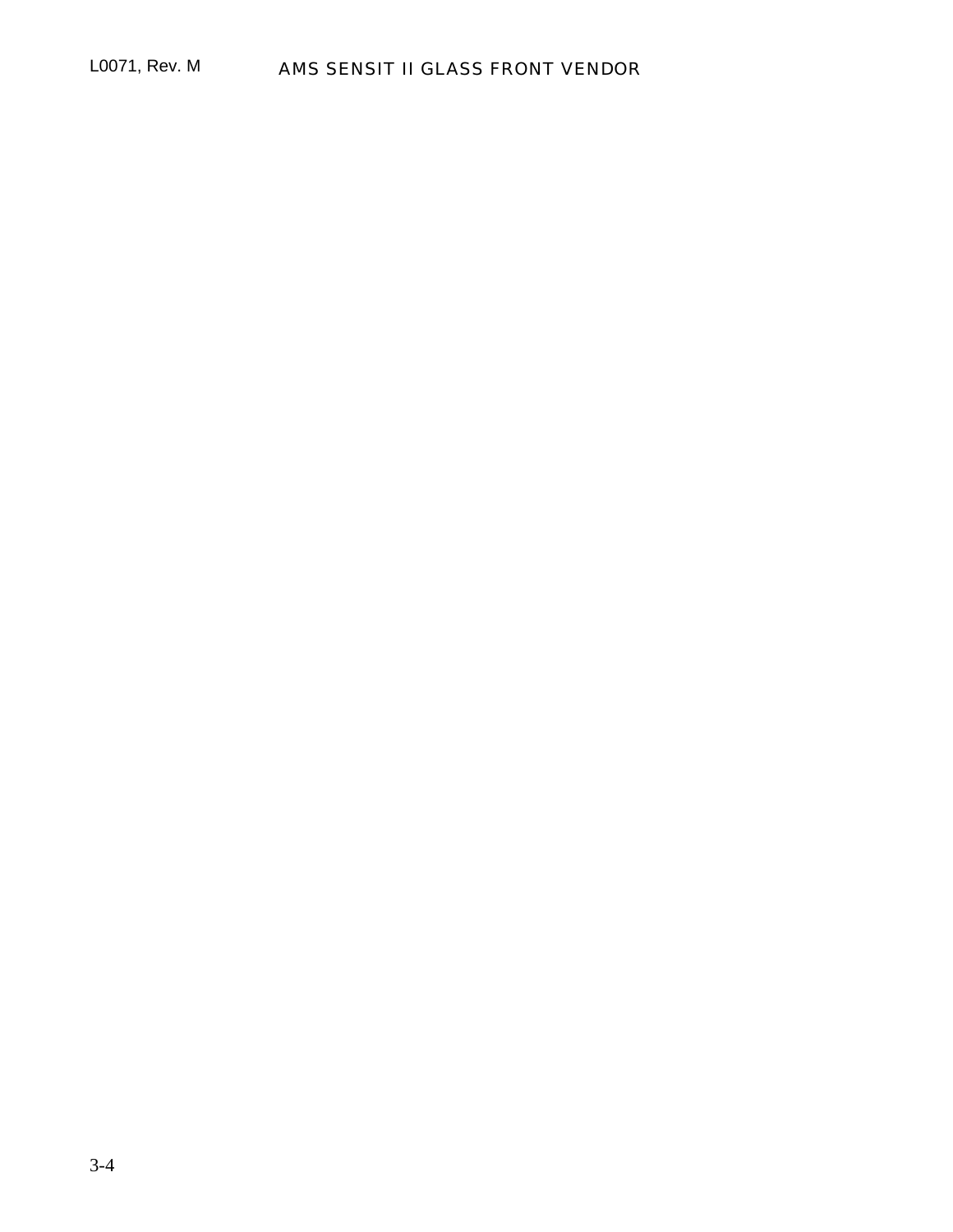## **4.0 VENDOR PREPARATION AND INSTALLATION**

Setting up a vendor has been divided into three stages. Step 4.1 confirms power availability. Step 4.2 is accomplished in the customer's shop. Step 4.3 is accomplished on-site, where the vendor is to be located.

#### **4.1 CONFIRMING POWER AT OUTLET**

#### **4.1.1 Checking the Outlet (US and Canada)**

Using a volt meter set to AC VOLTS, check the voltage between the positive (smaller) lug entry and the ground lug entry (or center screw on two-lug outlets). The reading should be **between 103 volts and 126 volts**. Next, check the voltage between the negative (larger) lug entry and the ground. The reading should be **0 volts**. If your results vary, contact a qualified electrician to correct the outlet wiring before plugging in the vendor. **Abnormal voltage, reversed polarity or improper grounding may cause the vendor to malfunction or create hazardous conditions in the vendor, resulting in possible injury, damage to the vendor, or fire.** Never use an extension cord with the vendor.

The power cord is shipped in the hopper on the inside of the door. The cord is supplied with a standard NEMA 3-wire plug. If there are no 3-wire outlets available for powering the vendor, a grounding adapter may be used to convert a 2-wire outlet to accept the 3-wire plug. **The adapter must have a ground tab or wire which must be fastened to the center screw of the outlet**.

#### **4.1.2 Checking the Outlet (Outside the US and Canada)**

Consult a qualified electrician to check the outlet for proper polarity, voltage, and grounding. Check the serial plate on the side of the door to confirm the vendor is rated for the outlet voltage.

#### **4.1.3 Electrical Service Requirement for CE Compliance**

The following requirement applies only to models using ½ HP compressors and displaying the CE mark on the serial plate. If this requirement applies to your vendor, you will see a similarly worded decal on the back of the vendor near the power cord.

This requirement does not apply to any vendor using 120V service.

#### **ELECTRICAL SERVICE REQUIREMENT FOR CE COMPLIANCE:**

**THIS EQUIPMENT IS INTENDED FOR USE ONLY IN PREMISES HAVING A SERVICE CURRENT CAPACITY OF AT LEAST 100A PER PHASE, SUPPLIED FROM A DISTRIBUTION NETWORK HAVING A NOMINAL VOLTAGE OF 400/230V. THE USER SHOULD DETERMINE IN CONSULTATION WITH THE SUPPLY AUTHORITY, IF NECESSARY, THAT THE SERVICE CURRENT CAPACITY AT THE INTERFACE POINT IS SUFFICIENT FOR THIS EQUIPMENT.** 

#### **4.1.4 Requerimiento de Servicio Eléctrico para Certificación CE**

El siguiente requerimiento se aplica solamente a los modelo utilicen compresores de ½ HP y que muestren la marca CE en la placa de serie. Si este requerimiento se aplica a su dispensadora, verá una calcomanía con una terminología parecida en la parte posterior de la dispensadora, cerca del cordón de corriente.

Este requerimiento no se aplica a dispensadoras que utilizan un servicio de 120V.

#### **REQUERIMIENTO DE SERVICIO ELECTRICO PARA CERTIFICACION CE:**

**ESTE EQUIPO SE PUEDE UTILIZAR SOLAMENTE EN ESTABLECIMIENTOS QUE CONTENGAN UNA CAPACIDAD DE CORRIENTE DE SERVICIO DE POR LO MENOS 100A POR FASE, Y SUMINISTRADOS POR UNA RED DE DISTRIBUCION QUE CONTENGA UN VOLTAJE NOMINAL DE 400/230V. EL USUARIO DEBERA CONSULTAR CON UNA AUTORIDAD DE SUMINISTRO, SI ES NECESARIO, PARA VERIFICAR QUE LA CAPACIDAD DE CORRIENTE DE SERVICIO EN EL PUNTO DE INTERFASE ES SUFICIENTE PARA ESTE EQUIPO.** 

#### **4.1.5 Les Utilites Electriques Necessaire Pour Conformement Aux Regles CE**

Le suivant condition applique seulement à modèle en utilisant ½ HP compresseur et montrer le CE sur l'en série plaque. Si cette condition s'applique à votre vendeur, vous verrez un decal de même exprimé sur le dos du vendeur près du cordon d'alimentation.

Cette condition ne s'applique pas au service de 120V d'utilisation de vendeur.

#### **LES UTILITES ELECTRIQUES NECESSAIRE POUR CONFORMEMENT AUX REGLES CE:**

**CET EQUIPEMENT NE DOIT UTILISER QUE SUR LES LIEUX AVEC UNE CAPACITE DU COURANT AU MOINS 100A LA PHASE, FOURNIE A UN RESEAU DE DISTRIBUTION AVEC UN VOLTAGE NOMINAL DE 400/230V. LA PERSONNE QUI SE DETERMINER PENDANT UNE CONSULTATION AVEC L'ADMINISTRATION DU SECTEUR, S'IL FAUT, QUE LA CAPACITE DE COURANT AU POINT D'INTERFACE EST ASSEZ POUR CET EQUIPEMENT.**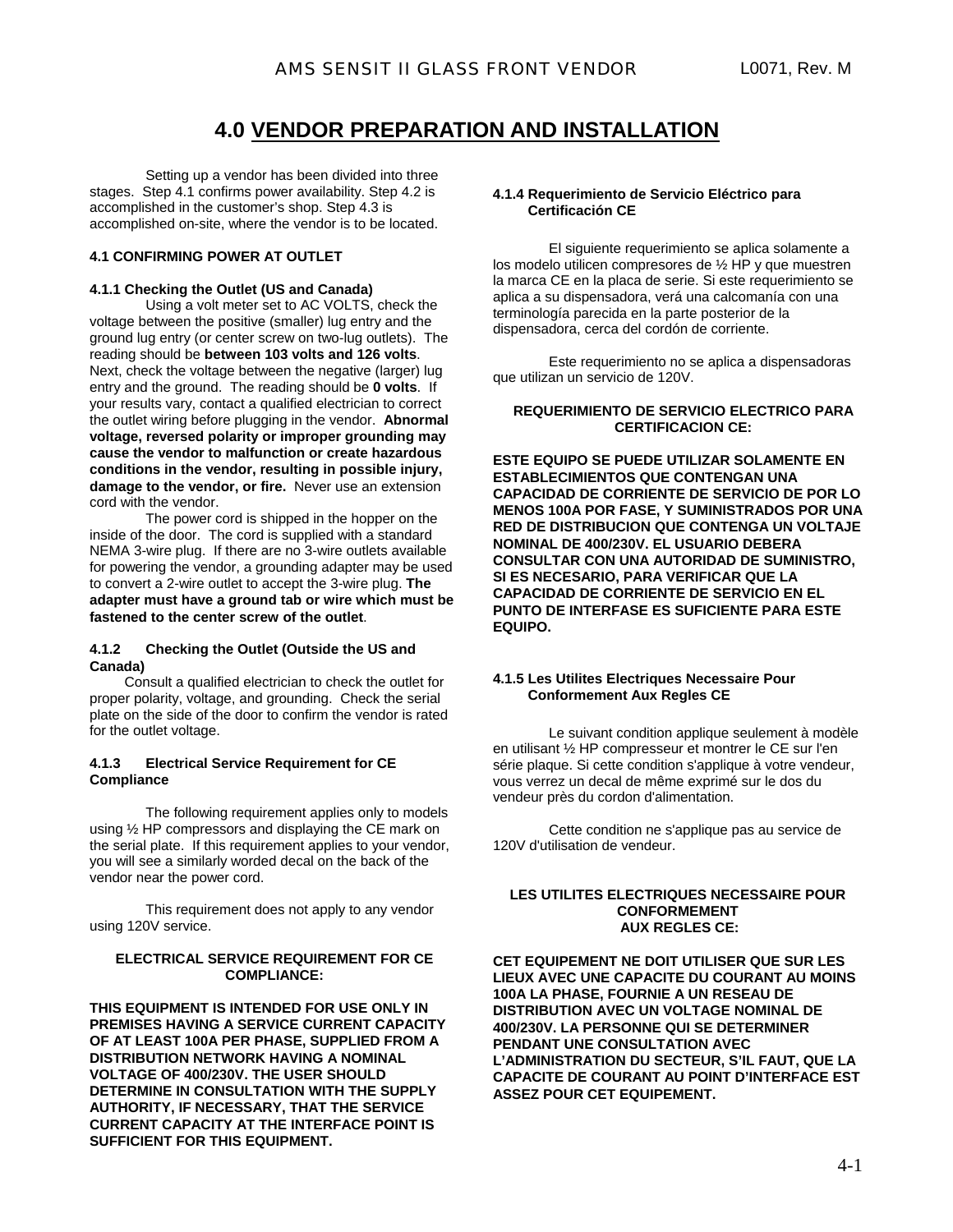#### **4.2 VENDOR PREPARATION**

#### **4.2.1 Inspection**

Inspect the vendor carefully for shipping damage prior to signing the carrier's delivery receipt. Check for dents on the top or sides of the vendor, bent legs, broken glass, or other damage on the exterior of the machine. Check the interior for components that may have been knocked loose or other damage.

#### **4.2.2 Installing the Power Cord and Protective Cover**

#### TOOLS REQUIRED:

1/4" nut driver or socket wrench (Always wear eye protection when servicing vendor)

- 1. Plug the power cord into the vendor's IEC receptacle but do not plug into a wall outlet at this time.
- 2. Place the cover over the power cord and the IEC receptacle (refer to Figure 4.1), with the open side to the left or down as shown (according to what direction the power cord should exit). The cover will help prevent the power cord from being accidentally unplugged.
- 3. Align the holes in the cover with the holes on the back of the machine, install self-drilling screws through the 6 holes in the cover. Do not over-tighten the screws.
- 4. Install the wire tie that is attached to the power cord, by inserting the locking tab into the hole in the cover.
- 5. Plug the power cord into the wall outlet or grounding adapter.



#### **Figure 4.1 Power Cord and Protective Cover**

#### **4.2.3 Mounting and Connecting Bill Validators and Card Readers**

The AMS vendor will support any NAMA-approved Multi-Drop Bus (MDB) bill validator or card reader. Please read the device manufacturer's literature before proceeding.

#### 1. **Always disconnect power to the control board before servicing.**

- 2. On the inside of the main door, locate and open the access doors on the left side. Locate the white plastic coin chute which leads from the coin slot on the front of the door. Above the coin chute are (2) metal plates, each fastened to a set of (4) threaded mounting studs which correspond to the mounting holes in the bill validator. Either set of mounting studs may be used for a bill validator or card reader. The lower mounting position is ADA approved for consumers with disabilities.
- 3. Remove the four nuts that retain the steel cover panel. Remove the steel cover panel, then press out the plastic cover panel in the escutcheon.
- 4. Refer to the manufacturer's literature for instructions on accessing the mounting holes in your device. Place the mounting holes over the threaded studs and reinstall the nuts. Some devices may require spacers, which are available from AMS (Part Number 20258).
- 5. Connect the wiring harness to the MDB harness from the control board. If two devices are installed, connect the second device to the validator.
- 6. If a coin mechanism has been previously installed, disconnect it from the control board MDB harness and connect it to the validator or second device if installed.
- 7. Reconnect power to the control board.

#### **4.2.4 Mounting and Connecting Coin Mechanism (Changer)**

The AMS vendor will support any NAMA-approved Multi-Drop Bus (MDB) Coin Mechanism. On some export models, the Mars-type Executive Mechanism is supported. Please read the coin mechanism manufacturer's literature before proceeding.

#### 1. **Always disconnect power to the control board before servicing.**

- 2. On the inside of the main door, locate and open the access doors on the left side. Locate the white plastic coin chute which leads from the coin slot on the front of the door. Below the coin chute are (3) screws which correspond to slots on the back of the changer. Do not adjust these screws.
- 3. Install the changer by placing the large round opening at the bottom of each slot over a screw head. Be careful to hold the wiring harnesses in this area out of the way. Once each of the round openings are over the screw heads, the changer is lowered to engage the narrow portion of the slot with the shank of each screw.
- 4. Tighten the mounting screws (reference manufacturer's literature).
- 5. Connect the wiring harness to the bill validator (if applicable) or to the MDB connector from the control board.
- 6. Adjust the white plastic coin chute as required to align the chute with the changer.
- 7. Reconnect power to the control board.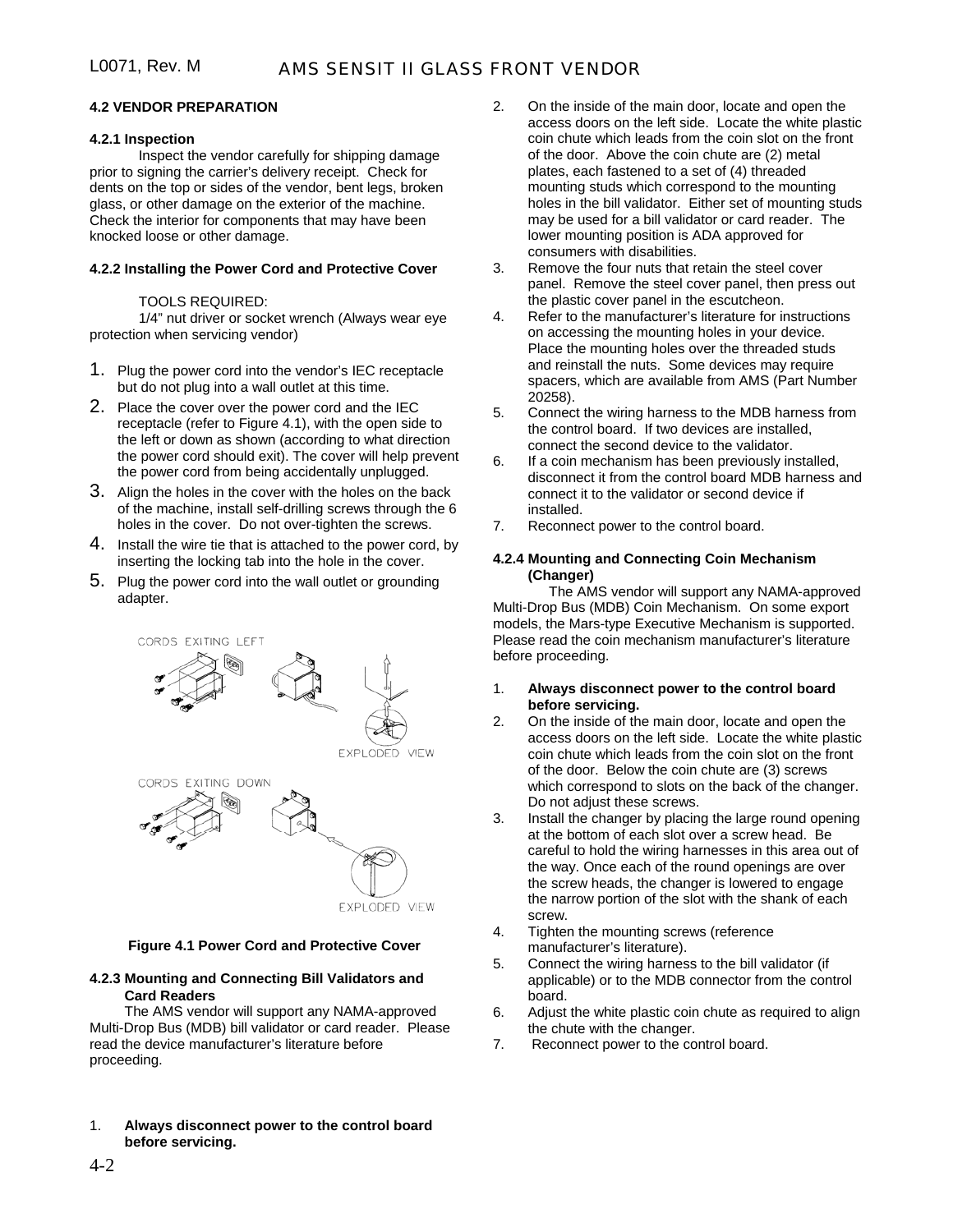#### **4.2.5 Test Loading and Configuration**

Before putting the vendor on location, it is a good idea to determine the placement of products on the trays. Place at least one product in each helix to check for fit.

- 1. Remove the cardboard spacers and ties securing the trays.
- 2. Refer to Section 5.3 for tray vertical adjustments, and Section 5.4 for tray column configuration when configuring your vendor to suit your product.
- 3. Make sure the product can slide in and out of the helix easily. If the product is too snug, it may cause the helix to jam during vending. Place it in a helix with a larger opening.
- 4. Likewise, if the product is too loose in the helix, it may not vend properly. Use a helix with the smallest opening that will allow the product to slide in and out freely. Refer to Sections 5.6 and 5.7.
- 5. Place tall, narrow products in a column with a candy pusher bar, which is an adjustable bar used to push the product to one side of the column. Typically these are installed in columns 9 and 0 on the candy trays.
- 6. Make sure there is adequate clearance between the tops of the packages and the trays above when sliding the trays in and out, and when the product is being vended.
- 7. This is also a good time to set the end position of the helix to make sure the first product is held securely in the helix. To do this, vend a product from each column. The end position of the helix will automatically be set to the correct position when a product is vended. The control stops the helix the instant the sensor detects a product falling in the hopper.
- 8. If desired, the end position can be set manually by pulling the helix out of the motor, rotating it, and reinserting it in the motor. Note that this position is reset automatically after the first vend.
- 9. Test vend the product and add a helix ejector if necessary. The helix ejector is a plastic device installed on the front end of the helix to kick out the product (refer to Section 5.9 Helix Ejector).

#### **4.2.6 Configuring Motors**

You will need to configure the motors if you have changed the arrangement or number of motors.

- 1. Press the mode switch on the control board (refer to Figure 3.1, or the decal inside the access door, for the location of the mode switch).
- 2. Using the **#** key, scroll through the menu to "**TRAY SETUP**".
- 3. Press **6** to configure the motors. If the number of motors displayed does not match the number of motors in the vendor, press **1 \* 0** to jog all the motors in the vendor.
- 4. Watch the display for missing motors that should be connected.

#### **4.2.7 Installing Price Labels**

After determining the product placement, install the price labels. The labels are shipped in the envelope with this manual.

1. Insert the bottom edge of the label in the lower groove of the extrusion on the front of the tray.

2. Carefully press in on the the label until it bows enough to snap into the top groove of the extrusion.

## 3.

#### **4.2.8 Setting Prices**

After product placement and installation of the price labels, set the prices into the vendor (refer to Section 6.6 Price Settings).

- 1. To enter the service mode, press the mode switch on the control board (refer to Figure 3.1, or the decal inside the access door, for the location of the mode switch).
- 2. Using the **#** key, scroll through the menu to "**PRICE SETTINGS**".
- 3. Press the selection for which you want to set the price (example: **A 2**).
- 4. Press 9 to edit/change price.
- 5. Enter the price and press **\* \*** to save the new price. Tip: press **\* 1** to set the whole tray to that price, or **\* 2** to set that price for the entire vendor.
- 6. Press the mode switch, or close the door, to exit service mode.
- 7. The prices as set will be maintained by the vendor even if there is a power failure or if the machine is unplugged: however, prices will need to be reset if the program chip is changed or if the configuration of motors or trays is changed.

#### **4.3 ON-SITE INSTALLATION**

#### **4.3.1 Remove the Shipping Boards**

- 1. Split the shipping boards by inserting a crowbar into the slots at either end.
- 2. If necessary, lift the vendor to remove the broken boards using properly rated equipment. Do not tilt the vendor. Do not attempt to lift the vendor with a 2 wheel hand truck.

#### **4.3.2 Placing the Vendor in Location**

- 1. Place the vendor within 5 feet of the designated power outlet. The power outlet should be accessible when the vendor is in position, and the ventilation opening in the back of the vendor must be clear of obstructions.
- 2. For refrigerated models, allow at least 4 inches between the wall and the back of the vendor for air circulation.
- 3. Make sure the vendor does not block walkways or exits.
- 4. Do not place the vendor in a location where it can be struck by vehicles.
- 5. Leave at least 18 inches between a wall and the hinge side of the vendor to prevent the door hitting the wall when opened, or use a protective wall bumper. At a minimum, the door must open wide enough to allow the trays to be pulled out.
- 6. The vendor is designed to meet ADA guidelines for persons in wheelchairs using a parallel approach (side of wheelchair adjacent to front of vendor). Make sure there is adequate room to maneuver a wheelchair into this position in front of the vendor.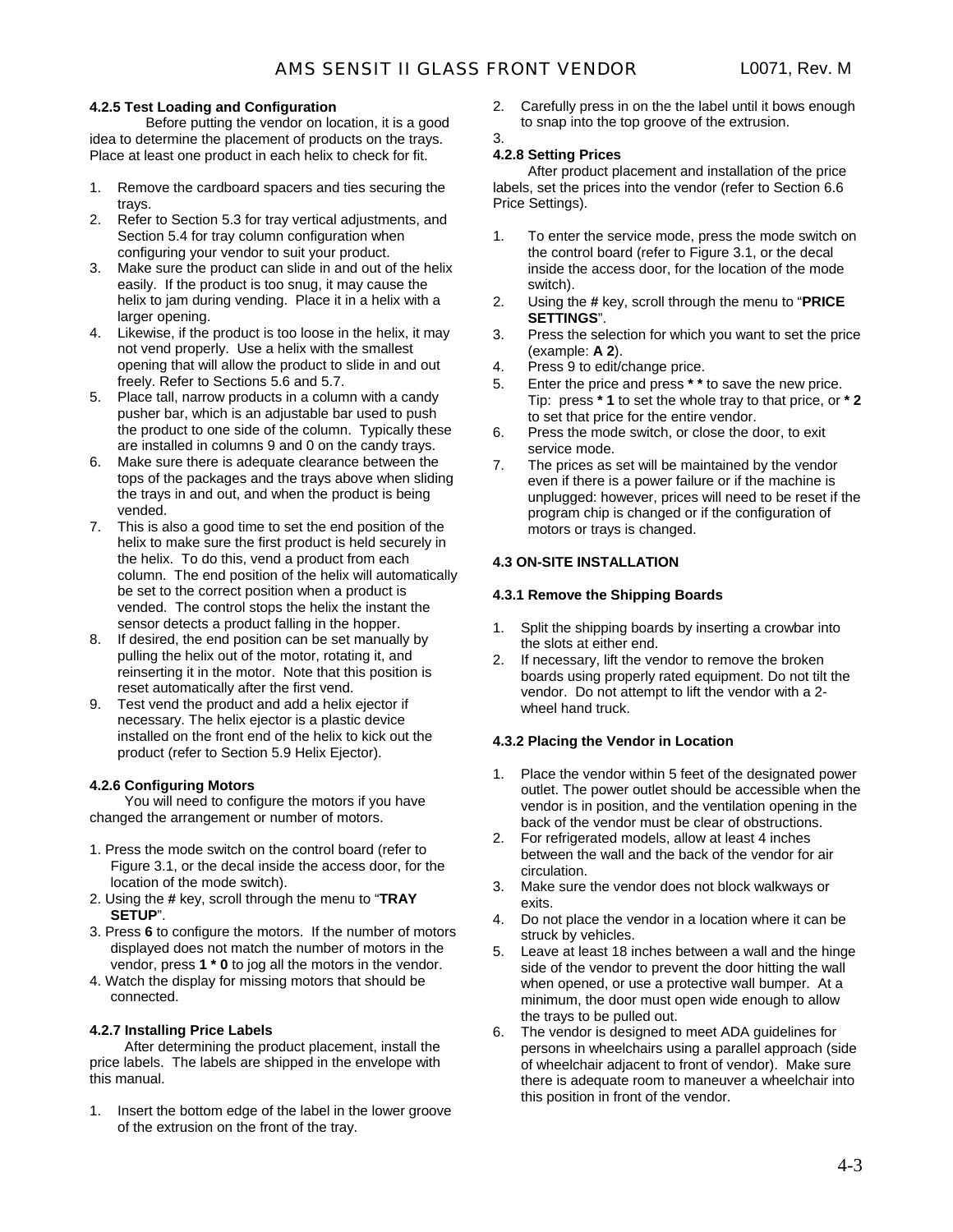#### **4.3.3 Leveling the Vendor**

For safe operation the vendor must be level.

- 1. On the bottom of the vendor are four (4) threaded leveling legs located at the corners of the cabinet and a fifth support screw under the door. Before beginning, be sure that all five leveling legs are screwed in completely.
- 2. With the door closed and locked, check the four main legs and adjust any leg that is not contacting the floor. Make sure the support screw under the door is all the way up and is **not** contacting the floor at this time.
- 3. Place a level on top of the cabinet and check for horizontal from side-to-side.
- 4. Adjust the leveling legs on the low side one turn at a time until the cabinet is level.
- 5. Repeat the last two steps to level the vendor front-toback.
- 6. After the vendor is level, adjust the support screw under the door until it contacts the floor.

#### **4.3.4 False Leg Installation**

#### **WARNING**

**The False Leg helps to prevent the machine from tipping forward when the vendor door is open and one or more bottle trays are extended. Failure to install the false leg on vendors with bottle trays may result in serious injury (refer to Figure 4.2).**



**Figure 4.2 Tip-Over Warning** 

#### **CAUTION: Wear gloves-edges may be sharp! Always wear eye protection when servicing vendor!**

#### **TOOLS REQUIRED:**

1/4" Nut driver or socket wrench

1. Align the holes in the top of the false leg with the 1/8" holes on the left side of the bottom of the door (refer to Figure 4.3). The closed end of the false leg should be facing forward.

2. Install screws through the holes and tighten until snug. Do not over tighten.



**Figure 4.3 False Leg Installation**

#### **4.3.5 Initial Power-Up and Cool-down**

When placing a refrigerated machine on a new location it is important to allow the machine to cool to the operating temperature **prior to placing products** in the machine. **All food products are to be pre-packaged.** Depending upon the machine's initial temperature and ambient conditions, it will take about 4 to 5 hours to accomplish this. Normal practice is to place a machine on location and come back the next day to load it**. Do not load warm bottle/milk and food products into vendor. All bottle/milk and food products are to be pre-chilled.**

- 1. Plug in the vendor.
- 2. Check that the lights inside the door come on: the chiller may or may not be running in its cycle at this time.
- 3. Enter the service mode and check that all settings are correct.
- 4. Check error codes for problems.
- 5. Load product after the vendor has cooled. Load one tray at a time, preferably from the bottom up.
- **6.** Insure vendor is operating properly. If the Health and Safety option is being used, check vendor again 30 minutes after closing door to ensure NAMA requirements are being met.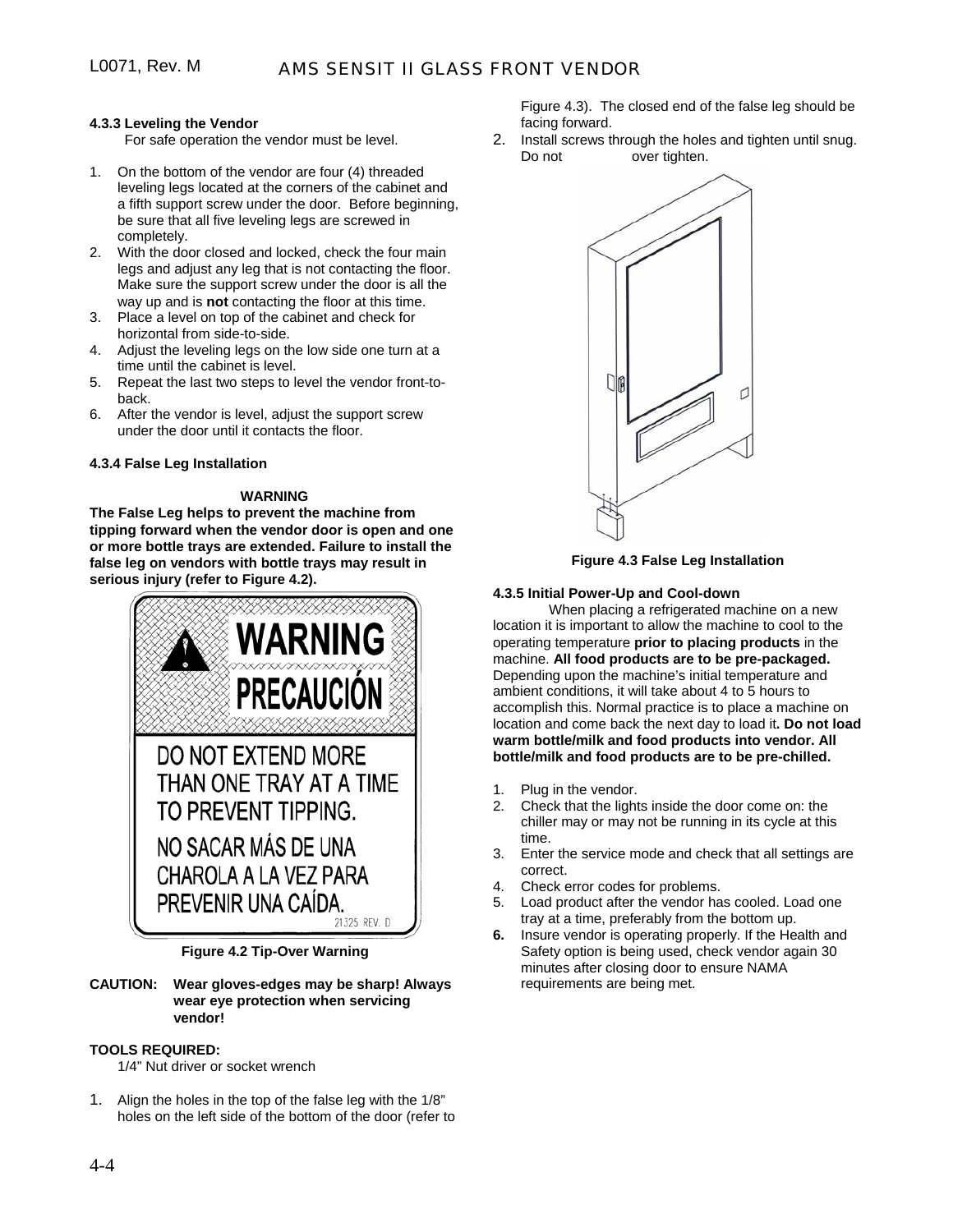## **5.0 TRAY ADJUSTMENT AND CONFIGURATION**

The trays in AMS Sensit II vendors are highly configurable. Practically any combination of wide and narrow columns can be set up on a tray. Before changing the configuration of your trays, make sure to order the parts you will need, such as new helixes, dividers or additional motors.

#### **5.1 SNACK, CANDY, AND FOOD TRAY**

#### **5.1.1 Removal**

- 1. To remove the tray, start with the tray pushed to its rearmost position. Lift the back of the tray up and pull the tray forward about ten inches. Reposition your hands to grasp the tray at its sides and slide the tray out. If the tray is spaced close to the tray above, it may be helpful to raise the front of the tray as you pull it free.
- 3. When removing a tray, it is not necessary to disconnect the tray harness. The harness is long enough that it will allow a removed tray to be placed on the floor without having to be disconnected.

#### **5.1.2 Installation**

1. Before installing the tray, make sure the black plastic covers are on the tabs on each side at the back of the tray. To install the tray, slide the tray all the way to the rear. It will automatically drop into position. Make sure the harness slack is draped to the outside of the rail.

#### **5.2 BOTTLE TRAY**

#### **5.2.1 Removal**

- 1. Disconnect the harness inside the right column in the cabinet. The connections are labeled corresponding to the letter of the tray (A-F). Push the connector out through the hole in the back of the column.
- 2. Pull the tray out until it stops. Carefully pull the harness up on top of the tray.
- 3. Locate the slide rail release levers on both sides of the tray. There should be an arrow indicating which way to push to release the levers. Note that the lever direction on the right side is opposite the direction on the left side. Push the release levers in the directions indicated and simultaneously pull on the tray.
- 4. Be sure to push the extended slide rails back into the cabinet before closing the door. Otherwise the slides may be damaged.

#### **5.2.2 Installation:**

- **CAUTION: An incorrectly installed tray can disengage from the rails and fall when extended! It is recommended that installation be performed by at least two people!**
- 1. Fully extend the slide rails in the cabinet and hold in position.
- 2. Move the ball carriers out to the ends of the slide rails (refer to Figure 5.1) and hold in position.
- 3. Route the tray harness over the rail in the cabinet and into the right column. Connect the tray harness to the appropriate receptacle.
- 4. Align the rails on the sides of the tray with the extended slide rails and insert. Continue to hold the ball carriers and slide rails in place until the rails on the tray are firmly engaged in the ball carriers.
- 5. Push the tray in completely to lock the rails together.
- 6. Carefully extend the tray to check for proper installation. Support the tray to prevent falling if the rails are not properly engaged. Visually inspect the rails, and gently pull the front of the tray side to side to make sure the rails will not disengage.



**Figure 5.1 Bottle Tray Rails** 

#### **5.3 TRAY VERTICAL POSITIONS**

The trays can be adjusted to different vertical positions in 1 inch increments. To reposition a tray use the following steps

#### **5.3.1 Removal**

- 1. Remove the tray for access to the support rails.
- 2. Remove the screw located at the front of each rail.
- 3. The front of the rail can now be lifted upward and disengaged from the vertical column.
- 4. Pull forward to disengage the rail from the slots at the back of the cabinet.
- 5. Use these same steps for the other side.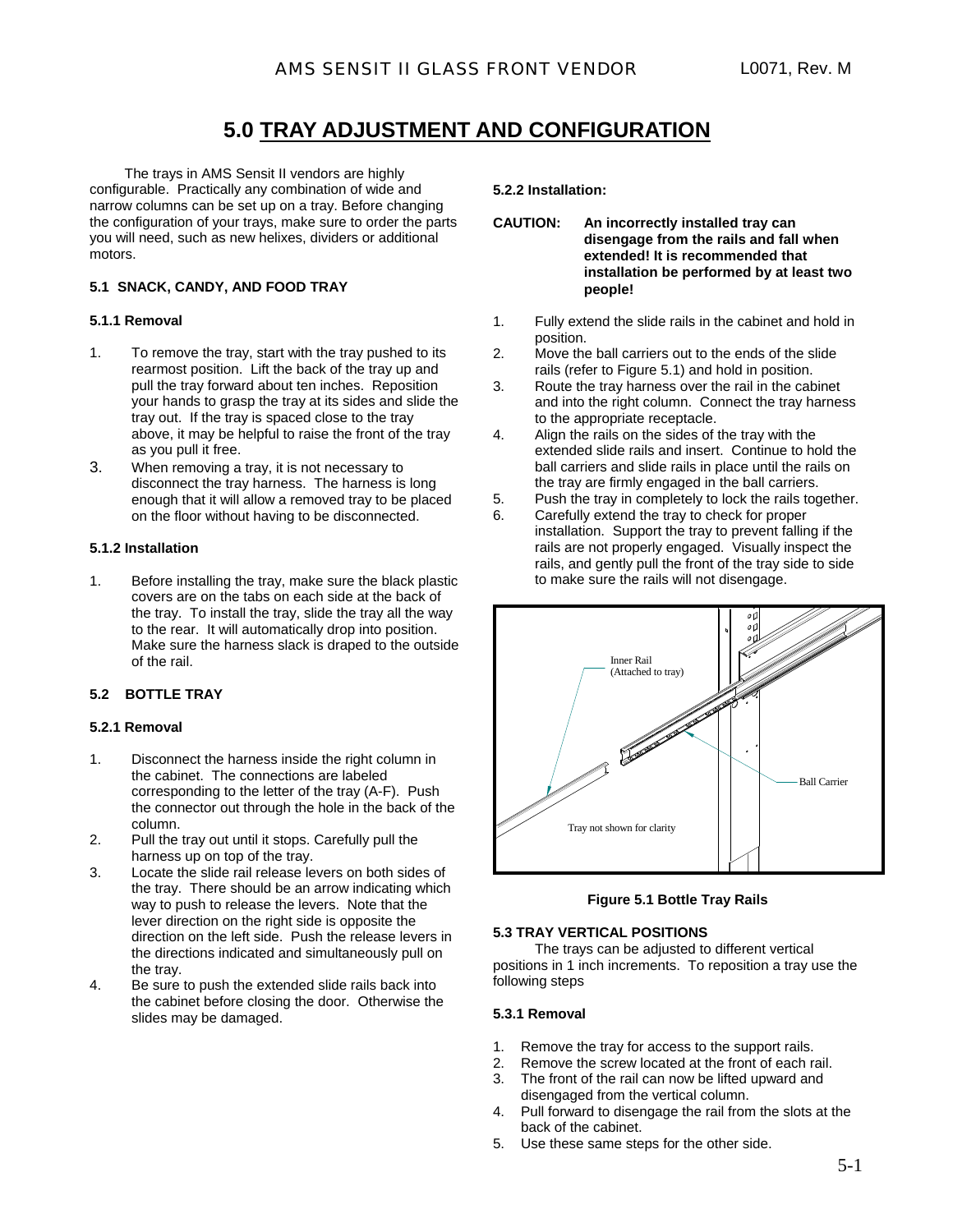## L0071, Rev. M **AMS SENSIT II GLASS FRONT VENDOR**

#### **5.3.2 Installation**

- 1. To reinstall the rail in the new position, locate the rear "T" slots that will be used.
- 2. Then push the two tabs at the back of the rail into the appropriate slots.
- 3. Engage the hooked tabs at the front of the rail into the appropriate rectangular holes and pull down.
- 4. Make sure the rail is level.
- 5. Align the round hole in the rail with the hole in the column and replace the screw.
- 6. Use these same steps for the other side.
- 7. Reinstall the tray, making sure the harness is routed over the top of the rail and all slack is draped to the outside of the rail.

#### **5.4 TRAY COLUMN POSITIONS**

Bottle tray column dividers are fastened in place and cannot be adjusted. The tray columns used for snacks, candy and food can be configured by the user to 5 to 10 columns wide (for 39" cabinets) or 4 to 8 columns wide (for 35" cabinets) for these trays. Typically the vend columns are set to single (2.66") or double (5.32") width, to be used with the standard small or large helixes, respectively. Single and double width columns can be configured in any arrangement on the tray by following the procedure below.

Plan your tray arrangement before beginning to determine which extra parts may be required. Contact your distributor to order the necessary parts.

- 1. Disconnect the harness and remove the tray. Place the tray on a flat, stable work surface.
- 2. Reposition, remove, or add tray dividers in the desired locations. To remove the divider, push rearward then lift. Reverse the procedure to reinstall.
- 3. It may be necessary to remove a motor and helix in order to install some dividers. Pull forward on the helix to remove it from the motor. Press down and rearward on the top motor tab to remove the motor from the tray.
- 4. Reposition the motors to the center of each vend column, using the upper mounting position for the large helix and the lower position for the small helix. It may be easiest to disconnect the motors from the harness first.
- 5. The harness has 8 or 10 sets of motor connections depending on the model. The first set of connections (at the end of the harness farthest away from the connector) is position 1, followed by 2, 3, and so on. The last set (nearest to the wire connetor) is position 8 (35" cabinets) or 0 (39" cabinets). Starting at the left side of the tray, attach the harness connectors to the motors in order. For double columns, use the even numbered connection and disregard the odd numbered connection. (Example: If the first column on the left is double width, disregard position 1 and attach the connectors for position 2). Each set of connectors has a wide and a narrow connector, corresponding to a wide and a narrow tab on the back of the motor.
- 6. Place the correct label in front of each column, according to the motor connections used.
- 7. Reconnect the harness, routing it over the rail and through the back of the column.
- 8. Reinstall the tray.

9. After changing the tray configuration, it will be necessary to reconfigure the motor matrix. Refer to Section 4.2.6 Configuring Motors.

#### **5.5 CHANGING DIVIDERS**

- 1. To remove, push rearward on the divider as far as it will go, then lift it up and out of the tray.
- 2. Reverse the removal procedure to reinstall.

#### **5.6 CHANGING HELIXES**

Each helix is snapped into an adapter which snaps into the column motor.

To remove a helix from the column, grasp the helix about one "turn" away from the motor, and pull straight out sharply.

Do not remove the helix adapter if the helix is going to be reinstalled.

To install a helix, insert the end of the adapter into the motor, and push the helix back towards the motor until the adapter snaps into place

#### **5.7 HELIX ADAPTER**

- 1. To remove, twist the adapter to free the mounting leg from the locking tab.
- 2. Reverse the removal procedure to reinstall.

#### **5.8 HELIX EJECTOR**

The ejector's function is to cause the product to fall sooner, and therefore stop the helix sooner. This will help retain the next product in the helix coil, especially if they are 'difficult' products

- 1. The helix ejector is pulled off and pressed on the spiral by hand.
- 2. The ejector is typically positioned half a coil or less from the end of the spiral.
- 3. The "fin" shaped portion is angled towards the front of the tray.
- 4. The best position and angle for the ejector is determined by test vending products.

#### **5.9 HELIX ALIGNMENT DEVICE**

The helix alignment device is installed against the left side of the large helixes to keep them centered in their columns.

- 1. To remove, grasp the front of the helix alignment device with pliers and pull or pry upward. Take care not to lose the plastic mounting clips.
- 2. Reinstall by pressing the plastic mounting clips back into the mounting holes. Note that the mounting flange goes toward the spiral.

#### **5.10 MOTOR POSITIONS**

Motor position can be changed sideways for different columns, and there are two mounting positions on the snack tray. The lower and upper positions are used for the small and large spirals, respectively.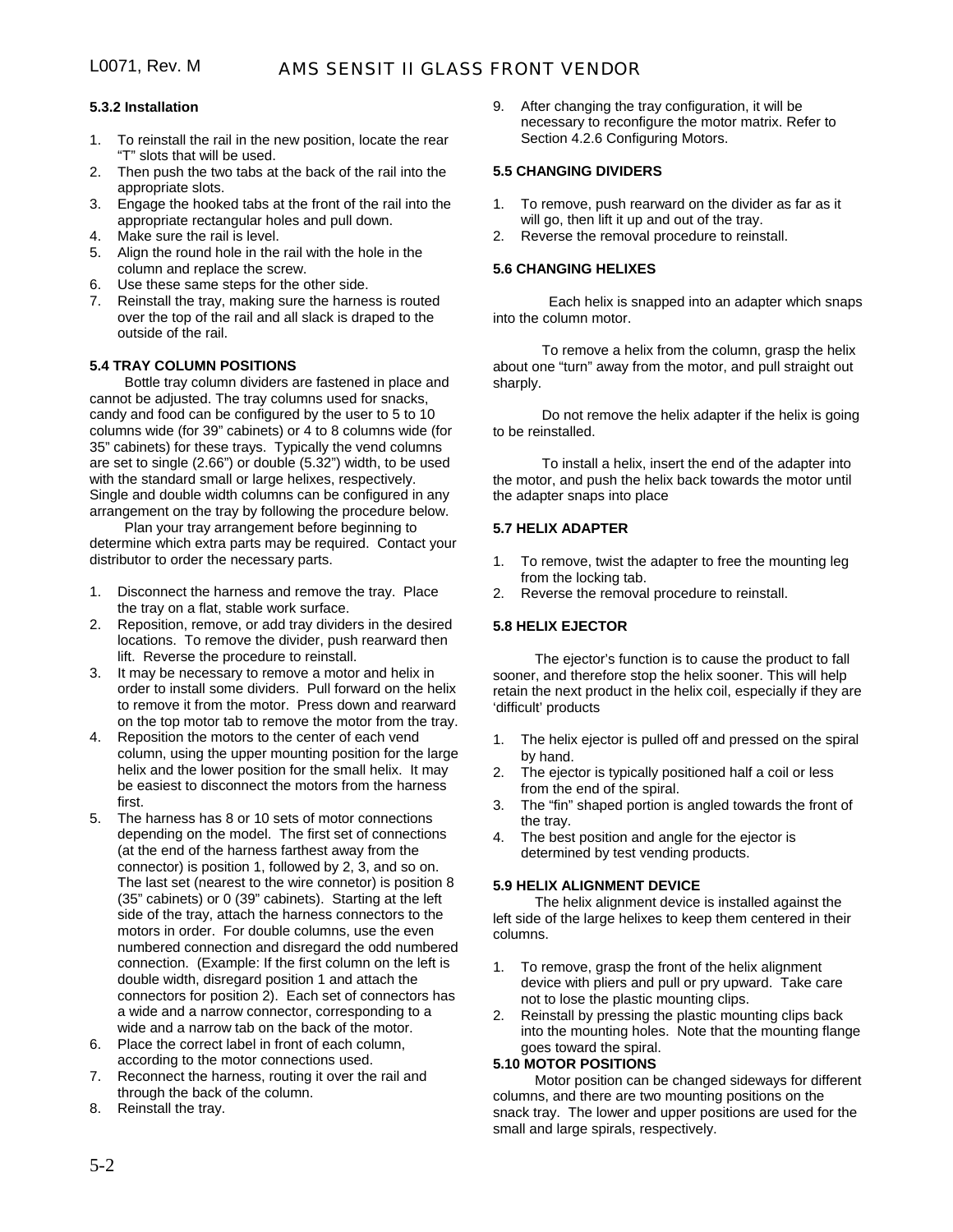- 1. To remove, press down and rearward on the top mounting tab, then pull the lower mounting legs out of the mounting slots.
- 2. Reverse the removal procedure to reinstall.

#### **5.11 BOTTLE ALIGNMENT DEVICE**

The bottle alignment device will, in some cases, inhibit the rotation of bottles as they are vended. It has two uneven-length legs. It can be installed with either leg on top, depending on which works best.

- 1. To remove the bottle alignment device, remove the screws from the underside of the tray that hold it in place.
- 2. To reinstall, reverse the removal procedure.

#### **5.12 BOTTLE TIPPER BAR**

The bottle tipper bar is typically used with carbonated beverage bottles. The bottles have a dimpled bottom which permits them to straddle the spiral and stand upright. The tipper bar restrains the top of the bottle so that it falls bottom first, rather than tumbling off the tray.

- 1. To remove, bow the bar until one end can be pulled free from the support bracket. Take care not to lose the plastic bushings in the supports.
- 2. To reinstall, reverse the removal procedure.

#### **5.13 AVOIDING PRODUCT HANG-UPS**

Avoid large products, such as chips, from 'hangingup' between the tray and the glass by loading them 'left corner first' into the helix. The bottom left corner of the bag should be in front of the helix to let the helix push the bottom out first (refer to Figure 5.2). An incorrect loading may cause the bag to fall top first, which could lead to a hang-up. Loading 'left corner first' prevents the product from falling top first.



**Figure 5.2 Large Bag Vending** 

#### **5.14 TALL PRODUCT VENDING**

Place tall, narrow products in a column with a candy pusher bar. Typically these are installed in columns 9 and 0 on the candy trays. Rotate the bar upward or downward to the desired position. It should hold the product upright, but not pinch or bind the product.

#### **5.15 CANDY PUSHER BAR INSTALLATION**

The candy pusher bar is an adjustable bar that mounts to any tray divider to keep tall candies from falling sideways (refer to Figure 5.3). Four pusher bars are provided with the standard glass front vendor.

- 1. Snap the pusher bar into the retainer.
- 2. Rotate the pusher bar to accommodate the product.



**Figure 5.3 Pusher Bar Installation** 

#### **5.16 1.5" HELIX TRAY ADJUSTMENT AND LOADING**

#### **5.16.1 General Information**

Some vendors are equipped with a 1.5" Helix Tray designed to vend small candy, gum and mint packs. The 1.5" Helix Tray can also be ordered separately for new installations (refer to Section 11 for installation kits).

#### **5.16.2 TRAY ADJUSTMENT AND LOADING**

As delivered from the factory there are two wide columns for products such as Life Savers, and two narrow columns for products such as gum or Certs.

However, the tray may be reconfigured to fit the product being vended by adjusting the position of the column dividers (refer to Figure 5.4). The dividers, being adjustable, change the column width.

Adjust the divider position by removing the screw at the rear of the divider. Pull on the divider towards the front of the tray to loosen it. Reposition the divider by inserting the mounting tabs into the appropriate slots. Push the divider down and to the rear to tighten it into place. Reinstall the screw at the rear of the divider.

Test the column for proper vending.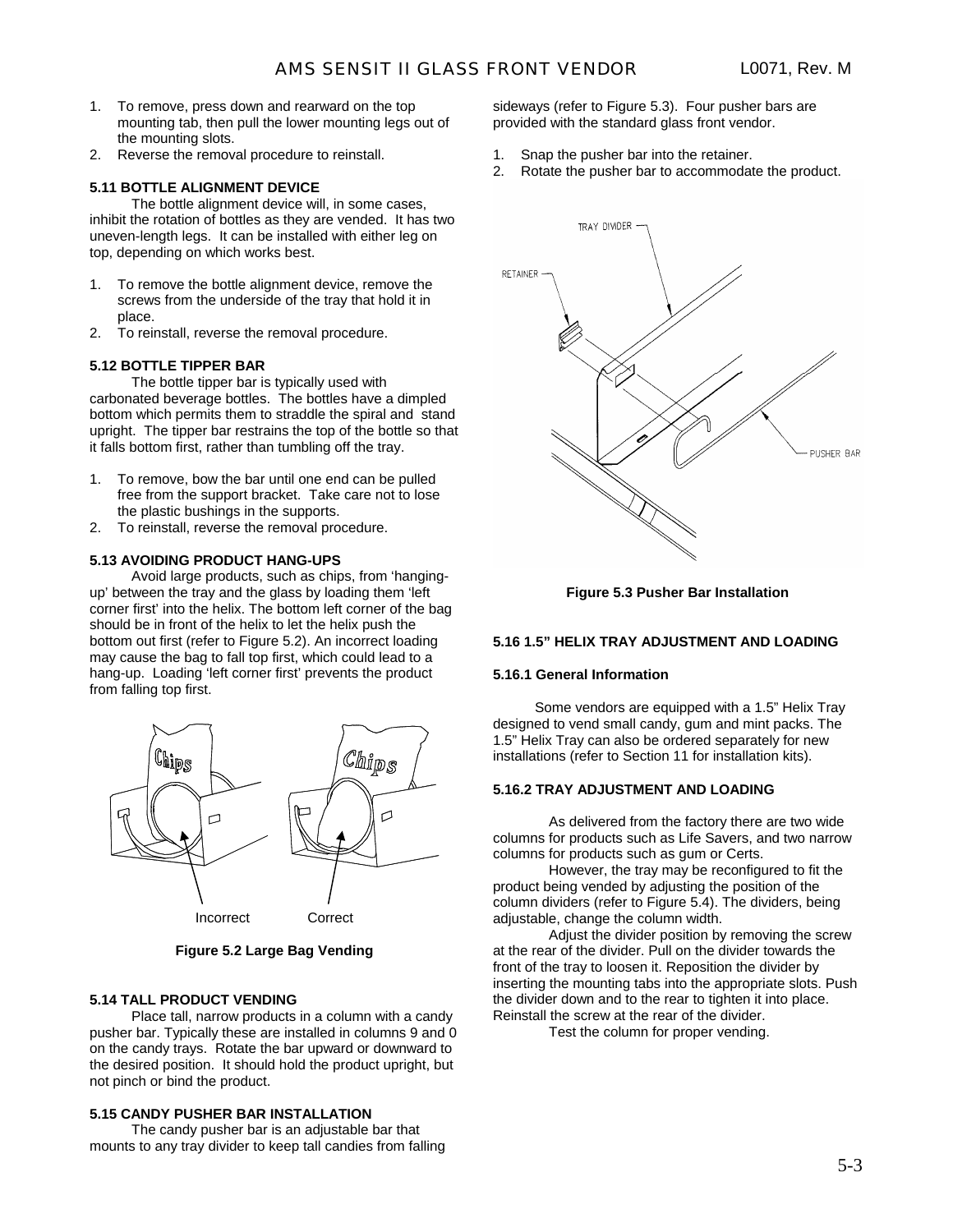

**Figure 5.4 1.5" HELIX TRAY**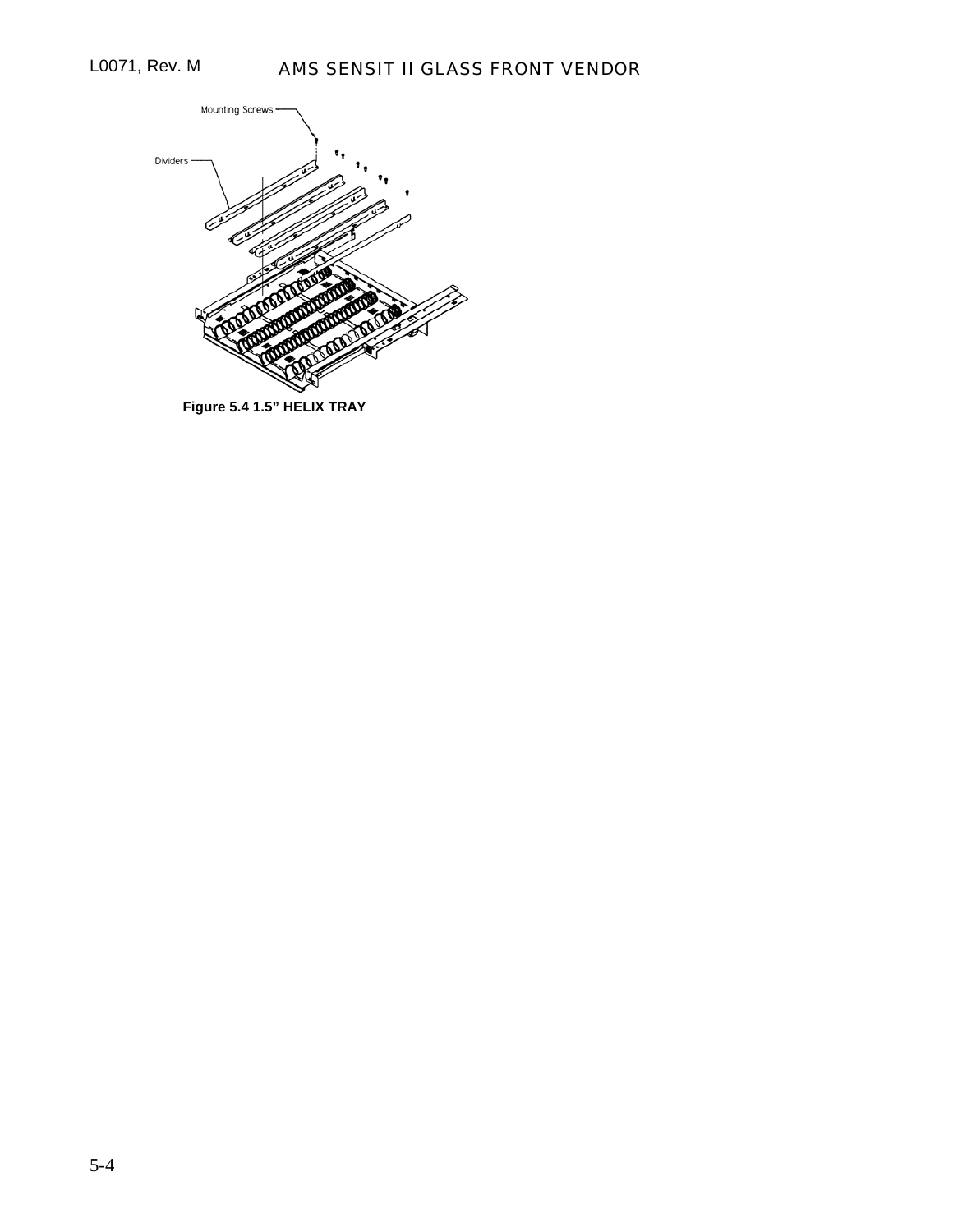## **6.0 SERVICE PROGRAMMING**

#### **SERVICE MODE**

Access the service mode by pressing the mode switch on the control board (refer to Figure 3.1). After displaying any errors, the first function is displayed. Press # or \* to scroll through the errors and functions. Return to vend mode by closing the door, pressing the mode switch or allowing the 2 minute time-out to occur.

For convenience, there is a decal on the right-hand side inside the cabinet that presents all the information in this section in a flow-chart format.

#### **6.1 ERROR CODES**

Any errors that have been recorded will be displayed when the mode switch is pressed. Refer to Section 7.4 for a description, along with troubleshooting tips for correcting the errors. ALWAYS CORRECT THE ERROR BEFORE CLEARING THE MESSAGE.

- 1. **# NEXT ERROR** View the next top level error code.
- 2. **1. SUBLVL ERRORS** Displays any sublevel error codes for MDB devices.
- 3. **0. CLEAR ERROR** Erases the error code from memory.

#### **6.2 ACCOUNTING DATA**

Limited sales information can be displayed directly on the vendor display. More detailed sales information is contained in the DEX data. This data can be collected with any DEX data collection system.

- 1. **HIST. VENDS** Displays number of vends since initialization of the control board.
- 2. **HIST. CASH** Displays the total sales since initialization of the control board.
- 3. **RESET. VENDS** Displays the number of vends since the last reset.
- 4. **RESET. CASH** Displays the total sales since the last reset.
- 5. **HIST. SELECTIONS** Displays sequential number of paid vends for each individual selection since initialization of the control board. Depending on the configuration, up to 80 selections may be audited. Enter a selection by entering its characters. The display will show the total paid count for the selection for 2 seconds. At this time another selection may be entered. All selections can be accessed this way. Press **#** to exit to the Accounting Menu.
- 6. **CLEAR VALUES** Clears RESET. VENDS and RESET. CASH.
- 7. **SERIAL NUMBER** Allows programming of the serial number that will appear in field ID101 in the DEX data. The user may also choose to have this programmed serial number used in place of the changer serial number in field CA101.

#### **6.3 FILL/DISPENSE**

The FILL/DISPENSE function allows the user to add coins to the changer or dispense coins from the changer.

- 1**. SELECT TUBE 1-5** To dispense coins, press 1 through 5 (for a 5-tube changer) to dispense from tubes 1-5. Tubes are numbered starting with the lowest denomination. The control will display the value of the coin being dispensed and the total number of coins in that tube.
- 2**. OR INSERT COIN** To fill the changer, simply drop coins in the coin slot. The display will show the value of the coin and the total number of coins in that tube. Note that coins can also be added through the back of the changer. However, the control will not be have an accurate count of the coins in the tube unless the tube is filled completely. When the high-level sensor in the tube detects coins, the control will set the correct coin count for that tube.

#### **6.4 DELAYED SALES**

The user can delay sales of specified selections to give the product time to settle or cool. The delay must be manually started each time sales are to be delayed. Delayed sales has no effect on the time limits imposed by the Health and Safety rules (refer to Section 7.2). To automatically prevent sales during specific days and times, use SALES BLOCKING (refer to Section 6.10).

- 1. **START DELAY** Begins the sales delay timer. Before starting the timer, choose menu item "5. EDIT SEL'NS" to specify which selections will be delayed. Customers will not be able to purchase those selections until the delay period ends.
- 2. **CANCEL DELAY** Stops the delay timer and allows vending of all selections.
- 3. **SET DELAY –** Adjust the time of the delay timer in 15 minute increments.
- 4. **CLEAR ALL**  Clears all selections that were chosen to be delayed.
- 5. **EDIT SEL'NS**  View and change the delay status of all selections. The user can choose to apply the delay to a single selection, a tray, or all selections in the vendor.

#### **6.5 TEMPERATURE**

The user can set the refrigeration temperature and review the cooling performance of the vendor.

- 1. **CURRENT TEMP**  Displays the actual temperature in the cabinet.
- 2. **SETPOINT** The user can adjust the refrigeration setpoint in 1°F increments. This is the temperature at which the refrigeration system will turn on. The refrigeration unit will turn off when the actual temperature is 4°F below the setpoint. If the vendor has Health and Safety software, and is vending perishable food, the temperature must be set to 41°F or below. A set point of 40°F is recommended.
- 3. **START LOG** Begin recording the actual temperature every minute for the first 30 minutes of cooling after the door is closed.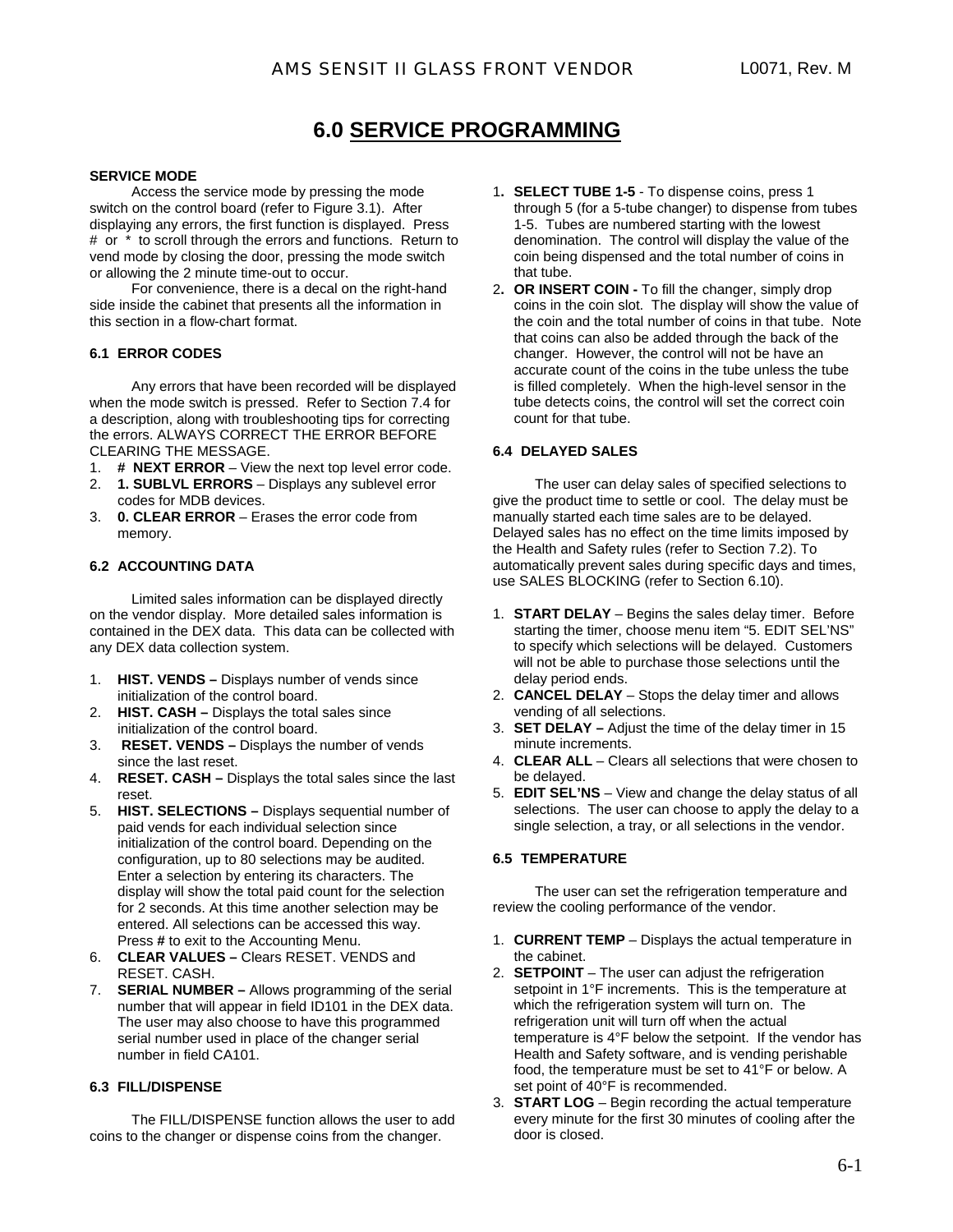4. **VIEW LOG** – View the temperatures recorded in the cooling log. The reading number, temperature, date and time are displayed. Press **1** or **2** to scroll up or down through the readings. This log will not display until 30 minutes after the log is started.

> **TIP:** To view a temperature history of the previous 2 days, use DATA LOGS (refer to Section 6.14).

#### **6.6 PRICE SETTINGS**

Before setting prices, install a changer so that the control will recognize the proper scaling factor for your currency.

#### **6.6.1 SET PRICES**

Enter the tray then the column for the first selection to be priced. The current price for the selection will be displayed. Press **9** to edit, then enter the new price, making sure to enter all digits after the decimal point. The decimal is placed automatically based on the scaling factor from the changer.

Example: For a price of \$1.50, enter **1 5 0**.

The user can choose to apply the new price to that selection (\*\*), all selections on the tray (\*1), or all selections in the vendor (\*2). It is usually faster to set all selections to the most common price in the vendor (\*2), then change individual trays or items that have a different price.

#### **6.6.2 VALUEVEND**

ValueVend starts with the prices that were set using SET PRICES. Using ValueVend, any two selections are grouped together (a matching product or a different product) and offered at a reduced price. Up to 10 such groups are available. For example, in one group, soup and crackers are offered individually at full price, but if one is purchased along with the other the (total) price is reduced.

The vending machine operator should advertise the special combination prices.

- **1. RESPOND TIME** is used to set the number of seconds (20 to 99) the customer has to respond before any remaining credit is returned. Set the time to at least 30 if dual languages are scrolled in the display.
	- **1** Press to increase the seconds.
	- **2** Press to decrease the seconds.
	- **\*** Press to save the new setting.
- **2. CHANGE** is used to change the settings of each group in turn, starting with Group 1.

**GROUP** – Groups 1 through 10 may be displayed in turn by using the " **\*** " key.

- **0 CLEAR**  Clears all of the settings in the current group. Use this key before changing settings. Using CLEAR will not change prices set using SET PRICES.
	- **1 EDIT**  Enter the first selection, enter the second selection, then enter the discounted price for this grouping.

Selections can be any combination of tray and column.

- **\* SAVE**  Press to save the new settings and return to the GROUP display.
- **# EXIT**  Returns to the GROUP display without saving any changes.
- **1 EDIT**  Press to move to the price setting display. Enter a new discounted price for this group (the group selections are kept intact).
	- **\* SAVE**  Press to save the new price and return to the GROUP display.
	- **# EXIT**  Press to return to the GROUP display without saving any changes.
- **\* NEXT**  Display the next group.
- **# EXIT**  Return to the ValueVend menu.

#### **6.7 TRAY SETUP**

#### **6.7.1 Test Motors**

Enter the selection number to be tested, or press **\*** to see the following options for testing multiple motors.

- **1-JOG ALL** All motor positions in the vendor will be tested. Each motor will be turned only a very small amount, so that products loaded in the vendor will not be dispensed. The display will show the number of the motor being jogged, or it will show a message that a motor is missing.
- **2-JOG TRAY** All motor positions on the selected tray will be tested. The display will show the number of the motor being jogged, or it will show a message that a motor is missing.
- **3-CHECK JAMMED**  The control will attempt to run each motor that has caused a jammed motor error. The status of the motor will be displayed afterward.

#### **6.7.2 Link Motors**

The user can link adjacent selections of the same product on the same tray. The leftmost linked selection is the master selection. All other linked selections are vended using the selection number and price of the master selection. Linked selections are vended sequentially for better product rotation. Entering the selection number of any linked selection will default to the master selection number, and the control will vend the next linked selection in the sequence.

- 1. **NEW LINK** Enter the tray where the motors are to be linked, then enter the first and last column numbers (left to right) to be linked.
- 2. **VIEW / EDIT** The user can view, change, or delete existing links.
- 3. **CLEAR ALL** This will delete all current links. The prices of the previously linked selections will remain the same as their master selections until new prices are set.

#### **6.7.3 Home Switch**

Only the seventh and eighth tray positions in the vendor can be set to use motors with home position switches. Enter the tray letter (G or H) or number (7 or 8) and press **1** to change the setting. The setting must match the type of motors used on the tray, or the motors will not work correctly.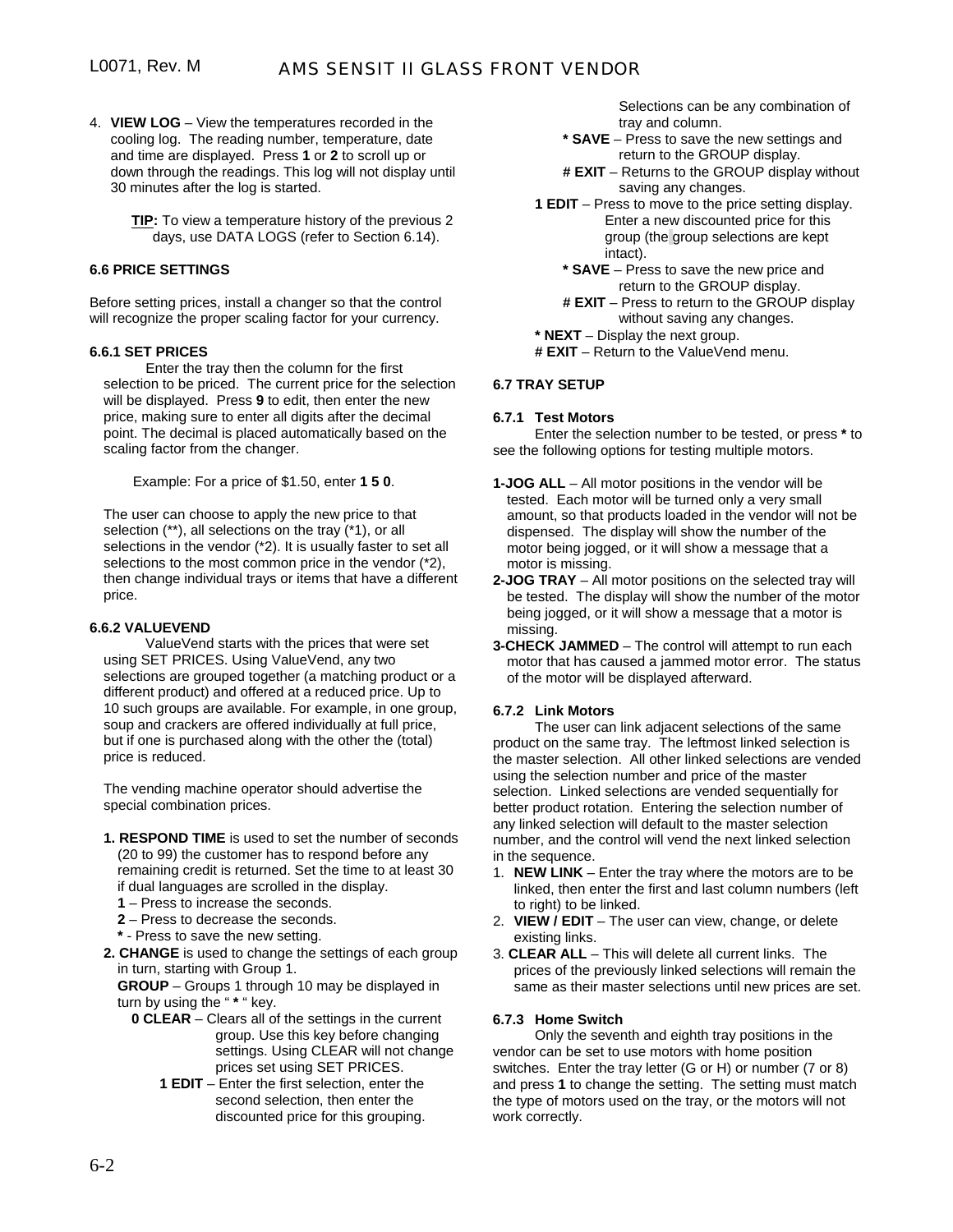When the setting is **Y** for YES, the switches on all of the motors on the selected tray are enabled. When a product selection is made the motor will only turn one full turn then stop. If the sensors did not detect a drop then "PLEASE MAKE ANOTHER SELECTION" will be displayed. Note that if the motors are non-switched (as in the 1.5" helix trays) the helix will turn for 4 seconds typically vending more than one item.

When the state is **N** for NO, the switches on all of the motors are disabled. When a product selection is made the motor will turn until the sensors detect a drop. If after several seconds no drop occurs the motor will stop and "PLEASE MAKE ANOTHER SELECTION" will be displayed.

#### **6.7.4 Delayed Stop**

The user can program a delayed stop of up to one second to allow a motor to continue running after the product has been dispensed.

**1. ENTER SELECTION** – Enter the number of the selection to be delayed, enter **9** to edit, then enter the time in tenths of a second. The decimal point is placed automatically.

> Example: Entering **8** will program a delay of 0.8 seconds.

The user can save the programmed delay to the selection, the entire tray, or all selections in the vendor. Linked selections will use the delay programmed for the master selection.

#### **6.7.5 Letter / Number**

The user can choose to designate the trays in the vendor with letters (A-H) or numbers (1-8). Depending on the setting, the top tray is designated "A" or "1". Numbers are typically used only in countries that do not use alphabetic characters. If the setting is changed, the trays should be relabeled accordingly.

#### **6.7.6 Configure**

The control will find all connected motors in the vendor and display the total number. The configuration of connected motors is stored in memory. If a configured motor is later found to be missing during a vend, an error message will be generated in service mode to alert the service person that the motor is disconnected.

#### **6.8 MDB (MULTI-DROP BUS) SETTINGS**

#### **6.8.1 Force Vend**

The factory default is "**N**" for no. If set to "**Y**", the customer is forced to make a selection before the control will allow a refund. If the selected product cannot be dispensed, a full refund can be returned to the customer. This setting will be over-ridden by the CHANGE BILL setting. (refer to Section 6.8.3).

#### **6.8.2 No Cheat**

The factory default is "**Y**" for yes. If set to "**Y**", the control will not allow a vend unless correct change can be returned to the customer. If disabled, the control will allow the customer to be short-changed up to \$1.00.

#### **6.8.3 Change Bill**

The factory default is "**N**" for no. If set to "**Y**", the customer can insert a bill and receive a full refund in coins by pressing the coin return button. Note that using CHANGE BILL will override force vend.

#### **6.8.4 Hold Lost Credit**

The factory default is "**Y**" for yes. If set to "**Y**", any remaining credit after a vend that can't be returned to the customer will be maintained on the display for 15 minutes. The customer can add to this credit to purchase additional items.

#### **6.8.5 Multi-Vend**

The factory default is "**N**" for no. If set to "**Y**", the vendor will hold the change following a vend. The customer can make additional purchases with the remaining credit. The customer may push the coin return button at any time to refund this credit.

#### **6.8.6 Lev2 Coin Mech**

The factory default is "**N**" for no. If set to "**Y**", the vendor will treat the coin mechanism as a level 2 device. Vendor must be powered down before change will take effect. AMS recommends that this option remain as "N" for no.

#### **6.9 OPTIONS**

#### **6.9.1 Message**

The user can customize the scrolling message that is displayed when the vendor is idle. Other words can be customized by using the CREATE CUSTOM option in the LANGUAGE menu (refer to Section 6.9.3).

**6.9.1.1** For vendors with serial numbers prior to software revision "**P**":

Write out the desired scrolling message first. The message to be shown on the scrolling display can be up to 50 characters, including letters, numbers, punctuation and spaces. Next, rewrite the message, replacing each Character of the message using the appropriate Enter chart entry (refer to the following table, Table 1, Keypad Mapping Chart). For example, entering **\*5** in the message option will print the character X on the display (please note that **\*5** counts as only one character, the letter X, in the scrolling message).

Select the message option to enter a message. The controller will prompt the user to "**CHANGE Y/N**." Press **1** to change within five (5) seconds, or press any other key to exit.

Key in the new message using the chart. Press the \* as needed to cycle through 1, 2, or no asterisks, as seen on the display, while the message is entered.

Cycle through the asterisks and enter the letters until the new message is completed. It is only necessary to cycle through the asterisks in order to select other letters. Press # to save the new message.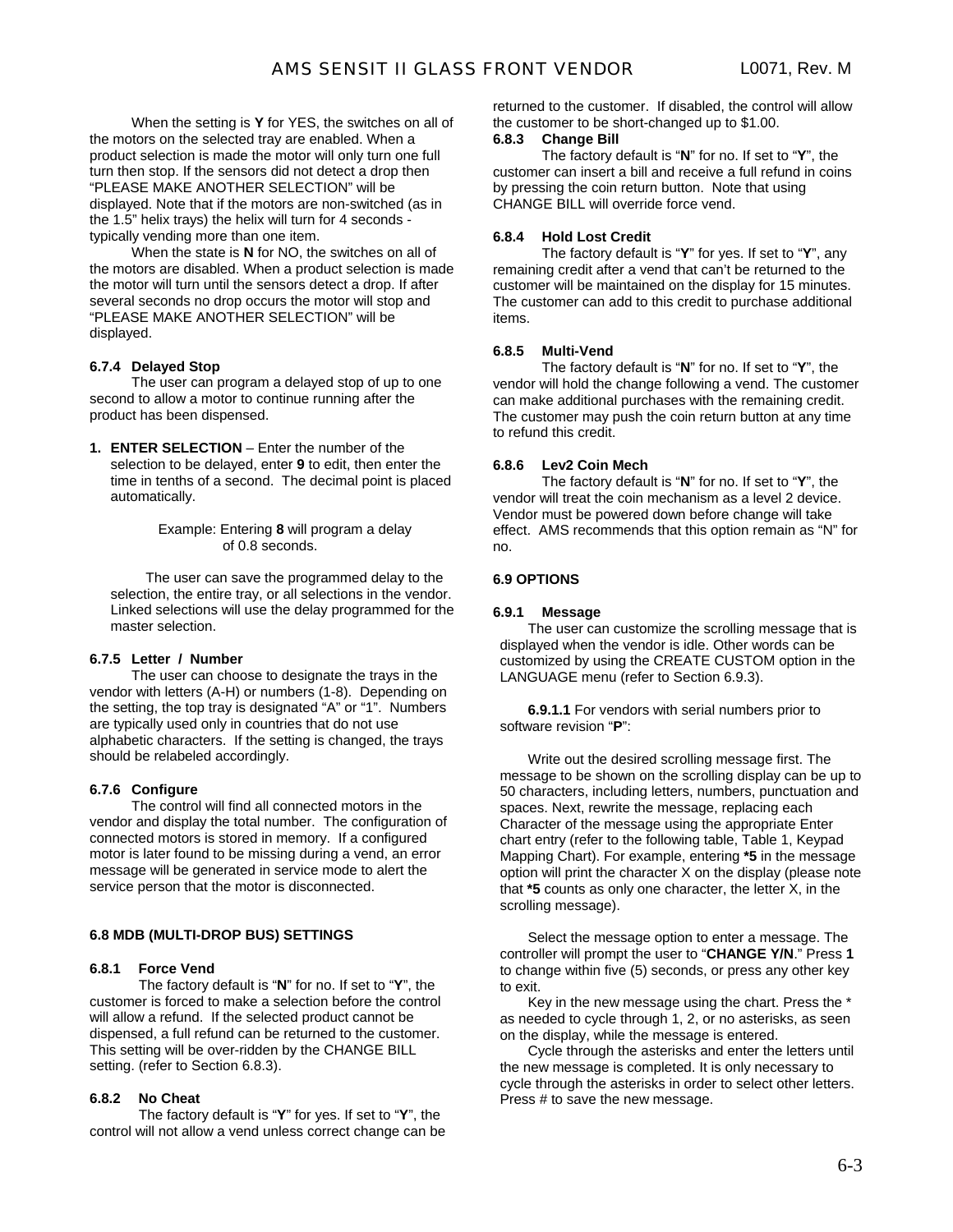For example, to display the letters **TUV** enter **\*34E**. In another example, to display **AMS IS #1** enter **AM \*S H E \*D H \*\*E1**.

To correct mistakes press **\* H** to backspace.

**6.9.1.2** For vendors with serial numbers after software revision "**Q**":

Write out the desired message first. The message to be displayed on the scrolling display can be up to 50 characters, including letters, numbers, punctuation and spaces. New messages erase old ones.

Select the message option and the controller will prompt the user to press "1" to change the message, or press "#" to exit.

To enter a message, the user should rapidly tap a particular key to cycle through a list of characters for that key. Stop at the desired character. When the keypad is left idle, the last-displayed character is moved over to the end of the message. Continue to select the next character. The key definitions are similar to those of telephones and cell phones:

| KEY 0: (space)0                          | <b>KEY 5: JKL5</b> |
|------------------------------------------|--------------------|
| <b>KEY 1:</b> $\cdot$ ?\$::*&"+-/<>=#%'1 | KEY 6: MNO6        |

| KEY 2: ABC2 | <b>KEY 7: PORS7</b> |
|-------------|---------------------|
| KEY 3: DEF3 | <b>KEY 8: TUV8</b>  |
| KEY 4: GHI4 | KEY 9: WXYZ9        |

Pressing the \* key will back space through the message. Pressing the # key will save the message.

#### **6.9.2 Prize**

The factory default is "0" for none. The user can set the vendor to give away a free product after a predetermined number of successful vends. Enter the number of vends between free vends, up to 9999. Setting the number to "0" will disable the prize option.

#### **6.9.3 Language**

#### **6.9.3.1 Primary**

The user is presented with a menu of available languages. The user may choose the primary language for the display of all messages. Note that Service Mode messages are available in Primary language only.

| TABLE 1., KEYPAD MAPPING CHART<br>(Used Before Software Revision P) |                                       |  |                   |                                       |                         |                                       |  |
|---------------------------------------------------------------------|---------------------------------------|--|-------------------|---------------------------------------|-------------------------|---------------------------------------|--|
|                                                                     | <b>With No Asterisk</b>               |  |                   | With One Asterisk (*)                 | With Two Asterisks (**) |                                       |  |
| <b>Enter This</b>                                                   | <b>To Display</b><br><b>Character</b> |  | <b>Enter This</b> | <b>To Display</b><br><b>Character</b> | <b>Enter This</b>       | <b>To Display</b><br><b>Character</b> |  |
| A                                                                   | A                                     |  | A                 | N                                     |                         |                                       |  |
| B                                                                   | B                                     |  | B                 | O                                     | 2                       | $\mathbf{2}$                          |  |
|                                                                     | C                                     |  |                   | P                                     | 3                       | 3                                     |  |
| $\overline{2}$                                                      | D                                     |  | 2                 | Q                                     | 4                       | 4                                     |  |
| C                                                                   | Е                                     |  | C                 | R                                     | 5                       | 5                                     |  |
| D                                                                   | F                                     |  | D                 | S                                     | 6                       | 6                                     |  |
| 3                                                                   | G                                     |  | 3                 | т                                     | 7                       | 7                                     |  |
| 4                                                                   | н                                     |  | 4                 | U                                     | 8                       | 8                                     |  |
| E                                                                   |                                       |  | E                 | v                                     | 9                       | 9                                     |  |
| F                                                                   | J                                     |  | F                 | W                                     | 0                       | $\bf{0}$                              |  |
| 5                                                                   | K                                     |  | 5                 | X                                     | Α                       |                                       |  |
| 6                                                                   |                                       |  | 6                 | v                                     | B                       | 7                                     |  |
| G                                                                   | M                                     |  | G                 | 7                                     | C                       |                                       |  |
| H                                                                   | <b>SPACE</b>                          |  | H                 | <b>BACKSPACE</b>                      | D                       |                                       |  |
| 7                                                                   | ٠                                     |  | 7                 | $\star$                               | E                       | #                                     |  |
| 8                                                                   | -                                     |  | 8                 |                                       | F                       | \$                                    |  |
| $\#$                                                                | <b>SAVE</b>                           |  | $\#$              | ≺                                     | G                       | $\frac{0}{0}$                         |  |
| 9                                                                   |                                       |  | 9                 | >                                     | Н                       | &                                     |  |
| $\Omega$                                                            |                                       |  | 0                 | =                                     | #                       | $\epsilon$                            |  |

#### **6.9.3.2 Secondary**

If desired, the user can select a secondary language for the display of all messages. Messages will be displayed first in the primary language, then in the secondary language.

The user can create customized versions of words or enter words in another language. For convenience, the primary language messages can be used as a starting point. The user can then select words to modify. After creating the customized messages, set the primary or secondary language to CUSTOM.

#### **6.9.3.3 Create Custom**

#### **6.9.4 Product Sensor**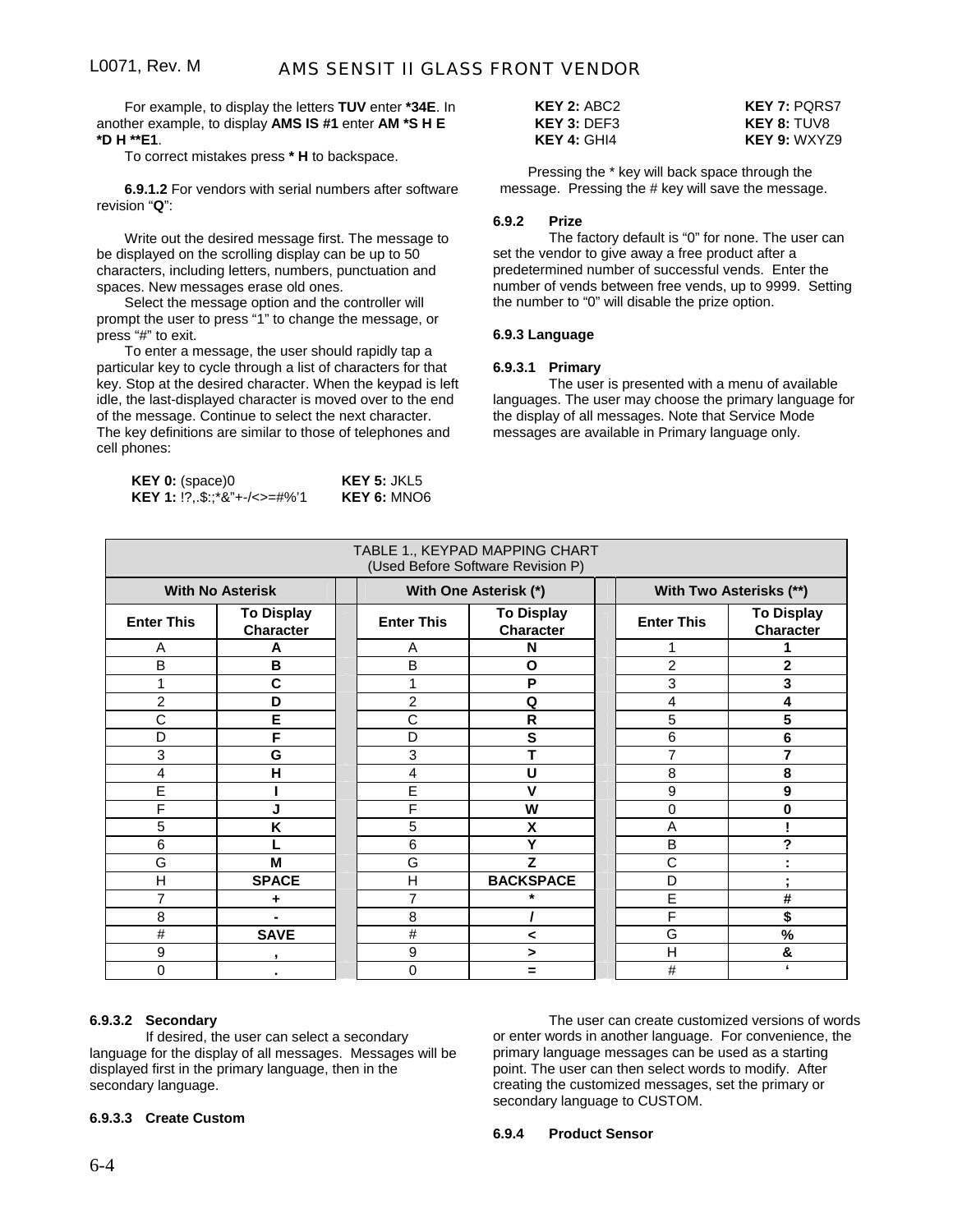If set to "**Y**", the vendor will use the product sensor (optional) to determine if there is product in the delivery bin. The control board will not allow vending until any product in the delivery bin is removed. A "REMOVE PRODUCT" message will be displayed. This feature is used primarily when vending glass bottles and products that can be damaged by other falling products.

#### **6.9.5 Speech**

A speech synthesizer option is available for use with RC Systems Inc. DoubleTalk LT speech synthesizer. It operates only while the vendor is in service mode. The speech synthesizer vocalizes keystrokes and what is shown on the display.

The Options menu selection 5 enters the synthesizer on/off menu. Press 5 to toggle on/off. Press # to exit to the Options Menu.

When turned on the synthesizer is inactive until the vendor is placed into service mode.

The synthesizer must be plugged into the DEX plug on the control board. The Sensit II utility cable (P/N 20786, Harness, Chip Programming) may be used, but it must be plugged into a male-to-male gender adapter (Radio Shack 26-231B) followed by a null modem adapter (Radio Shack 26-264). The serial cable from the DoubleTalk LT is plugged into the null modem adapter. The ¼" jack from the Sensit II utility cable is then plugged into the DEX plug on the control board (other DEX functions cannot be used while the DoubleTalk LT is plugged in). A dedicated cable could also be constructed.

#### **6.10 SALES BLOCKING**

Four separate time periods in each day of the week can be set, during which selections can be blocked. All or any combination of selections in the vendor can be blocked from vending, or are exempt from blocking.

#### **1-4 SET PERIODS**

- 1. Enter the number (1-4) of the time period to setup. For example, choose #1.
- 2. Enter the time when sales blocking period #1 is to start, then press SAVE as indicated.
- 3. Select a.m. or p.m. for starting.
- 4. Enter the time when sales blocking period #1 is to end, then press SAVE as indicated.
- 5. Select a.m. or p.m. for ending. NOTE: A time period can be started, for example, at 9:00 p.m., and may be set to end at 6:00 a.m. the following day.
- 6. Starting with Sunday, press 1 to select if time period #1 blocking will be ON or OFF. Select 2 to continue with the next day of the week.
- 7. NOTE: Sales blocking as set in the vendor may be turned ON and OFF by turning one or more days of the week ON or OFF.

#### **ALL SELECTIONS?**

1. To block all selections in the vendor in time period #1 select YES for 'ALL SELECTIONS?'

- 2. To choose different selections to block in time period #1 select NO. Choose the combination of selections to block as desired. Any combination of tray and column may be blocked (for example, trays 3, 4 and 5, and selections 61, 62 and 66).
- 3. In this Selection Entry display, enter the number of the first selection. For example, choose 25.
- 4. The display will show 25, and if it is blocked or exempt.
- 5. Press the number "9" on the keypad anytime to switch 25 from being blocked to being exempt, or back again.
- 6. Press "#" on the keypad to exit without saving, and return to the previous display.
- 7. Press "\*" on the keypad to show the next display for selection 25.
- 8. Press "\*" again to save selection 25 as blocked or exempt, as was displayed.
- 9. Press "1" to save ALL of #2 tray as blocked or exempt.
- 10. Press "2" to save ALL selections in the vendor as blocked or exempt.
- 11. Press "#" to exit and return to the previous display. After a short time without any keystrokes the control will save entries as-is and return to the Selection Entry display.
- 12. After saving, these selections will be blocked as set for time period #1.
- 13. Return to 1-4 SET PERIODS and chose time period #2. Follow the same steps as given above for time period #1. The time of day, the days of the week, and the selections can be different from time period 1. All four time periods may be different from others.
- 14. The settings in sales blocking may be changed at any time by selecting the time period and changing the time of day, day of the week, and selections.

#### **6.11 CLOCK SETTINGS**

- 1. **TIME AND DATE** Enter the current time and date. This information will be used for data logs and error records.
- 2. **DAYLIGHT SAVINGS** The factory default is "**N**" for no. If set to "**Y**", the time is automatically adjusted for Daylight Savings Time.
- 3. **DISPLAY CLOCK** The factory default is "**Y".** The current time will appear on the display beneath the scrolling message when the vendor is not in use.
- 4. **12/24 FORMAT** The user can choose to display the time in 12-hour or 24-hour (military) format. The factory default is 12-hour format.

#### **6.12 FREE VEND**

The factory default is "**N**" for no. The vendor can be quickly set to vend all products for free. Prices are ignored while FREE VEND is enabled. The original prices will be restored when FREE VEND is turned off.

1. **VIEW / EDIT** – The current setting is displayed, and the user can change the setting. A warning will be briefly displayed if FREE VEND is turned on.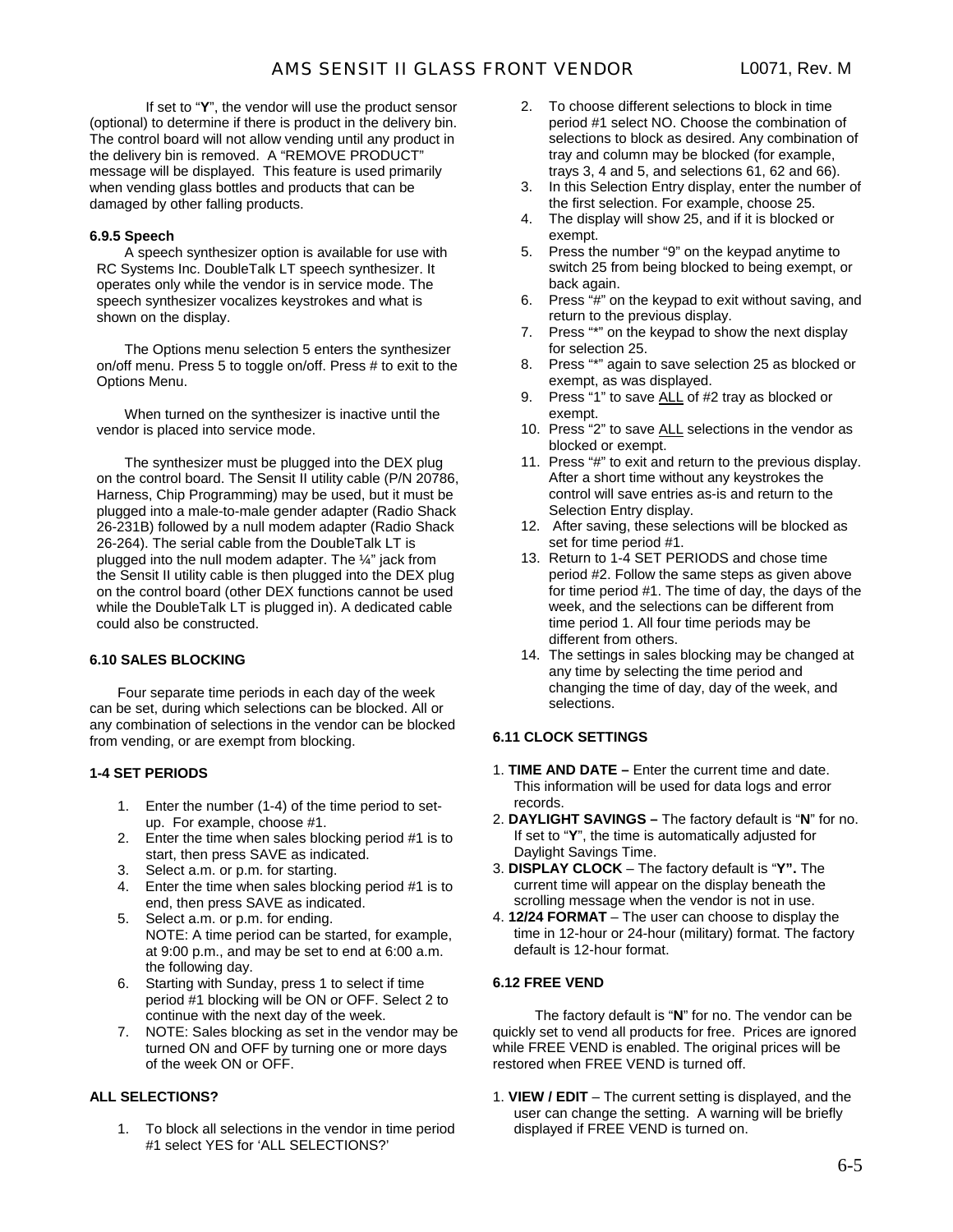#### **6.13 AUXILIARY OUTPUT**

The auxiliary output is a 5VDC signal lasting 100 milliseconds following a successful vend. This signal can be used to trigger user-supplied external devices. As of this writing, AMS does not supply such accessory devices and cannot offer technical assistance for such devices. This feature is provided only as a convenience to those users of advanced technical skill who wish to connect such a device to their AMS vendor and have sufficient electronic expertise to do so

**1. VIEW / EDIT** – The current setting is displayed, and the user can change the setting. Enabling the auxiliary output will not harm the vendor or affect the performance of the vendor in any way.

#### **6.14 DATA LOGS**

The user can review recorded data on vendor temperature, power outages, and door openings. This data is sometimes helpful in diagnosing problems with the vendor. These logs are cleared whenever the software is changed.

- 1. **TEMPERATURE** The temperature log contains temperature measurements taken at half-hour intervals over the previous two days. The display shows the recording number, the recorded temperature, and the time and date of the recording. The log holds 96 measurements, with number 1 being the most recent.
- 2. **POWER** The power outage log records power failure information. The display shows the recording number, whether power went ON or OFF, the temperature in the cabinet, and the time and date of the recording. The log holds 10 recordings, with number 1 being the most recent.
- 3. **DOOR SWITCH** The door switch log records door openings and closings. The display shows the recording number, whether the door was OPENED or CLOSED, the temperature in the cabinet, and the time and date of the recording. The log holds 10 recordings, with number 1 being the most recent.

#### **6.15 EnergySENSIT**

The EnergySensit feature is a way of reducing energy consumption. When enabled, EnergySensit predicts periods of inactivity and allows the internal temperature of the vendor to rise, taking advantage of these inactive times.

Essentially, by looking at past activity, the vendor learns when to expect vends and when not to and alters the internal temperature (and hence, energy consumption) accordingly. Less energy is used as the internal temperature is allowed to increase.

Because of this increase in temperature, it's not recommended for use on temperature-critical products. Note that the EnergySensit temperature change feature cannot be enabled while the Health & Safety function is enabled.

#### **6.15.1. ENABLE**

The factory default is "N" for no. When set to "Y," EnergySensit is enabled.

**NOTE:** If the Health and Safety feature is ON, the display will show "ENERGYSENSIT OFF" immediately after displaying "HEALTH AND SAFETY ON." To use EnergySensit the Health and Safety feature must be off.

#### **6.15.2. CLEAR HISTORY**

EnergySENSIT keeps a recorded history. The entire contents of the history can be deleted and a new record will start at that time.

#### **6.15.3. TEMP CHG**

The factory default is 10° F. TEMP CHG (temperature change) allows the user to set the difference (increase) in temperature from the original temperature set point (see section 6.5). During predicted periods of inactivity, the vendor will maintain a temperature equal to the temperature set point plus the temperature change value. This value can be set from 1°F to 30°F.

> For example, 45° chiller set point + 10° EnergySENSIT change 55° vendor temperature

#### **6.15.4. PATT TIME**

The factory default is 7 days. PATT TIME (pattern time) is a repeating cycle or time period that the surrounding environment experiences. Although it can be set from 1 to 10 days, 7 days represents the typical cycle of most environments in the US and many other countries. In a swing-shift type environment where employees work 4 days and then have 4 days off, set the PATT TIME to 8.

#### **6.15.5. HIST FACT**

The factory default is 3. The HIST FACT (historical factor) is used to determine how much past data to use for predicting future periods of inactivity. If set to 3, it will use data from three pattern times. If set to 4, it will use data from 4 pattern times, and so on. It can be set from 3 to 15. The higher the number, the less likely that someone will purchase a warmer-than-ideal product but the energy savings won't be as great.

#### **6.15.6. DEL TIME**

The factory default is 3 hours. DEL TIME (delay time) is the time it takes the vendible products to warm (or cool) by the TEMP CHG amount. Typically, a machine full of beverages will require a greater delay time than one full of snacks.

#### **6.15.7. LIGHTING**

This is an optional feature in EnergySensit. The factory default is "N" for No. Press "7" to change between No and Y for Yes. Lighting uses the historical activity data to turn the lights in the vendor off and on. Note that Lighting may be enabled regardless of the status of the other EnergySensit feature, or of Health and Safety. If the lights are off and the keypad is used or credit activity is detected, the lights will come on for three minutes.

If the lights are off and the door is opened, the lights will come on and remain on until the door is closed. When the door is closed, the lights will turn off.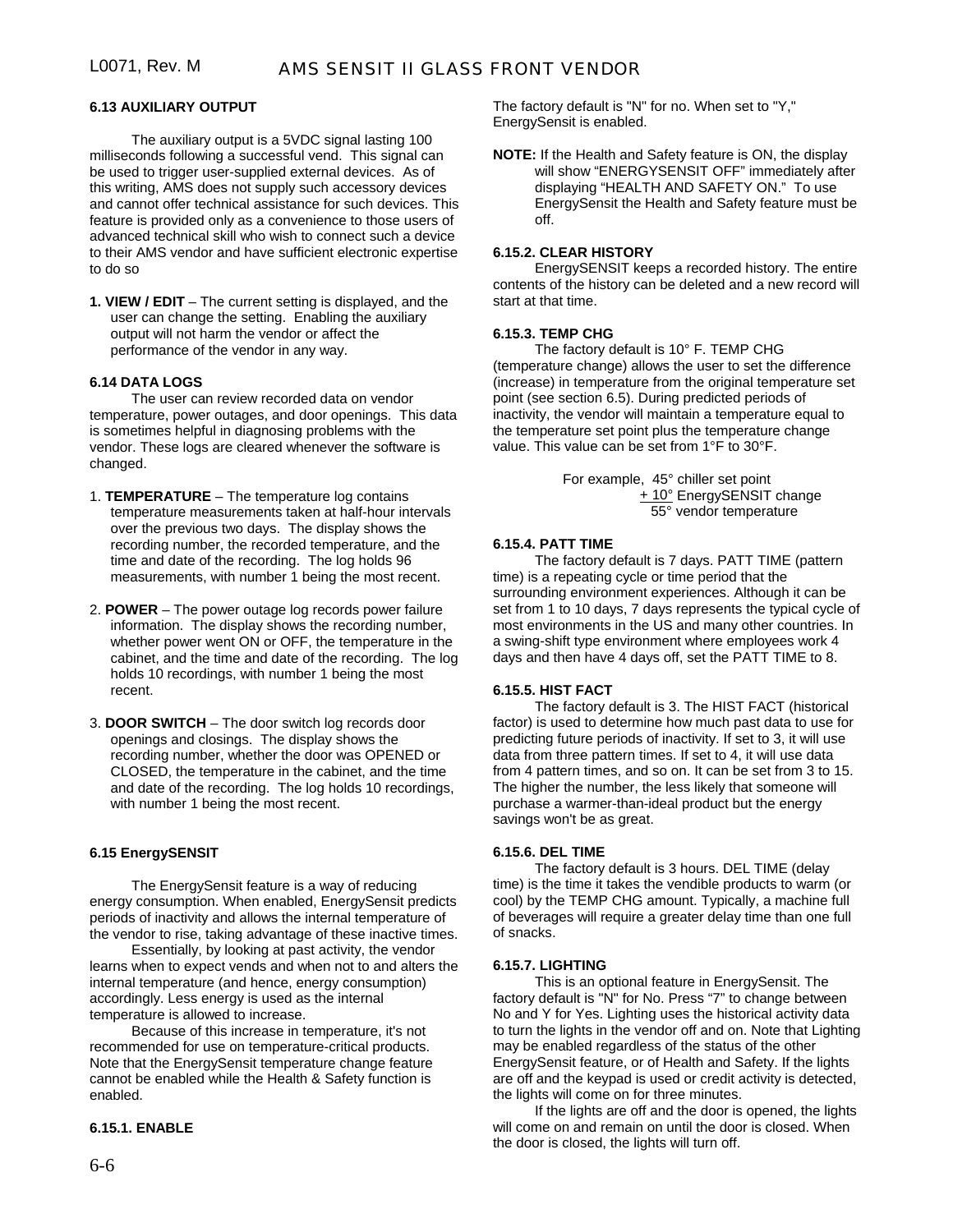#### **6.16 PROGRAM QUICK REFERENCE**

 Programming instructions can also be found on the back of the vend door near the control board.

#### **SERVICE MODE**

- Open door and press the mode switch on the control board to enter SERVICE MODE.
- Press # or \* to scroll through the functions.
- Return to vend mode by closing the door or pressing the mode switch.

#### **ERROR CODES**

1 SUBLVL ERRORS \* NEXT SUB. ERR. 0 CLEAR ERROR # NEXT ERROR 0 CLEAR ERROR # NEXT ERROR

#### **ACCOUNTING DATA**

1 HIST. VENDS 2 HIST. CASH 3 RESET VENDS 4 RESET CASH 5 HIST. SELECTIONS 6 CLEAR VALUES 7 SERIAL NUMBER

#### **FILL/DISPENSE**

SELECT TUBE 1-5 OR INSERT COIN

#### **DELAYED SALES**

1 START DELAY 2 CANCEL DELAY 3 SET DELAY 4 CLEAR ALL 5 EDIT SEL'NS

#### **TEMPERATURE**

1 CURRENT TEMP 2 SETPOINT 3 START LOG 4 VIEW LOG

#### **PRICE SETTINGS**

1 SET PRICES 2 VALUEVEND

#### **TRAY SETUP**

1 TEST MOTORS ENTER SELECTION OR \* FOR MULTIPLE 2 LINK MOTORS 1 NEW LINK 2 VIEW / EDIT 3 CLEAR ALL 3 HOME SWITCH 4 DELAYED STOP ENTER SELECTION 5 LETTER / NUMBER 6 CONFIGURE

#### **MDB SETTINGS**

1 FORCE VEND 2 NO CHEAT 3 CHANGE BILL 4 HOLD LOST CREDIT 5 MULTI-VEND 6 LEVEL2 COIN MECH.

#### **OPTIONS**

1 MESSAGE 2 PRIZE 3 LANGUAGE 1 PRIMARY 2 SECONDARY 3 CREATE CUSTOM 4 PRODUCT SENSOR 5 SPEECH.

#### **SALES BLOCKING**

1 - 4 SET PERIODS

#### **CLOCK SETTINGS**

1 TIME AND DATE 2 DAYLIGHT SAVINGS 3 DISPLAY CLOCK 4 12/24 FORMAT

#### **FREE VEND**

1 VIEW / EDIT

#### **AUXILIARY OUTPUT**

1 VIEW / EDIT

#### **DATA LOGS**

1 TEMPERATURE 2 POWER 3 DOOR SWITCH

#### **ENERGYSENSIT**

1 ENABLE 2 CLEAR HISTORY 3 SET TEMP CHG 4 SET PATT TIME 5 SET HIST FACT 6 SET DEL TIME 7 LIGHTING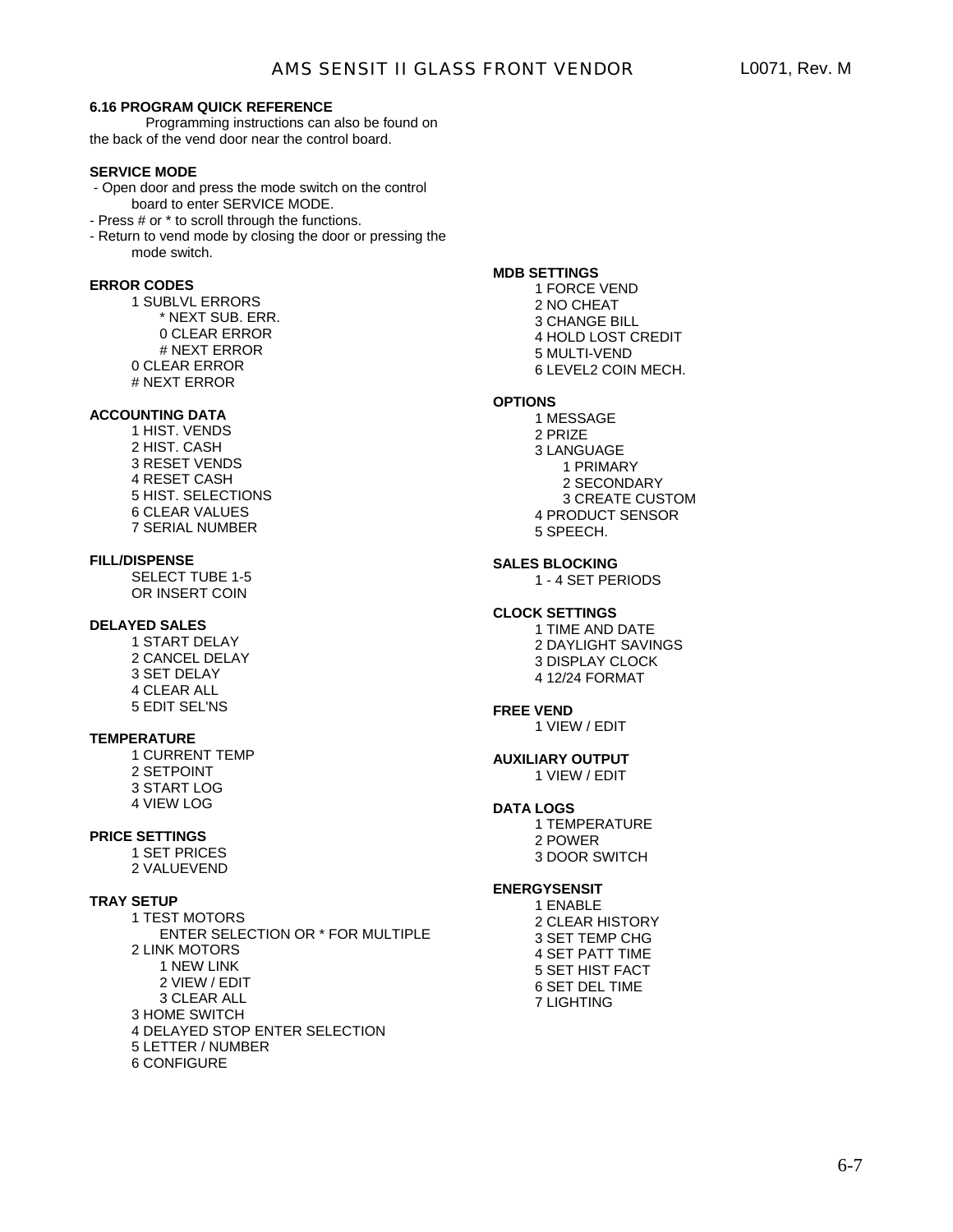## L0071, Rev. M **AMS SENSIT II GLASS FRONT VENDOR**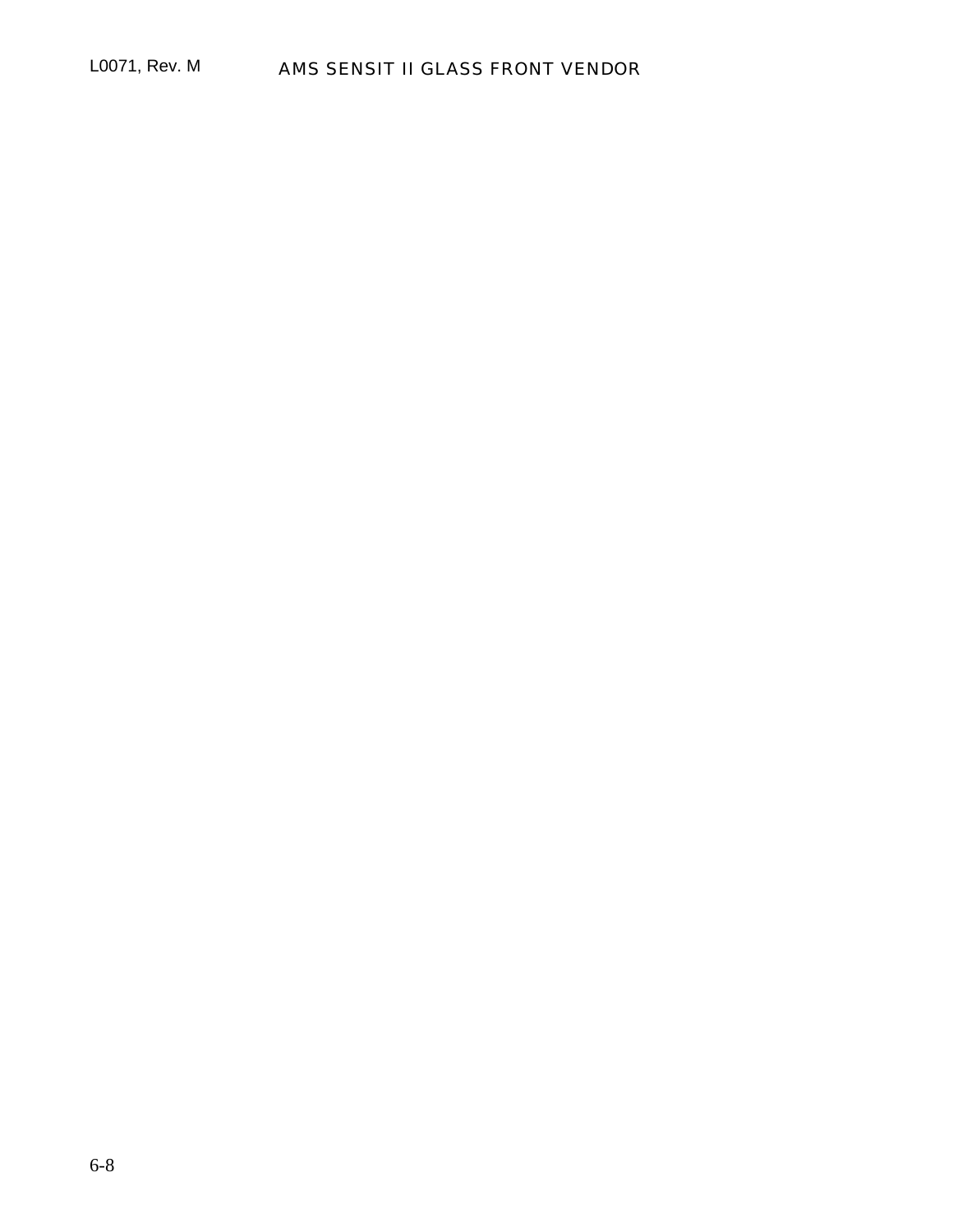## **7.0 TROUBLESHOOTING**

#### **7.1 OUT OF SERVICE MESSAGE**

Certain critical errors will disable the vendor. When this happens, an "OUT OF SERVICE" message will be displayed. If the error is related to the Health and Safety function of a Visi-Diner or Milk vendor, the "OUT OF SERVICE" message will be followed by an error code beginning with "HS." Refer to the section on Health and Safety errors below**. Please note that if a Health and Safety error occurs, any food which may have spoiled should be discarded.**

To get the vendor back in service, press the mode switch on the control board. Any errors will be displayed immediately. Refer to the list of error codes and explanations below. Correct the cause of the error, and press "**0**" to clear the error code. If the error code was generated by an MDB device (CHANGER, BILL VALIDATOR, or CARD READER), press **1** to see more detailed (sublevel) error codes.

#### **7.2 HEALTH AND SAFETY ERRORS**

NAMA specifications for perishable food product vendors require that the temperature in the vendor must cool to 41°F within 30 minutes of closing the door (note that Delayed Sales has no effect on this 30 minute cool-down period). This is to allow a recovery period following loading: however, all products should be chilled prior to loading. After this requirement has been met, the temperature in the vendor must never get above 41°F for more than 15 minutes.

For vendors having this software, the H&S function is activated automatically when the temperature is set to 41°F or below. Unless otherwise specified by regulatory agencies, AMS recommends setting the temperature to 40°F when vending perishable food products.

In the event the internal temperature exceeds the NAMA specifications following the recovery period or during normal operation, an error will be generated and the vendor will not allow further sales. This protects the consumer

from purchasing spoiled food. H&S error codes are detailed in Section 7.3.

The H&S function can be tested by manually warming the temperature sensor to simulate the failure conditions. Refer to the next section for testing the Temperature System (H&S).

#### **7.3 MACHINE ERROR CODES: CAUSES AND SOLUTIONS**

#### **7.3.1 Viewing Top Level Error Codes**

To view top level error codes, enter the service mode by pressing the mode switch located at the lower right corner of the control board. **ACCT DATA** will be displayed if there are no errors or an error has been cleared (whether corrected or not). If the error message has been cleared, but the cause has not been corrected, the message can be re-displayed by briefly turning off the power. Use the keypad buttons to perform the following:

**#. NEXT ERROR** – to view the next top level error code in memory.

**1. SUBLVL ERRORS** – to display any sublevel error codes including MDB devices.

**0. CLEAR ERROR** – to erase the error code from memory (first correct the error).

#### **7.3.2 Viewing Sub-Level Error Codes**

To view the sub-level error codes, press the 1 key while the top level error code is being displayed. Correct the condition which caused the error first, then clear the error code by pressing "0". Once all errors are cleared, "ACCT-DATA" will be displayed. Refer to the next section for a description of error codes, their causes and solutions.

| <b>ERROR CODES - CAUSES AND SOLUTIONS</b>          |                          |                                                                           |                                                                                                                                                                                                                                               |  |  |
|----------------------------------------------------|--------------------------|---------------------------------------------------------------------------|-----------------------------------------------------------------------------------------------------------------------------------------------------------------------------------------------------------------------------------------------|--|--|
| <b>Top Level</b><br><b>Error Code</b>              | <b>Sub Level</b><br>Code | <b>Causes</b>                                                             | <b>Solutions</b>                                                                                                                                                                                                                              |  |  |
|                                                    | <b>XX JAM</b>            | Jammed product in helix,                                                  | Remove any jammed products and test the<br>motor using TRAY SETUP in the service<br>mode.<br>Refer to Section 7.5                                                                                                                             |  |  |
| <b>JAMMED</b>                                      | ALL OK                   | broken/jammed helix adapter, helix<br>caught on tray or divider, "frozen" |                                                                                                                                                                                                                                               |  |  |
|                                                    | XX OK                    | motor or broken gearbox                                                   |                                                                                                                                                                                                                                               |  |  |
| <b>OUT OF</b><br><b>SERVICE</b><br>HS <sub>1</sub> | <b>NONE</b>              | The internal temperature rose above<br>41°F for 15 minutes.               | The power was disconnected, the door was<br>not closed completely, or the refrigeration<br>system needs service/cleaning.<br>Check/clean screens. Check operation of<br>door switch. Check DATA LOGS in service<br>mode for more information. |  |  |

#### **7.3.3 Error Code Causes and Solutions**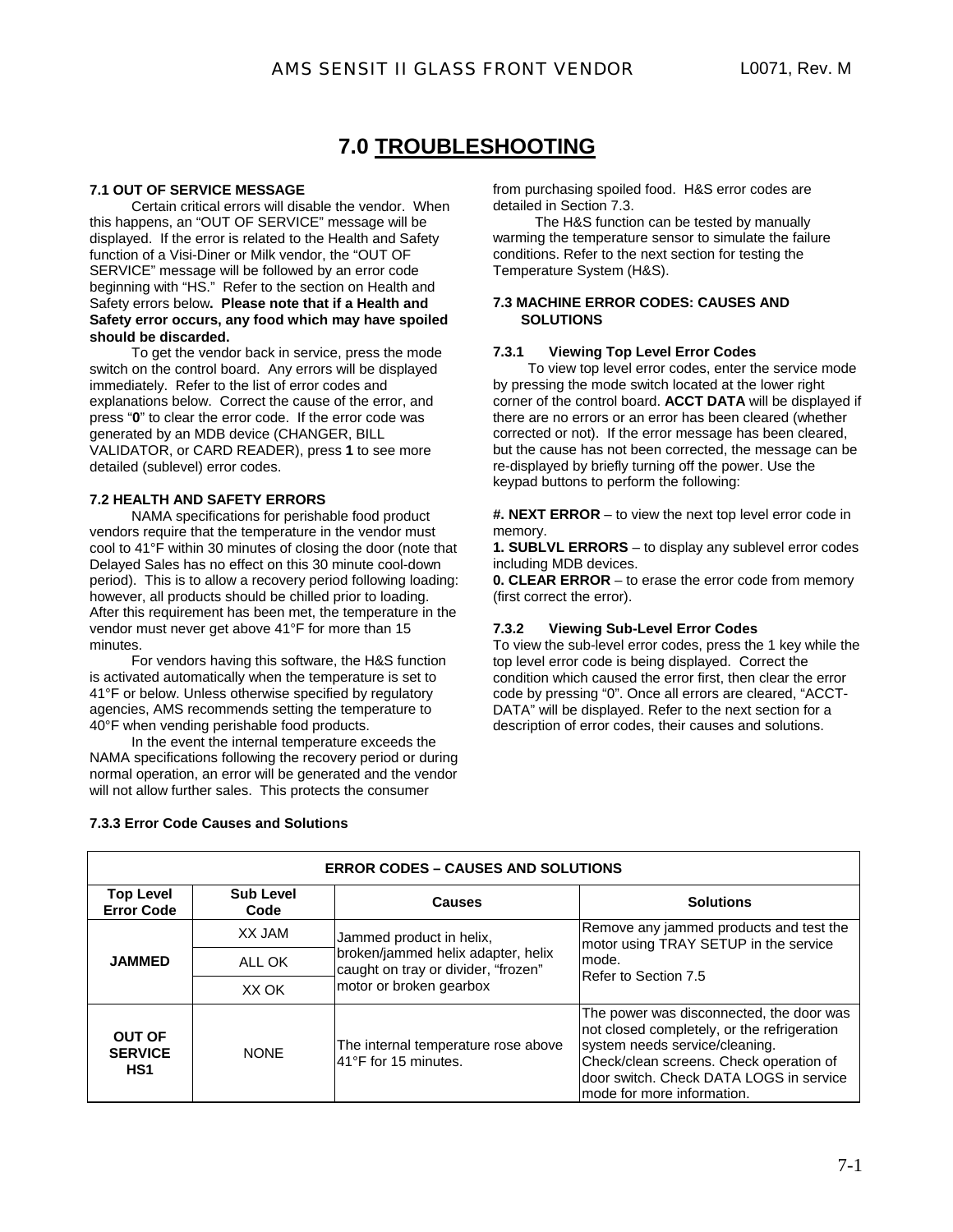## **7.3.3 Error Code Causes and Solutions – Continued**

| <b>ERROR CODES - CAUSES AND SOLUTIONS</b>          |                                                    |                                                                                                          |                                                                                                                                                                                                                                                       |  |  |  |
|----------------------------------------------------|----------------------------------------------------|----------------------------------------------------------------------------------------------------------|-------------------------------------------------------------------------------------------------------------------------------------------------------------------------------------------------------------------------------------------------------|--|--|--|
| <b>Top Level</b><br><b>Error Code</b>              | <b>Sub Level</b><br>Code                           | <b>Causes</b>                                                                                            | <b>Solutions</b>                                                                                                                                                                                                                                      |  |  |  |
| <b>OUT OF</b><br><b>SERVICE</b><br>HS2             | <b>NONE</b>                                        | The internal temperature did not reach<br>41°F within 30 minutes after closing<br>the door.              | The door was open too long, warm product<br>was loaded, the door was not closed<br>completely, power was out, or the<br>refrigeration system needs service/cleaning.<br>Check/clean screens. Check data logs in<br>service mode for more information. |  |  |  |
| <b>OUT OF</b><br><b>SERVICE</b><br>HS <sub>3</sub> | <b>NONE</b>                                        | The door switch was open more than<br>30 minutes.                                                        | The door was not closed properly or there is<br>moisture inside the door switch. If proper<br>operation is not restored by closing the<br>door, replace the door switch.                                                                              |  |  |  |
| <b>X STUCK</b>                                     | <b>NONE</b>                                        | Keypad selection button X has been<br>depressed more than 2 minutes.                                     | Clear any obstructions or dirt from around<br>the selection buttons and make sure they<br>can move freely. If proper operation is not<br>restored, replace the keypad.                                                                                |  |  |  |
|                                                    |                                                    | A message has been generated by the changer.                                                             |                                                                                                                                                                                                                                                       |  |  |  |
|                                                    | <b>COMMUN</b>                                      | Press 1 to see changer sub-level error codes.<br>COMMUNICATIONS-<br>Communications error.                | Check MDB harness connections.                                                                                                                                                                                                                        |  |  |  |
| <b>CHANGER</b>                                     | <b>SENSOR</b>                                      | SENSOR - Sensor error.                                                                                   | Consult changer manual or manufacturer.                                                                                                                                                                                                               |  |  |  |
|                                                    | <b>JAM TUBE</b>                                    | JAMMED TUBE - Jammed coin tube.                                                                          | Clear any obstructions from the coin tube.                                                                                                                                                                                                            |  |  |  |
|                                                    | CHK SUM                                            | CHECK SUM - Check sum error.                                                                             | Consult changer manual or manufacturer.                                                                                                                                                                                                               |  |  |  |
|                                                    | <b>CHUTE</b>                                       | CHUTE - No coins accepted for a<br>period of time.                                                       | Clear any obstructions from the coin chute.                                                                                                                                                                                                           |  |  |  |
|                                                    |                                                    | A message has been generated by the bill validator.<br>Press 1 for bill validator sub-level error codes. |                                                                                                                                                                                                                                                       |  |  |  |
|                                                    | <b>COMMUN</b>                                      | COMMUNICATIONS-<br>Communications error.                                                                 | Check MDB harness connections.                                                                                                                                                                                                                        |  |  |  |
| <b>BILL</b>                                        | <b>STK FULL</b><br>STACKER FULL - Stacker is full. |                                                                                                          | Empty stacker.                                                                                                                                                                                                                                        |  |  |  |
| <b>VALIDATOR</b>                                   | <b>MOTOR</b>                                       | MOTOR - Bad stacker motor.                                                                               | Consult acceptor manual or manufacturer for<br>repair.                                                                                                                                                                                                |  |  |  |
|                                                    | <b>JAM BILL</b>                                    | JAMMED BILL - Bill is jammed.                                                                            | Clear any jammed bills from the acceptor.                                                                                                                                                                                                             |  |  |  |
|                                                    | CHK SUM                                            | CHECK SUM - Check sum error.                                                                             | Consult acceptor manual or manufacturer.                                                                                                                                                                                                              |  |  |  |
|                                                    | OPEN BOX                                           | OPEN BOX - Open box.                                                                                     | Close the bill box.                                                                                                                                                                                                                                   |  |  |  |
|                                                    | <b>SENSOR</b>                                      | SENSOR - Sensor error.                                                                                   | Consult acceptor manual or manufacturer.                                                                                                                                                                                                              |  |  |  |
|                                                    |                                                    | A message has been generated by the card reader.<br>Press 1 to see sub-level error codes.                |                                                                                                                                                                                                                                                       |  |  |  |
|                                                    | CARD ERROR-.                                       | Card error                                                                                               | Use a different card.                                                                                                                                                                                                                                 |  |  |  |
|                                                    | INVALID CARD -                                     | Invalid card                                                                                             | Use a different card                                                                                                                                                                                                                                  |  |  |  |
| <b>CARD</b>                                        | <b>TAMPER</b>                                      | Tamper error.                                                                                            | Consult card reader manual or manufacture                                                                                                                                                                                                             |  |  |  |
| <b>READER</b>                                      | <b>COMMUNICATIONS</b><br>4                         | Communications error.                                                                                    | <b>Check MDB harness connections</b>                                                                                                                                                                                                                  |  |  |  |
|                                                    | <b>SERVICE</b>                                     | Unit needs service.                                                                                      | Consult card reader manual or manufacturer.                                                                                                                                                                                                           |  |  |  |
|                                                    | <b>READ ERROR</b>                                  | Reader failure.                                                                                          | Consult card reader manual or manufacturer.                                                                                                                                                                                                           |  |  |  |
|                                                    | <b>COMMUNICATIONS</b><br>9                         | Communications error                                                                                     | Check MDB harness connections.                                                                                                                                                                                                                        |  |  |  |
|                                                    | JAMMED CARD                                        | Card is jammed.                                                                                          | Clear the jammed card from the card reader.                                                                                                                                                                                                           |  |  |  |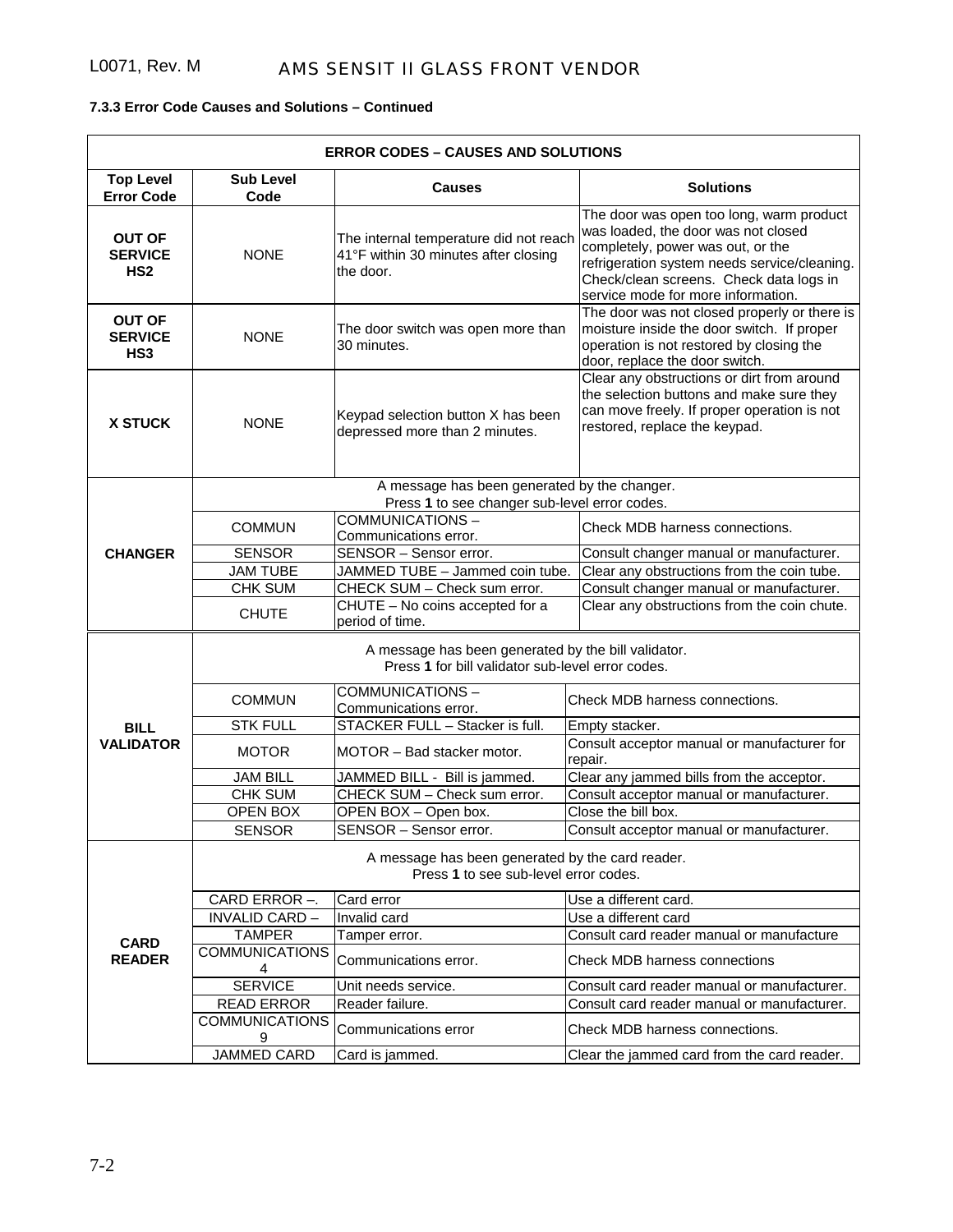#### **3 Error Code Causes and Solutions – Continued**

|                                                | <b>ERROR CODES – CAUSES AND SOLUTIONS</b>                        |                                                  |                                                                                                                                                   |  |  |  |  |
|------------------------------------------------|------------------------------------------------------------------|--------------------------------------------------|---------------------------------------------------------------------------------------------------------------------------------------------------|--|--|--|--|
| <b>Top Level</b><br><b>Error Code</b>          | <b>Sub Level</b><br>Code                                         | <b>Causes</b>                                    | <b>Solutions</b>                                                                                                                                  |  |  |  |  |
| PROD.<br><b>SENSOR</b>                         | The product sensor is blocked or<br><b>NONE</b><br>disconnected. |                                                  | Remove any products or other objects in the<br>bottom, or in sensor openings in ends of the<br>delivery bin. Check sensor harness<br>connections. |  |  |  |  |
| <b>SENSIT</b><br><b>NONE</b><br><b>BLOCKED</b> |                                                                  | The vend sensor is blocked or lens<br>is fogged. | Remove any obstructions from the path of the<br>sensor.                                                                                           |  |  |  |  |
| <b>SENSIT</b><br><b>DISCONN'D</b>              | <b>NONE</b>                                                      | The vend sensor is disconnected.                 | Check all sensor harness connections.                                                                                                             |  |  |  |  |

#### **7.5 CLEARING JAMMED MOTOR**

If one or more motors and helixes become jammed, the motor(s) will be displayed as a sublevel error under "Motor Jammed".

**Energized vend motors can turn a helix with considerable torque, creating a possible entrapment hazard. Disconnect power to the vendor or control board before freeing a jammed helix or motor.** Always restrain or block the helix before freeing a jammed or caught product.

#### **CAUTION**: **Use caution when freeing jammed product! Refer to 2.2.4 Helix Motion and Jamming!**

Clear any jammed products from the indicated vend columns.

To reset the error, first enter service mode (refer to Section 6.0), then select Tray Setup (refer to Section 6.7.1). Press "**1**", then " **\*** ", then "**3**". The control will attempt to run the jammed motors. If the motor had been taken out of the motor matrix, it will be re-established in the matrix.

#### **7.6 WATER FORMATION IN THE CABINET**

Water formation in the cabinet indicates an air leak which allows moist air to continually enter the cabinet and condense on the evaporator.

- 1. Make sure the refrigeration unit cover gasket is sealing properly all the way around. In particular, check the openings where the refrigeration lines and drain tube pass through the cover. These openings should be sealed completely around the lines and tube with duct putty.
- 2. Make sure the door is properly tightened so that it makes contact with the gasket on all sides.
- 3. Make sure there are no foreign objects interfering with the vend door, and the vend door closes properly.

### **7.7 MACHINE TROUBLE SHOOTING CHART**

The following troubleshooting chart may be used to find quick remedies for electrical and mechanical failures in the vendor.

#### **7.7 MACHINE TROUBLE SHOOTING CHART**

| <b>Symptom</b>                                                                     | <b>Possible Cause</b>                                                             | Remedy                                                                                                                    |
|------------------------------------------------------------------------------------|-----------------------------------------------------------------------------------|---------------------------------------------------------------------------------------------------------------------------|
|                                                                                    | No power from power cord.                                                         | Check power cord, outlet or supply.                                                                                       |
|                                                                                    | 3.0 amp fuse is blown.                                                            | Replace 3.0 amp fuse.                                                                                                     |
|                                                                                    | Fuse harness is not connected to the<br>back of the fuse holder.                  | Connect fuse holder harness.                                                                                              |
| No power at the control board.                                                     | Power harness is disconnected.                                                    | Reconnect power harness.                                                                                                  |
| (no beeping sound during<br>power-up or when the service<br>mode button is pushed) | Short or cut in the power harness<br>between the transformer and control<br>board | Check continuity through the power harness. If<br>there is no continuity replace the power<br>harness.                    |
|                                                                                    | Transformer does not have power at<br>the 24 VAC secondary side.                  | Insure primary side of transformer is receiving<br>power. If there is no 24 VAC on secondary side<br>replace transformer. |
|                                                                                    | Selection not configured in the motor<br>matrix.                                  | Reconfigure the motors.                                                                                                   |
| Vendor displays "Please Make<br>Another Selection".                                | Motor jammed                                                                      | Clear jammed motor and clear error code                                                                                   |
|                                                                                    | Vend not sensed by sensor                                                         | Clear fault in sensor boards or harness:<br>possible control board error                                                  |

#### *IF A REPLACMENT PART IS NECESSARY, PLEASE CONTACT YOUR DISTRIBUTOR*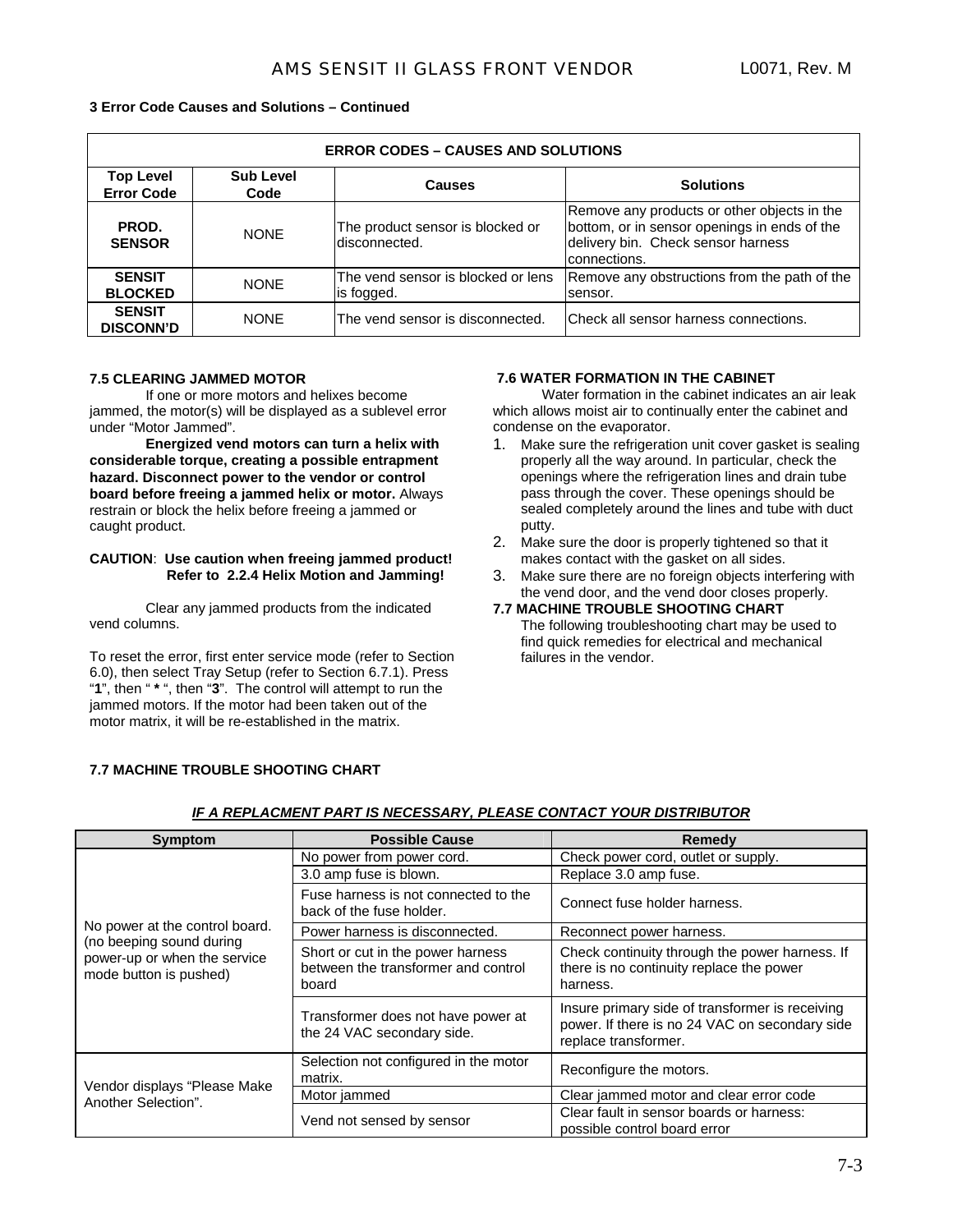## **7.7 MACHINE TROUBLE SHOOTING CHART – CONTINUED**

| <b>Symptom</b>                                                                                                       | <b>Possible Cause</b>                                                                                                                                                                                                                                                                                                                                                                  | Remedy                                                                                                                                                                                                                                                                                                                                                                        |  |  |  |  |
|----------------------------------------------------------------------------------------------------------------------|----------------------------------------------------------------------------------------------------------------------------------------------------------------------------------------------------------------------------------------------------------------------------------------------------------------------------------------------------------------------------------------|-------------------------------------------------------------------------------------------------------------------------------------------------------------------------------------------------------------------------------------------------------------------------------------------------------------------------------------------------------------------------------|--|--|--|--|
|                                                                                                                      | Options set for "Free Vend"                                                                                                                                                                                                                                                                                                                                                            | Scroll to Free Vend and change to N                                                                                                                                                                                                                                                                                                                                           |  |  |  |  |
|                                                                                                                      | Changer unplugged.                                                                                                                                                                                                                                                                                                                                                                     | Plug in changer.                                                                                                                                                                                                                                                                                                                                                              |  |  |  |  |
|                                                                                                                      | Coins jammed.                                                                                                                                                                                                                                                                                                                                                                          | Clear jammed coins.                                                                                                                                                                                                                                                                                                                                                           |  |  |  |  |
| Vendor does not accept coins.                                                                                        | Defective changer or other MDB<br>device.                                                                                                                                                                                                                                                                                                                                              | Replace changer.                                                                                                                                                                                                                                                                                                                                                              |  |  |  |  |
|                                                                                                                      | Credit amount exceeds the highest<br>price. (Prices may be set at \$0.00.)                                                                                                                                                                                                                                                                                                             | Set prices.                                                                                                                                                                                                                                                                                                                                                                   |  |  |  |  |
|                                                                                                                      | Control board is in service mode.                                                                                                                                                                                                                                                                                                                                                      | Exit service mode.                                                                                                                                                                                                                                                                                                                                                            |  |  |  |  |
|                                                                                                                      | Changer unplugged.                                                                                                                                                                                                                                                                                                                                                                     | Plug in changer.                                                                                                                                                                                                                                                                                                                                                              |  |  |  |  |
| Vendor will not pay out coins.                                                                                       | Defective changer.                                                                                                                                                                                                                                                                                                                                                                     | Replace changer.                                                                                                                                                                                                                                                                                                                                                              |  |  |  |  |
|                                                                                                                      | Coins jammed.                                                                                                                                                                                                                                                                                                                                                                          | Clear jammed coins.                                                                                                                                                                                                                                                                                                                                                           |  |  |  |  |
|                                                                                                                      | No coins in changer.                                                                                                                                                                                                                                                                                                                                                                   | Add coins to the changer.                                                                                                                                                                                                                                                                                                                                                     |  |  |  |  |
|                                                                                                                      | Changer unplugged.                                                                                                                                                                                                                                                                                                                                                                     | Plug in changer.                                                                                                                                                                                                                                                                                                                                                              |  |  |  |  |
|                                                                                                                      |                                                                                                                                                                                                                                                                                                                                                                                        |                                                                                                                                                                                                                                                                                                                                                                               |  |  |  |  |
|                                                                                                                      |                                                                                                                                                                                                                                                                                                                                                                                        |                                                                                                                                                                                                                                                                                                                                                                               |  |  |  |  |
|                                                                                                                      |                                                                                                                                                                                                                                                                                                                                                                                        |                                                                                                                                                                                                                                                                                                                                                                               |  |  |  |  |
|                                                                                                                      |                                                                                                                                                                                                                                                                                                                                                                                        |                                                                                                                                                                                                                                                                                                                                                                               |  |  |  |  |
|                                                                                                                      | greater than bill value.                                                                                                                                                                                                                                                                                                                                                               | columns not in use.                                                                                                                                                                                                                                                                                                                                                           |  |  |  |  |
|                                                                                                                      |                                                                                                                                                                                                                                                                                                                                                                                        |                                                                                                                                                                                                                                                                                                                                                                               |  |  |  |  |
|                                                                                                                      |                                                                                                                                                                                                                                                                                                                                                                                        |                                                                                                                                                                                                                                                                                                                                                                               |  |  |  |  |
| Tray selection continues to turn<br>after a successful vend.                                                         | style Gum and Mint trays, Assy.<br>20668) may be set to ON                                                                                                                                                                                                                                                                                                                             | Set Home Switch to OFF                                                                                                                                                                                                                                                                                                                                                        |  |  |  |  |
|                                                                                                                      |                                                                                                                                                                                                                                                                                                                                                                                        |                                                                                                                                                                                                                                                                                                                                                                               |  |  |  |  |
|                                                                                                                      |                                                                                                                                                                                                                                                                                                                                                                                        | Close door tightly.                                                                                                                                                                                                                                                                                                                                                           |  |  |  |  |
|                                                                                                                      |                                                                                                                                                                                                                                                                                                                                                                                        | Replace defective door switch.                                                                                                                                                                                                                                                                                                                                                |  |  |  |  |
|                                                                                                                      |                                                                                                                                                                                                                                                                                                                                                                                        | Replace defective door switch harness.                                                                                                                                                                                                                                                                                                                                        |  |  |  |  |
|                                                                                                                      |                                                                                                                                                                                                                                                                                                                                                                                        | Clean obstruction or dirt from bottom screen.                                                                                                                                                                                                                                                                                                                                 |  |  |  |  |
|                                                                                                                      |                                                                                                                                                                                                                                                                                                                                                                                        |                                                                                                                                                                                                                                                                                                                                                                               |  |  |  |  |
| Health and Safety shut down.                                                                                         |                                                                                                                                                                                                                                                                                                                                                                                        | Check for a failed evaporator fan motor. If it has<br>failed replace the evaporator fan motor.                                                                                                                                                                                                                                                                                |  |  |  |  |
|                                                                                                                      |                                                                                                                                                                                                                                                                                                                                                                                        | Check evaporator fan switch harness<br>connection.                                                                                                                                                                                                                                                                                                                            |  |  |  |  |
|                                                                                                                      |                                                                                                                                                                                                                                                                                                                                                                                        | Replace evaporator switch.                                                                                                                                                                                                                                                                                                                                                    |  |  |  |  |
|                                                                                                                      | Defective temperature sensor.                                                                                                                                                                                                                                                                                                                                                          | Replace temperature sensor                                                                                                                                                                                                                                                                                                                                                    |  |  |  |  |
|                                                                                                                      | Refrigeration problem.                                                                                                                                                                                                                                                                                                                                                                 | See below.                                                                                                                                                                                                                                                                                                                                                                    |  |  |  |  |
|                                                                                                                      |                                                                                                                                                                                                                                                                                                                                                                                        |                                                                                                                                                                                                                                                                                                                                                                               |  |  |  |  |
|                                                                                                                      |                                                                                                                                                                                                                                                                                                                                                                                        | Close door tightly.                                                                                                                                                                                                                                                                                                                                                           |  |  |  |  |
|                                                                                                                      | Door switch is not working.                                                                                                                                                                                                                                                                                                                                                            | Check door switch harness connection.                                                                                                                                                                                                                                                                                                                                         |  |  |  |  |
|                                                                                                                      |                                                                                                                                                                                                                                                                                                                                                                                        | Replace defective door switch.                                                                                                                                                                                                                                                                                                                                                |  |  |  |  |
|                                                                                                                      |                                                                                                                                                                                                                                                                                                                                                                                        | Replace defective door switch harness.                                                                                                                                                                                                                                                                                                                                        |  |  |  |  |
| Refrigeration unit not running.                                                                                      | Temperature setting in the control<br>board is set too high.                                                                                                                                                                                                                                                                                                                           | Reset temperature setting.                                                                                                                                                                                                                                                                                                                                                    |  |  |  |  |
|                                                                                                                      | Refrigeration relay harness<br>disconnected.                                                                                                                                                                                                                                                                                                                                           | Connect refrigeration relay harness.                                                                                                                                                                                                                                                                                                                                          |  |  |  |  |
|                                                                                                                      | Inoperative Relay                                                                                                                                                                                                                                                                                                                                                                      | Check for low voltage and high voltage.                                                                                                                                                                                                                                                                                                                                       |  |  |  |  |
|                                                                                                                      | Defective refrigeration relay.                                                                                                                                                                                                                                                                                                                                                         | Replace relay.                                                                                                                                                                                                                                                                                                                                                                |  |  |  |  |
|                                                                                                                      | Over-pressure timer.                                                                                                                                                                                                                                                                                                                                                                   | Allow 3 minutes for system pressure to                                                                                                                                                                                                                                                                                                                                        |  |  |  |  |
| Validator will not accept bills.<br>Bill is immediately stacked.<br>Tray selections do not make a<br>complete cycle. | Not enough change in the changer.<br>Validator unplugged.<br>Change feature is enabled.<br>Highest price is greater than bill value.<br>Non configured selection has a price<br>Harness off at the J-1, J-5 and/or J-6<br>connector on the control board.<br>Home switch option (used in older<br>Door switch is not working.<br>Bottom Air Vent Screen Blocked.<br>Evaporator frozen. | Add coins to the changer.<br>Plug in the validator.<br>Disable change feature.<br>Change price.<br>Set and save all prices, including selection<br>Connect harness to the control board<br>connector. Check harnesses.<br>Adjust switch for positive contact with door.<br>Check for air leaks.<br>Adjust switch for positive contact with door.<br>equalize, then try again. |  |  |  |  |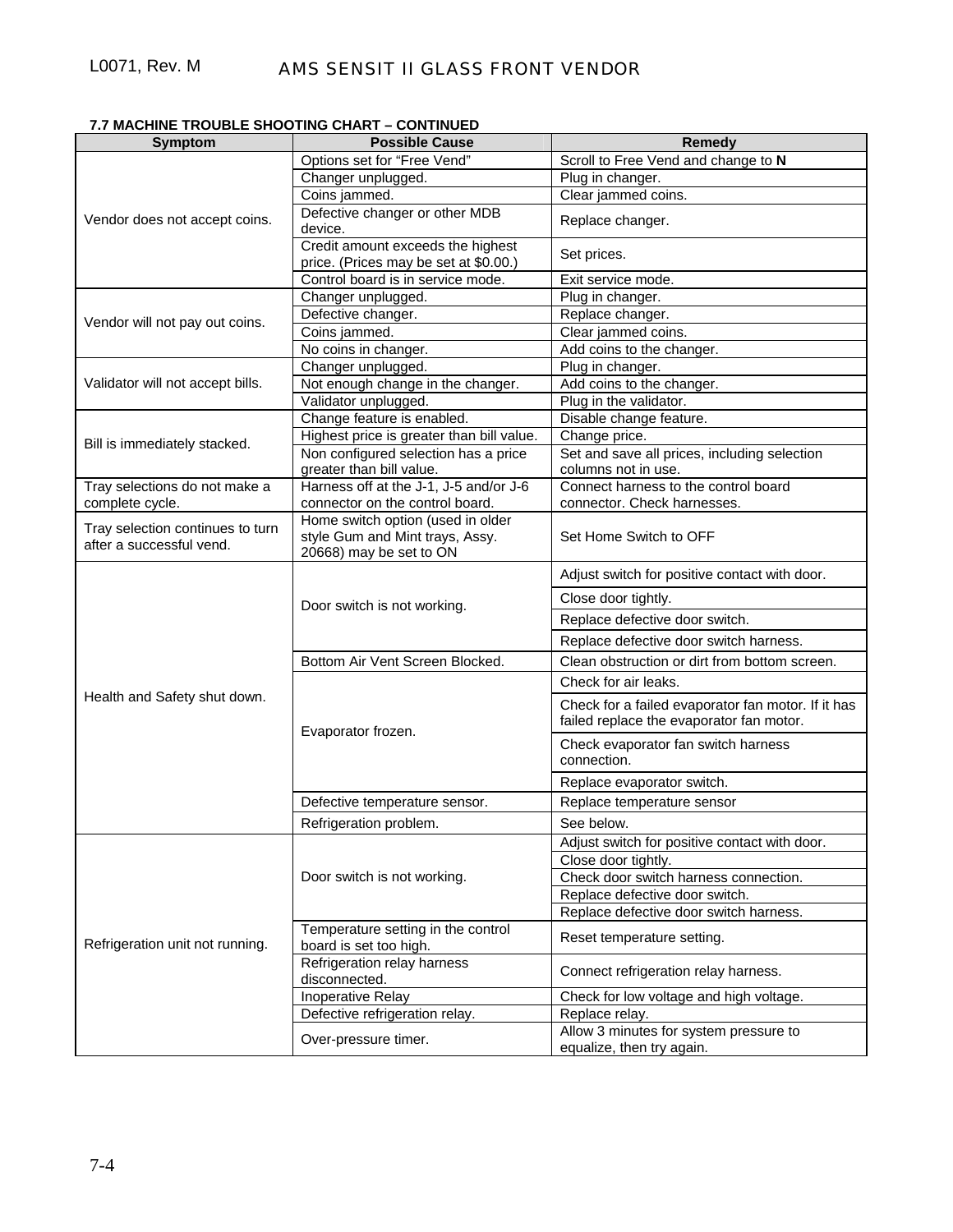## **8.0 MAINTENANCE**

#### **8.1 REPLACING THE PROGRAM CHIP**

Occasionally it may be necessary to replace the program chip to take advantage of new software features. Please note that after replacing the chip it will be necessary to reprogram prices and any other variables such as option settings and blocking times that have been changed from the factory settings. The motors will need to be reconfigured. The Product Sensor option, if used, will need to be set to "Y", and if the 1.5" Helix Tray is installed the home switch (in tray setup) will need to be set to "N".

- 1. Disconnect the power to the control board by using the power switch located on the right rail mount above the refrigeration unit power outlet. The fuse holder for older models can be located in the middle of the service door on the back of the main door.
- 2. Locate the program chip (refer to Figure 8.1).
- 3. Insert a chip removal tool in one of the slots located at the corners of the socket and pry the chip from the socket. Note that the chip has one chamfered corner which corresponds to a chamfer in the socket.
- 4. Press the new chip in place, making sure the chamfer is correctly oriented and the wires on the chip line up with the connections in the socket.
- 5. Reconnect the power to the board and check the software revision number. The revision number will be displayed for several seconds after connecting the power.
- 6. Configure the motors, program the prices and re-enter any other desired settings. Refer to Section 6.0, Service Programming.



**Figure 8.1 Replacing Program Chip** 

#### **8.2 CLEANING THE REFRIGERATION UNIT**

AMS recommends cleaning the refrigeration unit at least twice a year under normal conditions, more often in dusty environments.

#### **CAUTION: Always wear eye protection and gloves when cleaning vendor! Condenser fins are sharp!**

- 1. Unplug the vendor.
- 2. Remove the temperature sensor from refrigeration unit housing (refer to Section 7.3).
- 3. Remove the refrigeration unit housing (refer to Figure 8.2).



**Figure 8.2 Refrigeration Unit Housing** 

- 4. Remove dust from the condenser fins and coils with a vacuum or stiff brush.
- 5. Remove dust from the inside of the rear screen.
- 6. Remove dust from the outside of the bottom screen.
- 7. Replace the housing. When reinstalling the refrigeration unit housing, it is important to seal the housing completely to prevent air leaks. Outside air leaking into the cabinet can cause condensation to form, which can lead to water overflowing the drain pan or ice build-up on the evaporator. Follow the procedure below to ensure proper sealing.
	- a. Locate the notches on the back right corner of the housing (refer to Figure 8.2).
	- b. Remove any duct putty from the notches. Do not discard the putty. It will be reinstalled in a later step.
	- c. Set the housing in place, making sure the drain line and power cord pass through the lower notch. The insulated copper tubing should pass through the upper notch.
	- d. Push the housing tightly against the back of the cabinet and visually check that the foam gasket is making contact on all sides.
	- e. Continue to push on the housing while reinstalling the screws through the mounting tabs. Be careful – do not overtighten the screws.
	- f. Remove the screen from the outside back of the cabinet.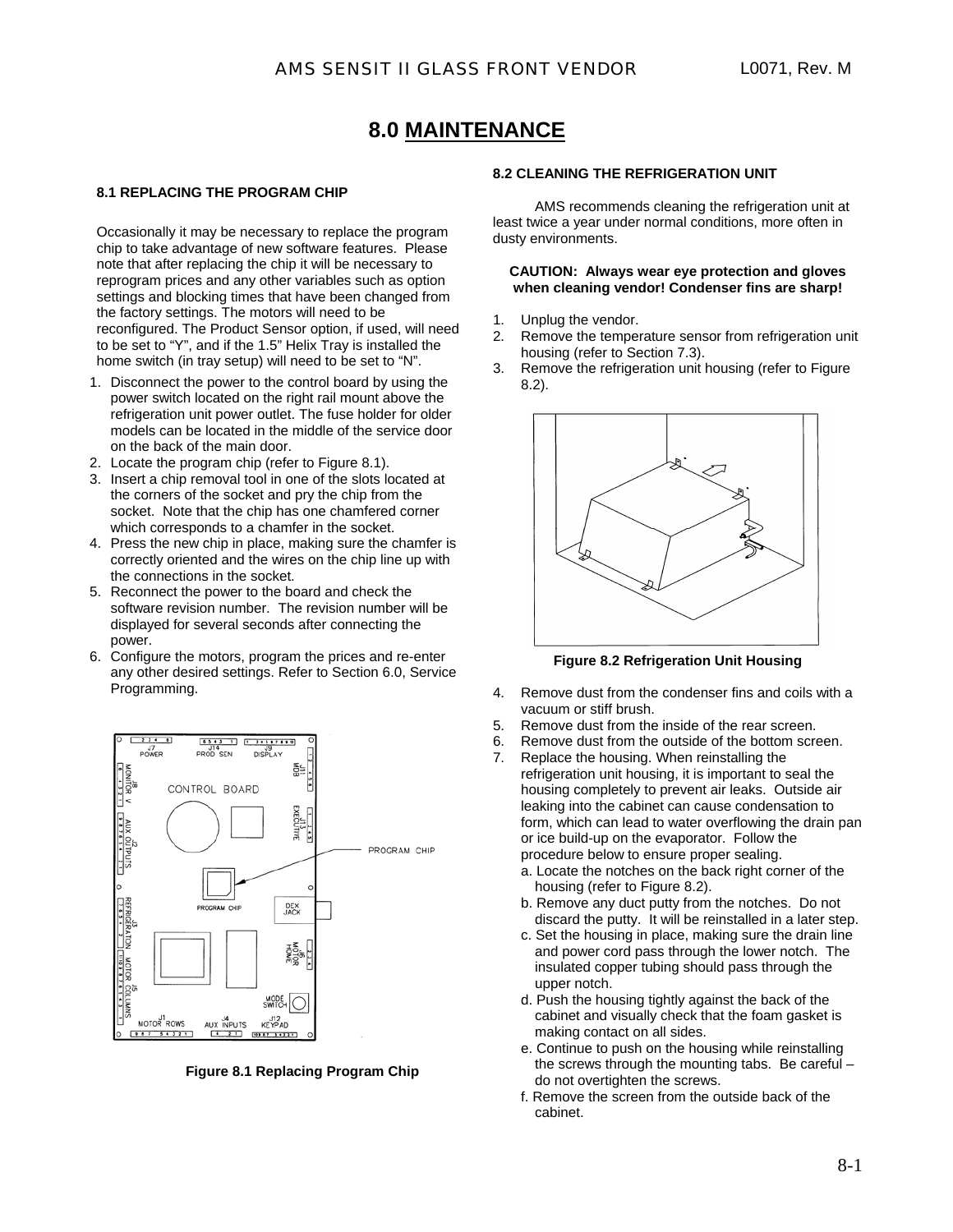- g. Press the duct putty into the notches. Make sure to seal completely around the drain line, power cord, and insulated copper tubing. h. Reinstall the screen.
- 8. Reinstall the temperature sensor.
- 9. Plug in the vendor.

#### **8.3 CLEANING THE BOTTOM SCREEN**

Obstructions and lint blocking the bottom screen can damage the chiller. Clean the bottom screen weekly to allow air to flow through the chiller condenser.

- 1. Open the door to the vendor to stop the condenser fan.
- 2. A vacuum attachment with a brush is preferred: however, a bristle brush may also be used.
- 3. Do not use water or other liquid chemicals or solvents.
- 4. Remove any obstructions from the underside of the vendor such as cardboard and wrappers.
- 5. From the underside of the vendor gently sweep lint from the screen with the brush. Do not push the lint into the screen.
- 6. Clean the floor under the vendor with the brush.
- 7. Close the vendor door.

#### **8.4 CLEANING THE VENDOR CABINET**

Clean the vendor cabinet as necessary using mild household cleaners and water. Apply the cleaning solution to a cloth or sponge and gently wipe the vendor surfaces to clean.

- 8. Do not use chemicals or solvents. These can damage the paint and plastic trim.
- 9. Do not use abrasive cleaners.
- 10. Do not use a water jet.
- 11. Do not let water or cleaning solutions contact electrical or electronic components.
- 12. Clean the glass front inside and out with a good window cleaner.

#### **8.5 CLEANING THE PLASTIC DOOR LINER**

Some vendors use a door liner made from ABS plastic. This liner should be cleaned with a mild detergent diluted in water. Do not use chemical solvents or harsh detergents as these products could crack the liner.

#### **8.6 LUBRICATION WITH LITHIUM GREASE**

Once a year the bottle tray rail ball bearings and door moving parts should be lubricated with grease.

- 1. Pull out the tray. The tray rail is constructed of three telescoping channel sections. Apply a light coating of white lithium grease on the outside of the first two sections, along the top and bottom edges.
- 2. Apply grease on the inside of the last two sections along the top and bottom.
- 3. Apply grease (or similar lubricant) to the door lock bolt threads and the door hinges as necessary.
- 4. Wipe off excess grease. No other lubrication is required.

#### **8.7 REPLACING FLOURESCENT BULBS**

- 1. Unplug the vendor from the wall.
- 2. Open the door.
- 3. If applicable, remove the lamp cover from over the defective bulb.
- 4. Turn bulb one-quarter turn and, at both ends at the same time, slide out through the slots in bulb sockets.
- 5. Remove one of the two black end caps from the clear protective tube. Slowly remove defective bulb by sliding it out of the tube.
- 6. Dispose of bulb properly.
- 7. Slowly insert new bulb into clear protective tube, turning the bulb so the pins are centered in the opening in the black end cap. Install the second black end cap, centering the opening over the pins.
- 8. Install the bulb by inserting bulb pins at both ends at the same time through slots in bulb sockets, then turn bulb one-quarter turn.
- 9. If applicable, reinstall the lamp cover.
- 10. Plug in the vendor to test the lamp.
- 11. Close the vendor door.

#### **8.8 DEFROSTING THE EVAPORATOR COIL**

Excess moisture accumulating inside the cabinet may freeze in the evaporator coil. As the coil becomes blocked all useful chilled air is also blocked.

- 1. Unplug the vendor<br>2. Open the door.
- 2. Open the door.<br>3. If the vendor ha
- If the vendor has entered an H&S vending hold, the food products should be disposed of.
- 4. Place a fan on the floor in front of the vendor to direct room temperature air into the back of the cabinet.
- 5. Do not use any tools or electrical appliances to chip at, heat up or otherwise 'speed up' the defrosting action around the coil. Do not puncture the coil.
- 6. Check to see if the base under the evaporator drain pan is the non-freezing type, which has two large rectangular vent holes formed in its longest side. If the base is made without these large holes contact AMS to arrange for a Non-Freezing Evaporator Drain Pan Kit (refer to Kit Drawing 21351).
- 7. Look for the source of excess moisture.
- 8. Look for broken or leaking product. Dispose of it and clean up the liquid.
- 9. Inspect the vend hopper and clean it of liquids and broken containers.
- 10. Check to make sure the vend hopper door doesn't 'hang open'.
- 11. Check that the gasket of the chiller housing is securely contacting the cabinet and is sealing it on all sides.
- 12. Check to ensure the sealing putty is firmly in place around the two openings on the rear, right hand edge of the chiller housing. Use more putty if it is missing or is not enough.
- 13. Check the door gasket around the cabinet opening. It should be intact.
- 14. Check to see if the door closes squarely on all four sides and the lock draws the door firmly against the gasket.
- 15. After the evaporator coil has been defrosted, clean up any water inside the cabinet.
- 16. Close the door.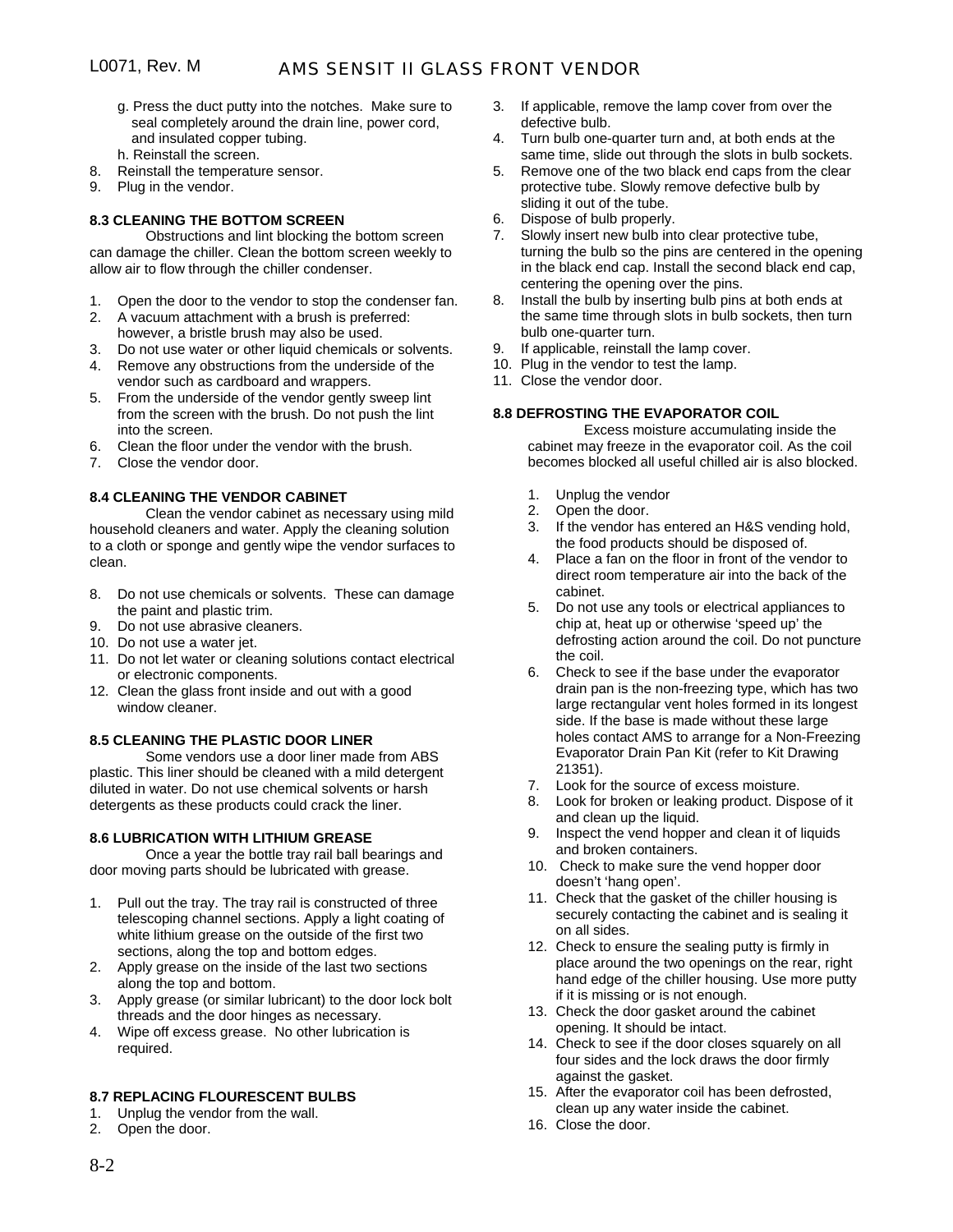17. Plug in the vendor and allow to cool down before loading perishable products.

#### **8.9 TESTING THE TEMPERATURE SYSTEM (Health and Safety)**

- 1. Enter the service mode (refer to Section 6.0).
- 2. Press **#** until the Temperature section appears, then press **2** to view the current set point. The temperature will be displayed in both Fahrenheit and Celsius. Setpoint of the vendor must be 41°F or lower for the H&S option to be enabled.
- 3. At this point the sensor can either be temporarily disconnected, causing the controller to assume a temperature of 120°F/49C, or relocated outside the cabinet. Relocating the sensor outside will allow the sensor to be tested as well.



**Figure 8.3 Temperature Sensor** 

- 4. The sensor is mounted to its bracket using two spring clamps (refer to Figure 8.3). To remove it, first unwrap the sensor wire from the two slots in the bracket, and then slide the sensor out of the two spring clamps.
- 5. If the sensor is relocated outside the vendor, carefully close the door and allow the sensor bulb to exceed 41°F when the door is closed. The temperature may be monitored by pressing the \* button (the sensor bulb has a 20-25 second response delay to minimize hysteresis error before the correct temperature is displayed).
- 6. 30 minutes after the door is closed and the temperature exceeds 41°F, the display should read "OUT OF SERVICE- HS2". The vendor will not vend products until the door is opened and the error is cleared (refer to Section 6.1).
- 7. After testing, remount the temperature sensor on the two spring clips, and carefully re-wrap the sensor wire in the two bracket slots ensuring the wire is not caught or pulled, and is not pinched when the door is closed.
- 8. Close vendor door. The vendor will return to normal operation (including a cool-down time if needed).

#### **8.10 PC UTILITY LOADING INSTRUCTIONS**

An AMS vendor designed for vending food meets or exceeds standards for Health and Safety (H&S), and H&S software must be used. A vendor not designed for H&S may have H&S software installed but it will not meet H&S requirements.

These instructions are for loading of Sensit II software into the vendor, configuring the vendor software as required, and/or downloading of selected history files.

The configuration settings can be saved in a file for configuring the vendor again at a later time, or for uploading the same configurations to other vendors.

#### **8.10.1 Requirements**

The basic application requirements are:

- 1. An IBM compatible PC (a lap-top or similar PC) operating on Windows 98 or higher.
- 2. 32MB RAM (64 recommended).
- 3. VGA monitor or better.
- 4. CD-ROM drive.
- 5. DB9 Serial port, or USB adapter.
- 6. CD from AMS containing the most current version of P/N 3302, AMS Sensit II Utility and the most current vendor software for your application.
- 7. P/N 20786, Harness, Chip Programming (See Figure 6.1).

#### **8.10.2 Installation**

Install software onto the PC as follows:

- 1. Turn on the PC.
- 2. Use the "Add/Remove Programs" feature in Control Panel to remove any previous versions of the Sensit II Utility.
- 3. Place the AMS Software CD in the CD drive.
- 4. If the CD-ROM does not start automatically, choose START, then RUN, then type D:\setup.exe (where D is the name of your CD-ROM drive).
- 5. Follow the on-screen instructions of the installation guide.
- 6. After installation, the AMS software may be left on the PC. Store the CD as a backup.

#### **8.10.3 Startup**

After loading of software into the PC, start up in the following order:

- 1. Connect the cable connector to the PC serial port (leave the ¼" plug unplugged at this time, see Figure 6.1).
- 2. Turn on the PC
- 3. Turn on the vendor.
- 4. To open the program, double-click on the desktop icon placed there during installation.
- 5. After the program has opened (and the vendor is running), plug the ¼" plug into the jack on the side of the control board in the vendor.
- 6. Further choices are described below.

#### **8.10.4 Toolbar**

The AMS Utility tool bar is located in the upper left hand of the screen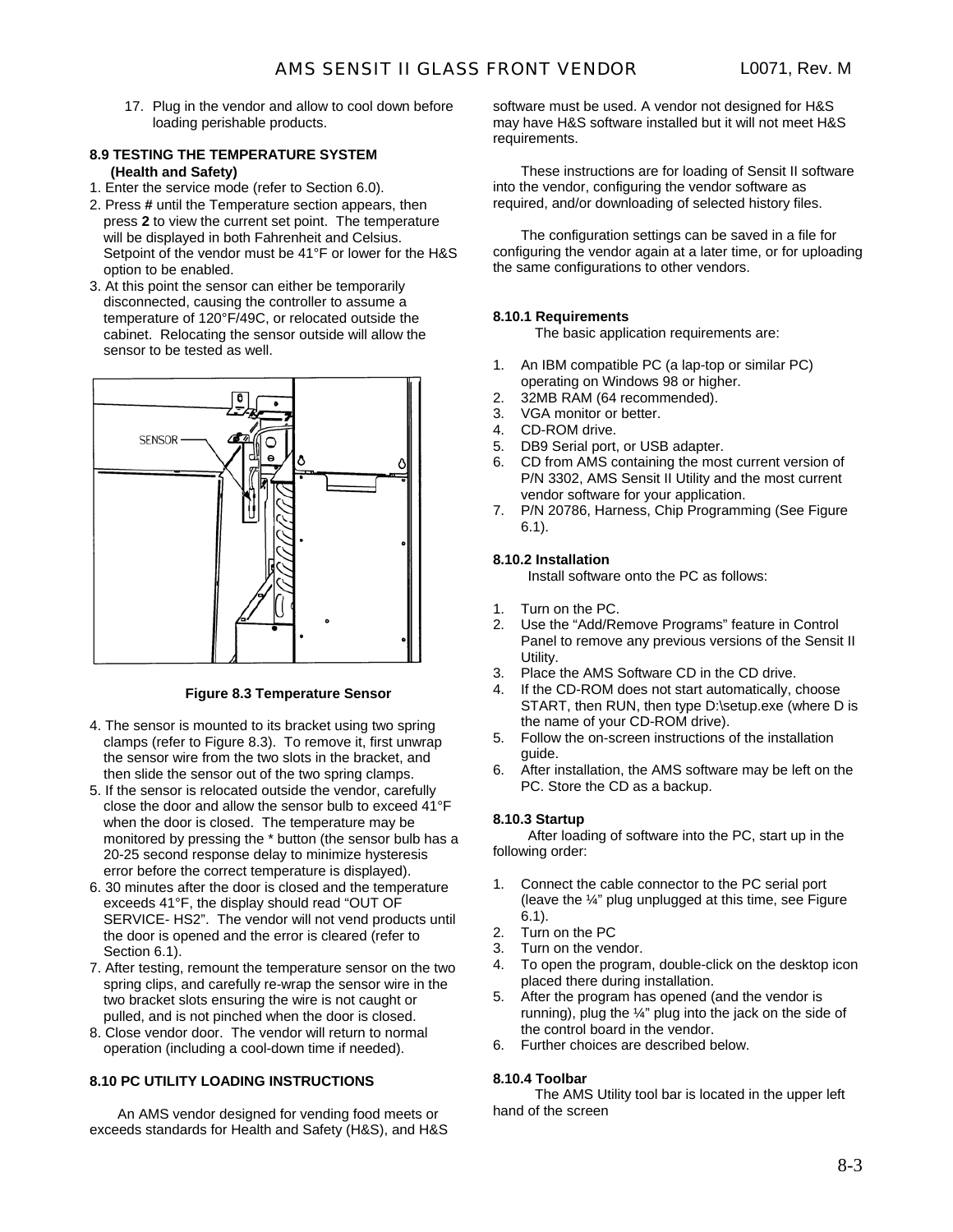- FILE: Provides typical Windows-type options such as NEW, OPEN, SAVE, PRINTER/SETUP, and EXIT.
- COMM: Use to select what type of task to perform using the AMS Utility software:
- RECEIVE CONFIGURATON is used to download settings from a vendor to save for future use.
- SEND CONFIGURATION is used to upload new settings to a vendor.
- RECEIVE DATA LOGS is used to retrieve four data logs (Power, Door, Temperature, and Cooling). Collected data will be displayed in the Data Logs block.
- **NOTE** The cooling log must be active for 30 minutes before cooling data is available.
- RECEIVE AUDIT is used to collect standard information. Collected data will be displayed in the Audit Data block.
- SEND FLASH is used to update the software used by the vendor control board (electronic transfer of the software eliminates the need to replace chips)
- RECEIVE FLASH is used to download the software used by the vendor control board for other uses (electronic transfer of the software eliminates handling chips).
- TOOLS: Primarily used during the initial startup to determine if the serial cable is connected to the correct COMM port. You may also un-synchronize the settings clock with the internal clock in your computer, but this is normally enabled.

#### **8.10.5 Program Screens**

The AMS Utility programs are located in a column on the left side of the screen.

- **PRODUCT INFO**: This screen allows selections and entries to be made at an individual product level. SELECTION ID: Identifies the tray and column. PRODUCT NAME: This feature is not available through the vendor keypad. Up to a 16 digit entry in this field will be briefly shown on the display when this selection is made on the vendor. An example entry may be "Ice Cold"
	- when a soda has been selected. PRICE: The maximum price is \$199.95 for US applications (or 3999 base units if referencing the scale factor). It should be a multiple of the lowest denomination coin used, but if not, the control will round up to the next highest price that can be represented exactly.
	- DELAY SALE is enabled here for each product. This must be turned on and in the SETTINGS screen an enable box checked and the delay time specified in order for Delay sales to occur.
	- DELAYED STOP can be set for up to one second, in 0.1 second intervals, allowing a vend motor to continue running after the product has been dispensed.
- **SETTINGS**: This screen provides for turning some features on and off and for entering messages and data:
	- GENERAL VEND: These options are more fully explained elsewhere in the manual. Please note these features:
	- NO-CHEAT and HOLD LOST CREDIT are enabled by default. The PRIZE box default is zero. If

your vendor is so equipped, turn on the PRODUCT SENSOR using the ENABLE box.

- LANGUAGE: Service mode will be displayed in the primary language only. Customer messages will scroll the primary language first, followed by the secondary.
- MISCELLANEOUS: The chiller temperature setpoint (when the chiller will run) is adjusted here.
- **NOTE**: AMS recommends an H&S setpoint of 40° for vendors which are vending perishable food.
- MACHINE S/N The customer may enter any desired serial number in 'Machine S/N'. Checking the 'Use for changer SN' box will make the coin mechanism serial number match the machine.
- DELAY SALES: Must also be enabled and the time delay entered here in order to delay sales for the items selected at the Product Info screen.
- CLOCK/CALENDAR: If not current, reset the time and day/month/year.
- ENERGYSENSIT: Settings for the power savings program for refrigeration and lighting may be made here, and the two programs turned on and off.
- **NOTE**: Setting the chiller setpoint to 40°F enables H&S and will disable the refrigeration power saving selection. The lighting power saving feature is not affected.
- USER MESSAGE: may be up to 50 characters, including lower case and additional punctuation marks not available through the keypad.
- **BLOCKING**: This screen displays four periods during the day when sales will be disabled (Note that Sales Blocking and Delay Sales are used for different purposes). For each period select the start time, end time and day of the week. Then select any number of tray and column combinations to block in that period. The default is all selections are blocked.
- **TRAY**: This screen provides a way to "link" motors for space-to-sales applications.
	- MASTER/LINKED: Check 'Master' for the left-most selection, and 'Linked' for as many as desired directly to the right of the Master. Linked selections are vended sequentially for better product rotation. Whatever price is set for the Master will be used for any linked motors.
		- HOME SWITCH: Enable the Home Switch for the older Gum & Mint trays that use a switched vend motor. If the vendor is equipped with 1.5" helix trays, these should be disabled.
- **VALUEVEND**: This screen displays response time (default of 30 seconds), two product selections in each of 10 groups, and a total price. In any group, change the price then select any product button to display the assignment chart. Select the two products to be grouped for that price. Select APPLY to enter this group into the ValuVend program and return to the first screen to allow making additional selections.
- **DATA LOGS**: The screen is used to view and print the four logs (Power, Door, Temperature, and Cooling). In order to view the first three, select Comm|Receive Data Logs at the ToolBar. Print a log by right-clicking anywhere in the data, then select 'Print Log'.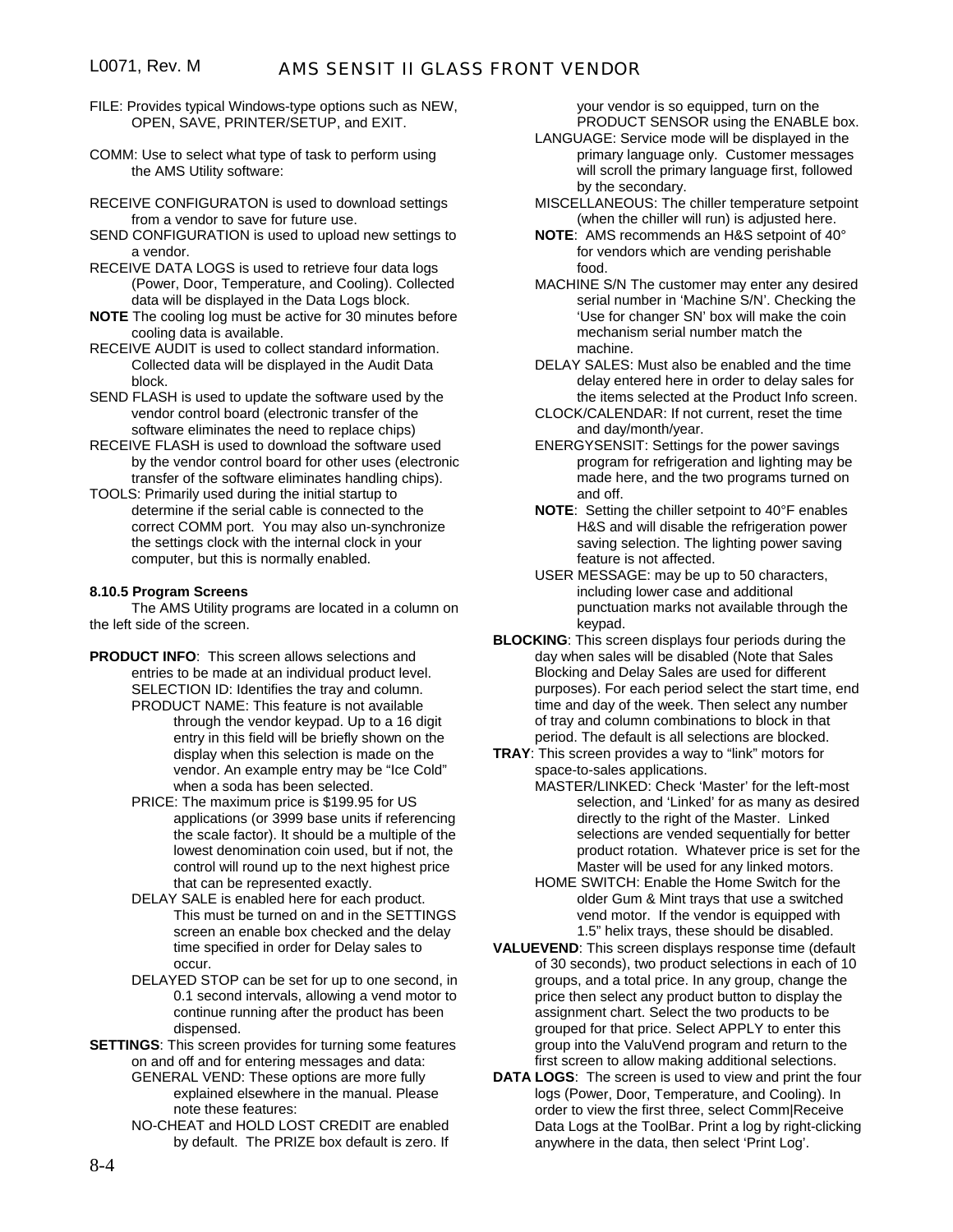**AUDIT DATA**: This screen displays the standard information stored in the controller. To access this data, select Comm|Receive Audit. Accessing this information will reset the resetable counters, and will register in the EA\_ field, which is a history of reads.

#### **8.10.6 Software Operation**

To upload to the vendor:

- 1. Go through all the screens and configure all settings and entries as desired.
- 2. Save the completed configurations.
- 3. Select SEND FLASH.
- 4. A message will come up on the screen asking "Would you like to preserve current configuration?" Selecting "YES" will maintain all the pricing, messages, ect. currently on the vendor. Selecting "NO" will upload the new configuration data to the vendor. The upload will start automatically.
- 5. In a few minutes the upload will be complete.

#### **8.10.7 Shutdown**

After loading of software into the PC or the vendor, configuring the vendor software as required, or downloading of selected history files, shut down in the following order:

- 1. Save the configuration file for future use.
- 2. Unplug the cable from the vendor control board.
- 3. Unplug the vendor.
- 4. The AMS Sensit II Utility may be left on the PC as convenient.
- 5. Change to other programs or shut off the PC as desired.
- NOTE: Different or special configuration files can be made up and saved for future use.
- NOTE: The method of startup and shutdown can be modified to allow changing the software and configuration in multiple vendors.

#### **8.10.8 Errors**

This software has been tested on Windows platforms from 98se to XP. However, should errors occur, the lower left corner displays the current error and can help eliminate problems.

"BOOT LOAD 1.22" is displayed when the vendor is powered up while connected to the PC running this software. Disconnect power to the vendor, unplug the cable and restart the vendor.

#### "UNEXPECTED APPLICATION RUNTIME

ERROR…DESCRIPTION: PORT ALREADY OPEN" occurs when this software is started while connected to the vendor, the cable is connected to the wrong serial port, or the PC is looking in the wrong place. Go to Tools|Preferences|Comm Settings and select a different port. Then restart.

"NO RESPONSE TO ENQ" occurs when there is no connection at one end of the cable. Usually this occurs when the plug is not pressed fully into the jack, there is a bad connection within the plug, there is a broken wire in the cable, or the cable is connected to the wrong serial port.

### TWEEN DEX JACK ON CONTROL BOARD AND PC.<br>NOT REQUIRED TO BE SHEILDED.<br>SOLDER FOR SOLDER JOINTS



| <b>INDEX</b>                                      | PART DESCRIPTION                   | OTY                     | SOURCE SUGGESTION .                                                                                           |  |  |
|---------------------------------------------------|------------------------------------|-------------------------|---------------------------------------------------------------------------------------------------------------|--|--|
|                                                   | 1/4" 3-CONDUCTOR PHONE PLUG        |                         | RADIO SHACK 274-1546 (SHIELDED) OR<br>RADIO SHACK 274-139 (NON-SHIELDED)                                      |  |  |
| $\overline{\mathbf{2}}$                           | 9-PIN "D" FEMALE CONNECTOR         |                         | RADIO SHACK 276-1538 (SOLDER)                                                                                 |  |  |
| $\mathbf{3}$                                      | 9-PIN "D" CONNECTOR HOOD           |                         | RADIO SHACK 276-1508 (METAL) OR<br>RADIO SHACK 276-1539 (NON-SHIELDED)                                        |  |  |
| 4                                                 | 3-CONDUCTOR SHEILDED CABLE, 6 ft.  |                         | BELDEN M 9534 CMG 4C24 (UL) E108998 (SHIELDED) OR<br>PHILATHANE ES-243-10 (COILED ELECTRONIC CABLE, SHIELDED) |  |  |
| 5                                                 | 24 Go. INSULATED HOOKUP WIRE, 1.5" | $\overline{\mathbf{z}}$ | HOOKUP/BREADBOARD WIRE                                                                                        |  |  |
| . ANY SIMILAR PART OR SOURCE MAY BE USED.         |                                    |                         |                                                                                                               |  |  |
| DRAWING BASED ON 20786, HARNESS, CHIP PROGRAMMING |                                    |                         |                                                                                                               |  |  |

#### **Figure 8.4 Harness, Chip Programming**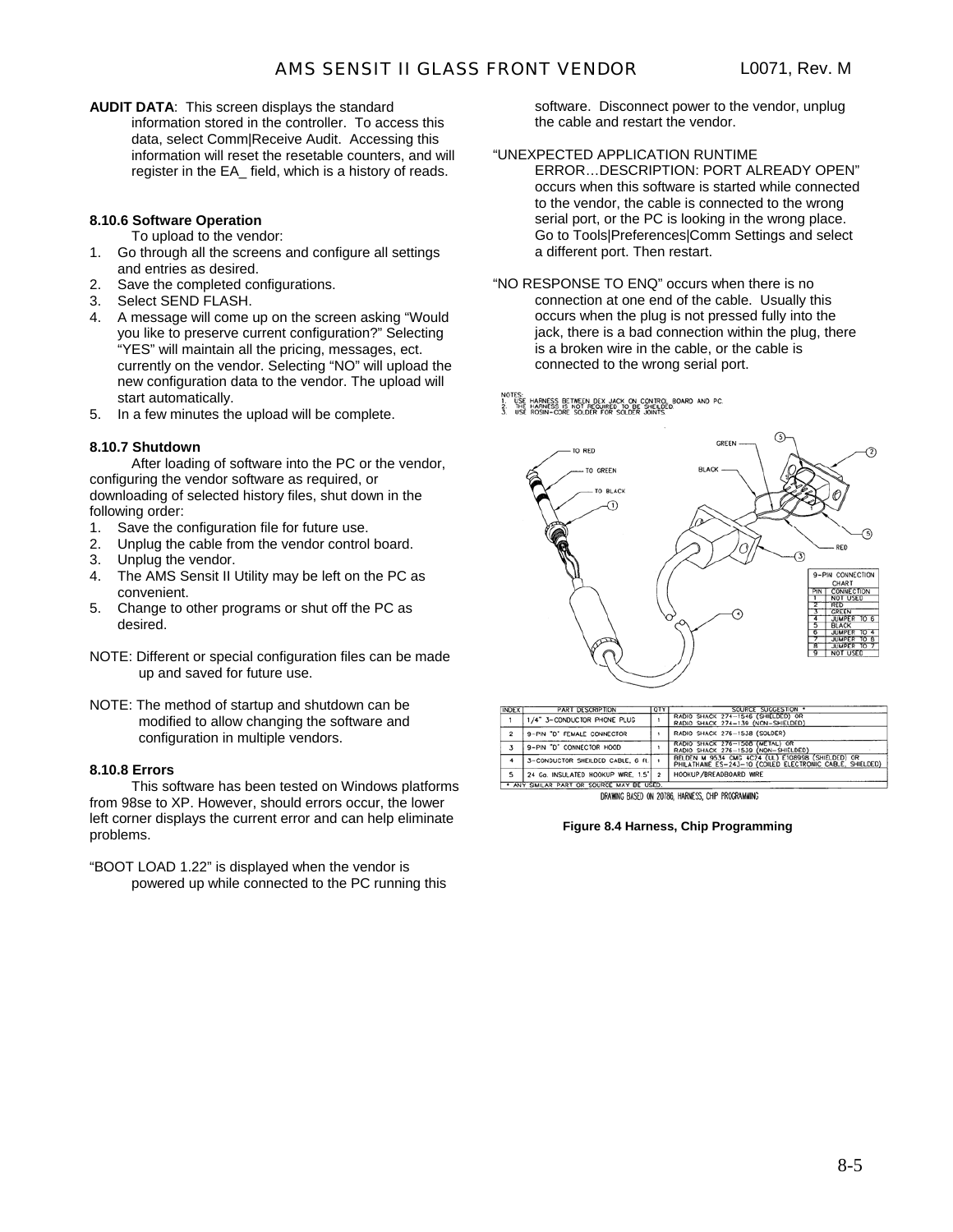## L0071, Rev. M **AMS SENSIT II GLASS FRONT VENDOR**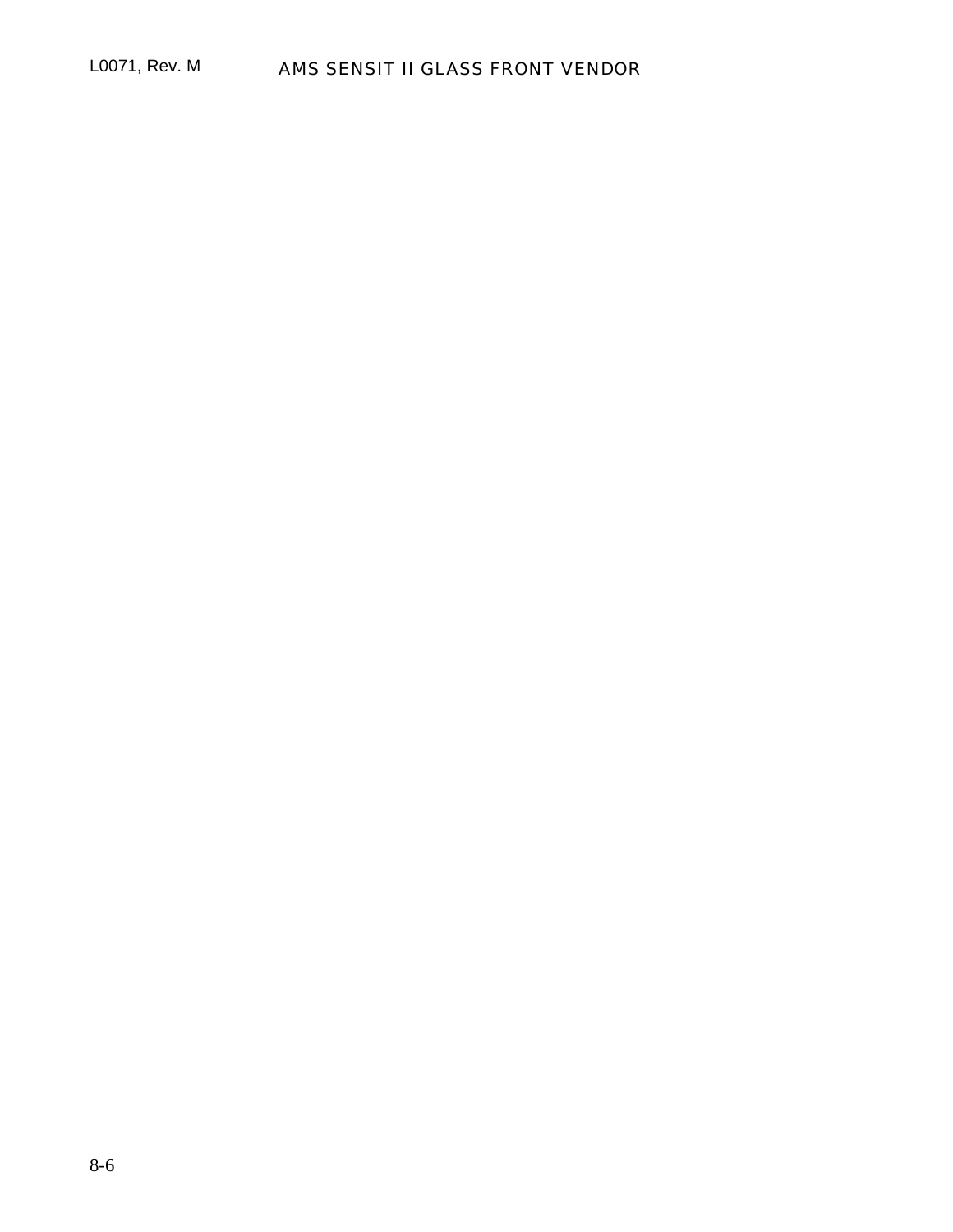## **9.0 WIRING DIAGRAM**



**Figure 9.1 Typical Wiring Diagram, Sheet 1 of 4**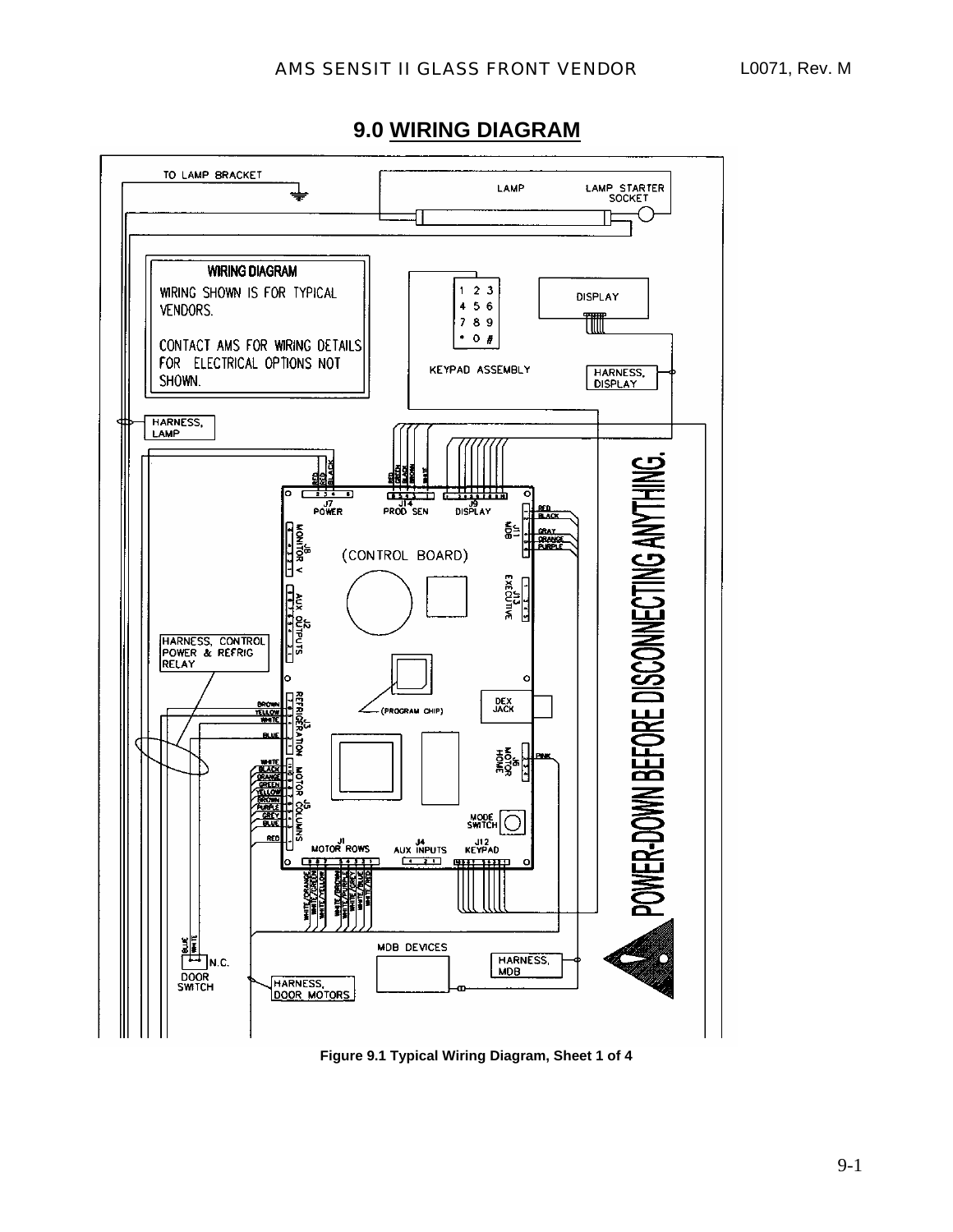

**Figure 9.1 Wiring Diagram, Sheet 2 of 4**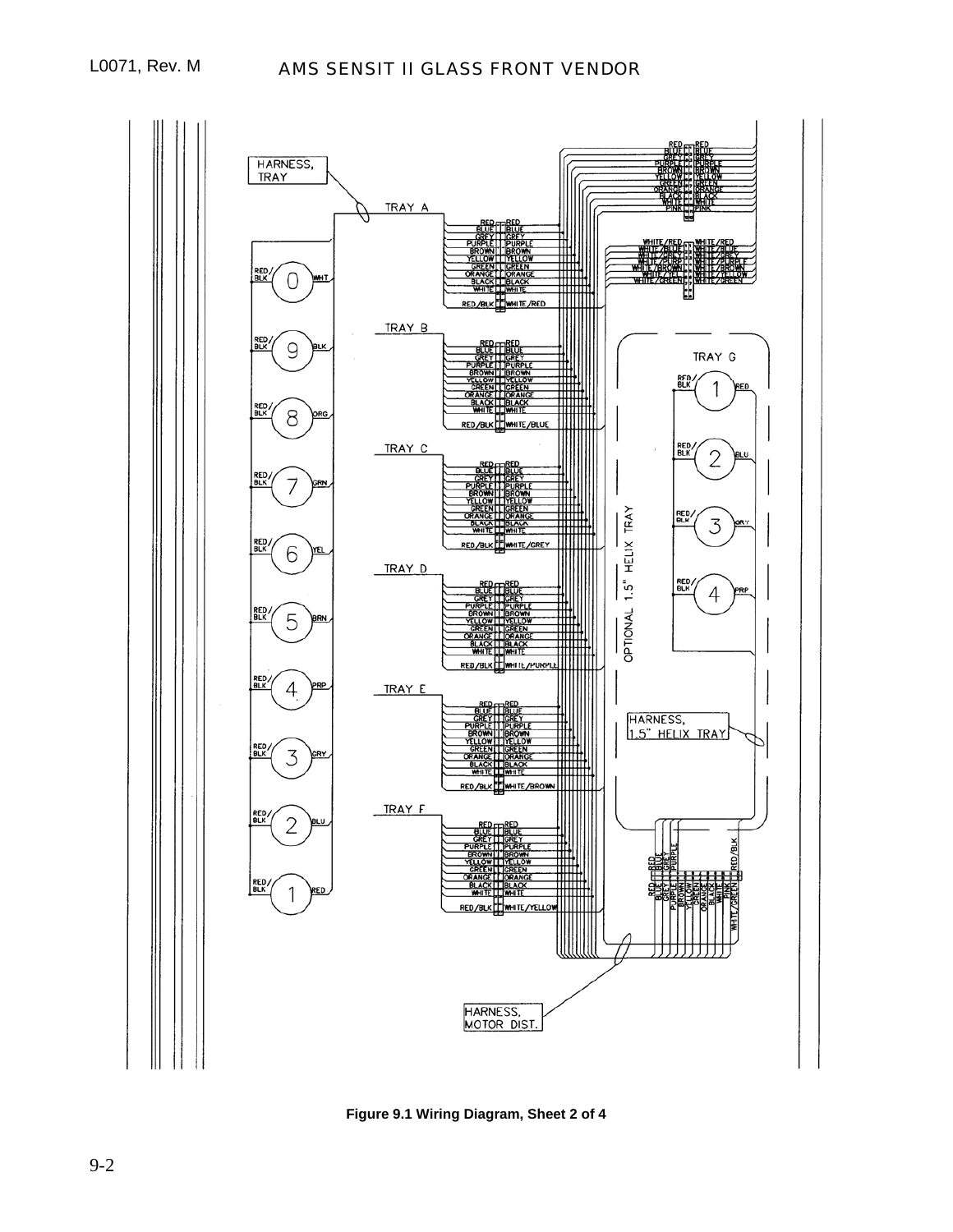

**Figure 9.1 Typical Wiring Diagram, Sheet 3 of 4**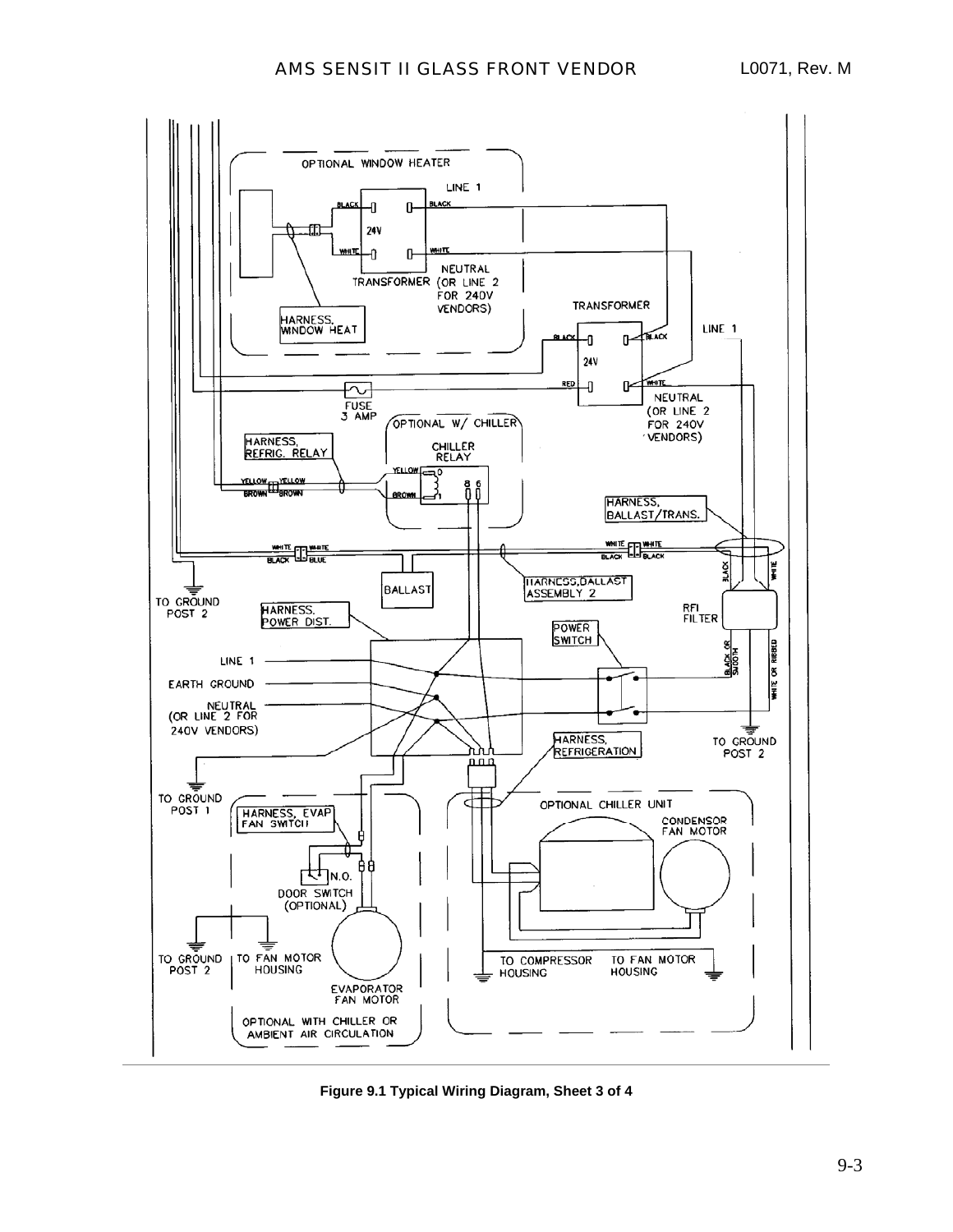

FUSE REPLACEMENT - 3AG (3 AMP FAST BLOW)

**Figure 9.1 Typical Wiring Diagram, Sheet 4 of 4**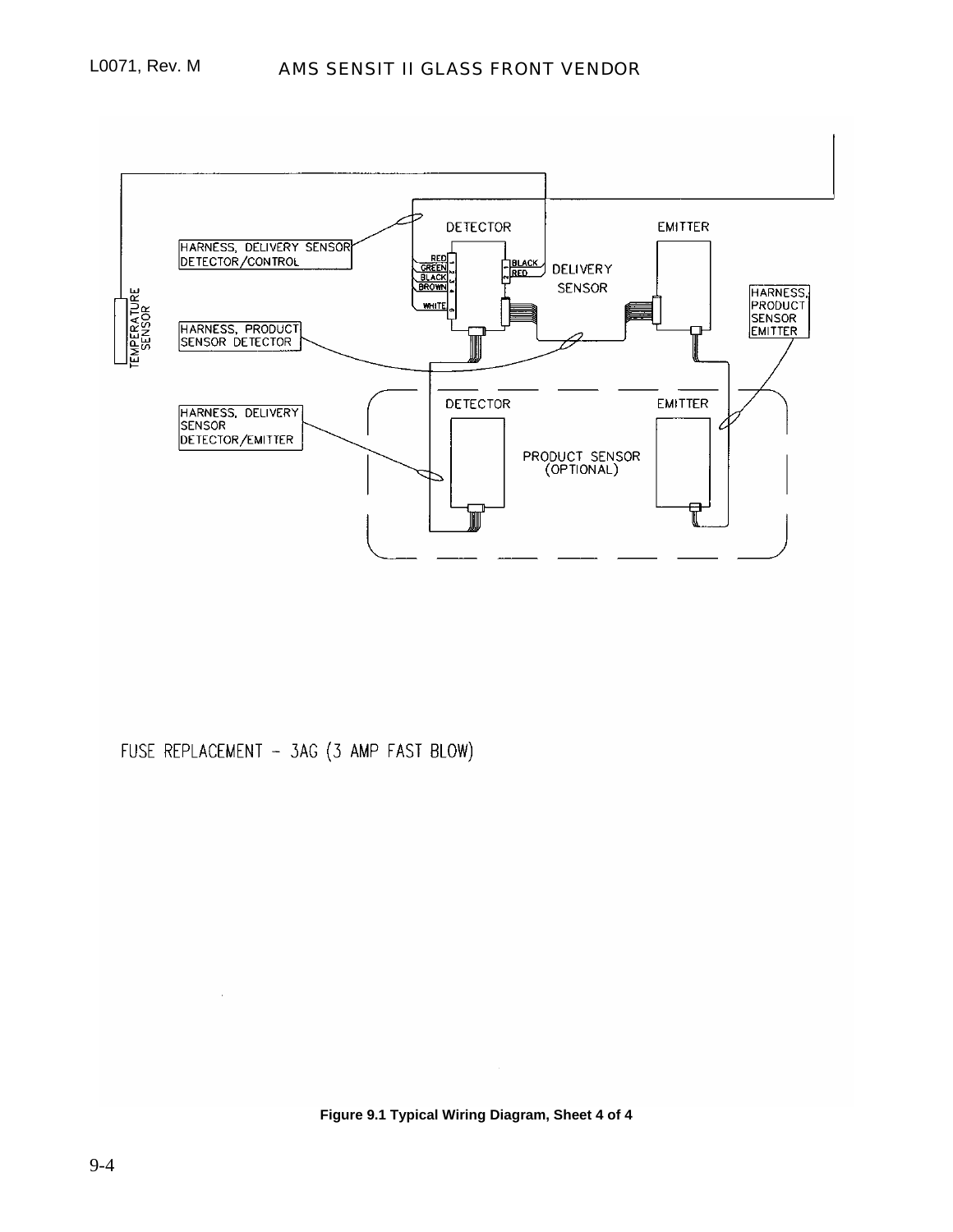## **10.0 SUPPORTED DEX FIELDS**

| CA101  | Coin mechanism serial number                          |
|--------|-------------------------------------------------------|
| CA102  | Coin mechanism model number                           |
| CA103  | Coin mechanism software revision                      |
| CA201  | Value of cash sales since initialization              |
| CA202  | Number of cash vends since initialization             |
| CA203  | Value of cash sales since last reset                  |
| CA204  | Number of cash vends since last reset                 |
| CA301  | Value of cash in since last reset                     |
| CA302  | Value of cash to the cash box since last reset        |
| CA303  | Value of cash to tubes since last reset               |
| CA304  | Value of bills in since last reset                    |
| CA305  | Value of cash in since initialization                 |
| CA306  | Value of cash to the cash box since initialization    |
| CA307  | Value of cash to the tubes since initialization       |
| CA308  | Value of bills in since initialization                |
| CA401  | Value of cash dispensed since last reset              |
| CA402  | Value of cash manually dispensed since last reset     |
| CA403  | Value of cash dispensed since initialization          |
| CA404  | Value of cash manually dispensed since initialization |
| CA601  | Number of DEX reads performed since initialization    |
| CA602  | Number of door openings since initialization          |
| CA701  | Value of cash discounts since last reset              |
| CA702  | Value of cash discounts since init                    |
| CA703  | Number of cash discounts since last reset             |
| CA704  | Number of cash discounts since init                   |
| CA801  | Value of cash overpay since last reset                |
| CA1001 | Value of cash filled since last reset                 |
| CA1002 | Value of cash filled since initialization             |
| CB101  | Control board serial number                           |
| CB102  | Control board model number                            |
| CB103  | Control board software revision                       |
| DA201  | Value of card sales since initialization              |
| DA202  | Number of card vends since initialization             |
| DA203  | Value of card sales since last reset                  |
| DA204  | Number of card vends since last reset                 |
| DA401  | Value credited to card since initialization           |
| DA402  | Value credited to card since last reset               |
| DA501  | Value of card discounts since last reset              |
| DA502  | Number of cashless discounts since last reset         |
| DA503  | Value of card discounts since initialization          |
| DA504  | Number of cashless discounts since init               |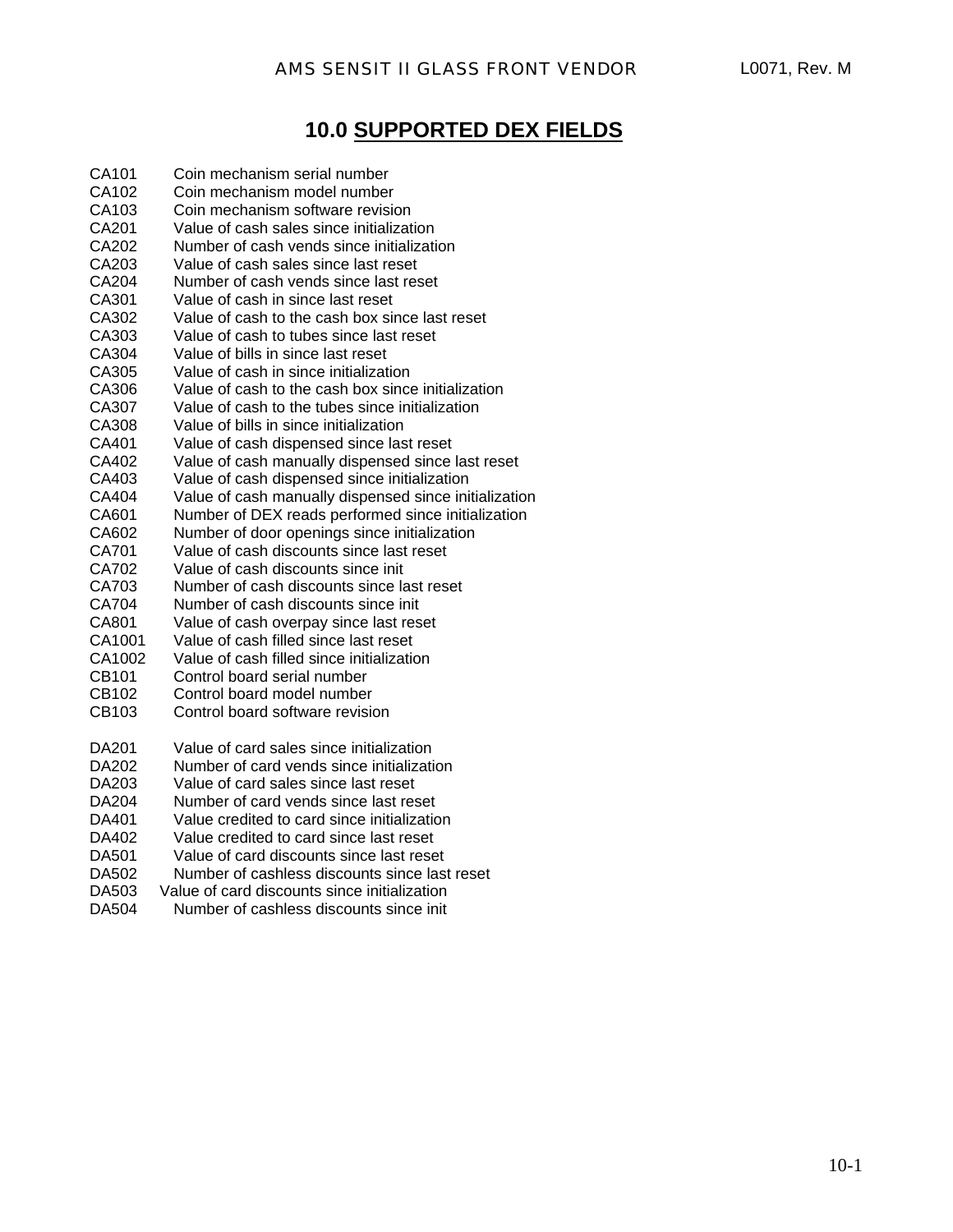| EA401        | Date of installation                              |
|--------------|---------------------------------------------------|
| EA402        | Time of installation                              |
| EA403        | Installation terminal/interrogator identification |
| EA701        | Number of power outages since last reset          |
| EA702        | Number of power outages since initialization      |
| EA301        | Number of reads since initialization              |
| EA302        | Date of the current read out                      |
| EA303        | Time of current read out                          |
| EA304        | This terminal/interrogator identification         |
| EA305        | Date of the last read out                         |
| EA306        | Time of the last read out                         |
| EA307        | Last terminal/interrogator identification         |
| <b>ID101</b> | Machine serial number                             |
| ID102        | Machine model number                              |
| ID103        | Machine build standard                            |
| <b>ID107</b> | <b>VIDTS</b> stage                                |
| <b>ID108</b> | <b>VIDTS</b> revision                             |
| ID401        | Decimal point position                            |
| ID402        | International telephone country code              |
| ID403        | Currency description                              |
| PA101        | Product number                                    |
| PA102        | Product price                                     |
| PA201        | Number of products vended since initialization    |
| PA202        | Value of paid products since initialization       |
| PA203        | Number of products vended since last reset        |
| PA204        | Value of paid product sales since last reset      |
| PA205        | Number of discounts since init                    |
| PA206        | Value of discounts since init                     |
| PA207        | Number of discounts since last reset              |
| PA208        | Value of discounts since last reset               |
| PA401        | Number of free vends since initialization         |
| TA201        | Value of vend token sales since initialization    |
| TA202        | Number of token vends since initialization        |
| TA203        | Value of vend token sales since last reset        |
| <b>TA204</b> | Number of vend token vends since last reset       |
| <b>TA205</b> | Value of value token sales since initialization   |
| TA207        | Value of value token sales since last reset       |
| TA208        | Number of value token vends since last reset      |
| VA101        | Value of all paid sales since initialization      |
| VA102        | Number of all paid vends since initialization     |
| VA103        | Value of all paid sales since last reset          |
| <b>VA104</b> | Number of all paid sales since last reset         |
| <b>VA105</b> | Value of discounted paid vends since init         |
| <b>VA106</b> | Number of discounted paid vends since init        |
| VA107        | Value of discounted paid vends since last reset   |
| VA108        | Number of discounted paid vends since last reset  |
| VA301        | Value of all free vends since initialization      |
| VA302        | Number of all free vends since initialization     |
| VA303        | Value of all free vends since last reset          |
| VA304        | Number of all free vends since last reset         |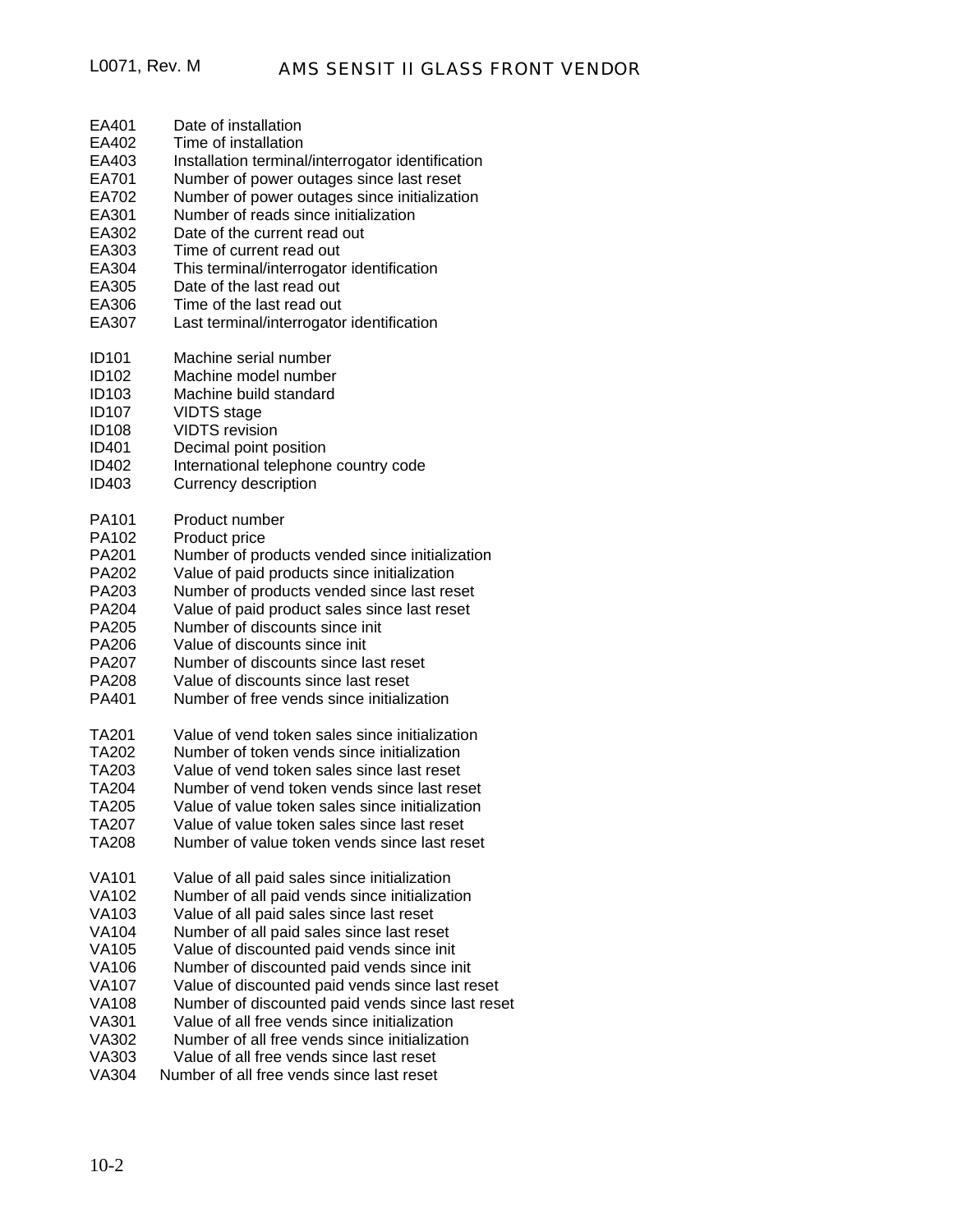## **11.0 OPTIONAL EQUIPMENT**

#### **Part No. 21564 – Kit, 1.5" Helix Tray, Reduced Depth (35")**

**Part No. 21565 – Kit, 1.5" Helix Tray, Reduced Depth (39")** 

A four-selection helix tray that mounts below the bottom tray.

#### **Part No. 20449 - Kit, Candy Pusher**

 The candy pusher is an adjustable bar that mounts to any tray divider to keep tall candies from falling sideways. Four of these are provided with the standard glass front vendor.

#### **Part No. 20450 - Kit, Helix Splitter**

 The helix splitter is a plastic divider that can be inserted into a small helix to divide each coil into two product openings, thereby doubling product capacity. The helix splitter works best with narrow products such as Life Savers.

#### **Part No. 20535 - Kit, Cup Rail, Small Helix**

**Part No. 20536 - Kit, Cup Rail, 4" Helix** 

#### **Part No. 20723 - Kit, Cup Rail, 3" Helix**

 The cup rail is a flat plastic bar that can be placed inside the helix to provide a flat surface for rigid flat-bottomed packages that otherwise do not stay upright when placed in a helix. Examples would be drink boxes or bottles, or individual serving cups of soup, pudding, etc.

#### **Part No. 20675 - Kit, Ventilator, 110V (35")**

**Part No. 20676 - Kit, Ventilator, 110V (39")** 

The ventilator kit provides outside air circulation through the vendor.

**Part No. 21709 - Kit, Chiller, ¼ hp, 120V, (35"), NAMA Cabinet, Sensit II, AMS WV** 

**Part No. 21710 - Kit, Chiller, ¼ hp, 240V, (35"), NAMA Cabinet, Sensit II, AMS WV** 

**Part No. 21711 - Kit, Chiller, ¼ hp, 240V, (39"), NAMA Cabinet, Sensit II, AMS WV** 

**Part No. 21712 - Kit, Chiller, ¼ hp, 120V, (39"), NAMA Cabinet, Sensit II, AMS WV** 

**Part No. 21713 - Kit, Chiller, ¼ hp, 120V, (35"), NAMA Cabinet, Sensit II, INTAMS (MEX)** 

**Part No. 21714 - Kit, Chiller, ¼ hp, 120V, (39"), NAMA Cabinet, Sensit II, INTAMS (MEX)** 

The chiller kit is a refrigeration unit that can be used to convert an ambient vendor into a chilled vendor.

#### **Part No. 20664 - Kit, Banking Spacer**

#### **Part No. 21166 - Kit, False Leg**

 False leg to be installed on all machines having 2 or more bottle trays to prevent machine tipping during loading. **Failure to install the false leg could result in serious injury.**

#### **Part No. 20665 - Kit, Window, Dual Pane Glass (35")**

**Part No. 20427 - Kit, Window, Dual Pane Glass (39")** 

The dual pane glass window is insulated and features a thicker pane on the exterior side.

#### **P/N 3302, AMS Sensit II Utility CD**

#### **P/N 20786, Harness, Chip Programming**

Load Sensit II software into the vendor, configure the vendor software, and/or download files using the AMS Utility software, the cable and the vendor software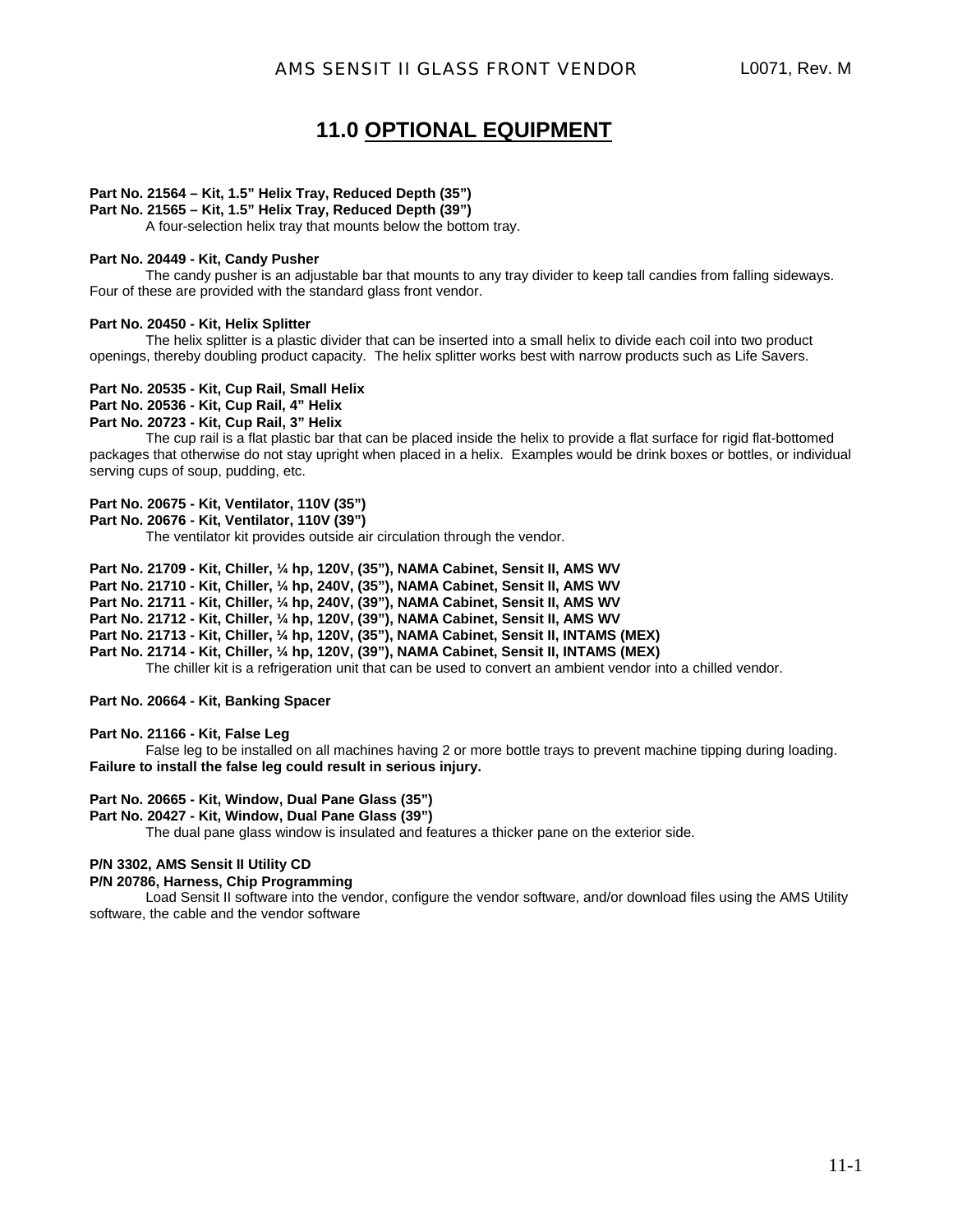## L0071, Rev. M **AMS SENSIT II GLASS FRONT VENDOR**